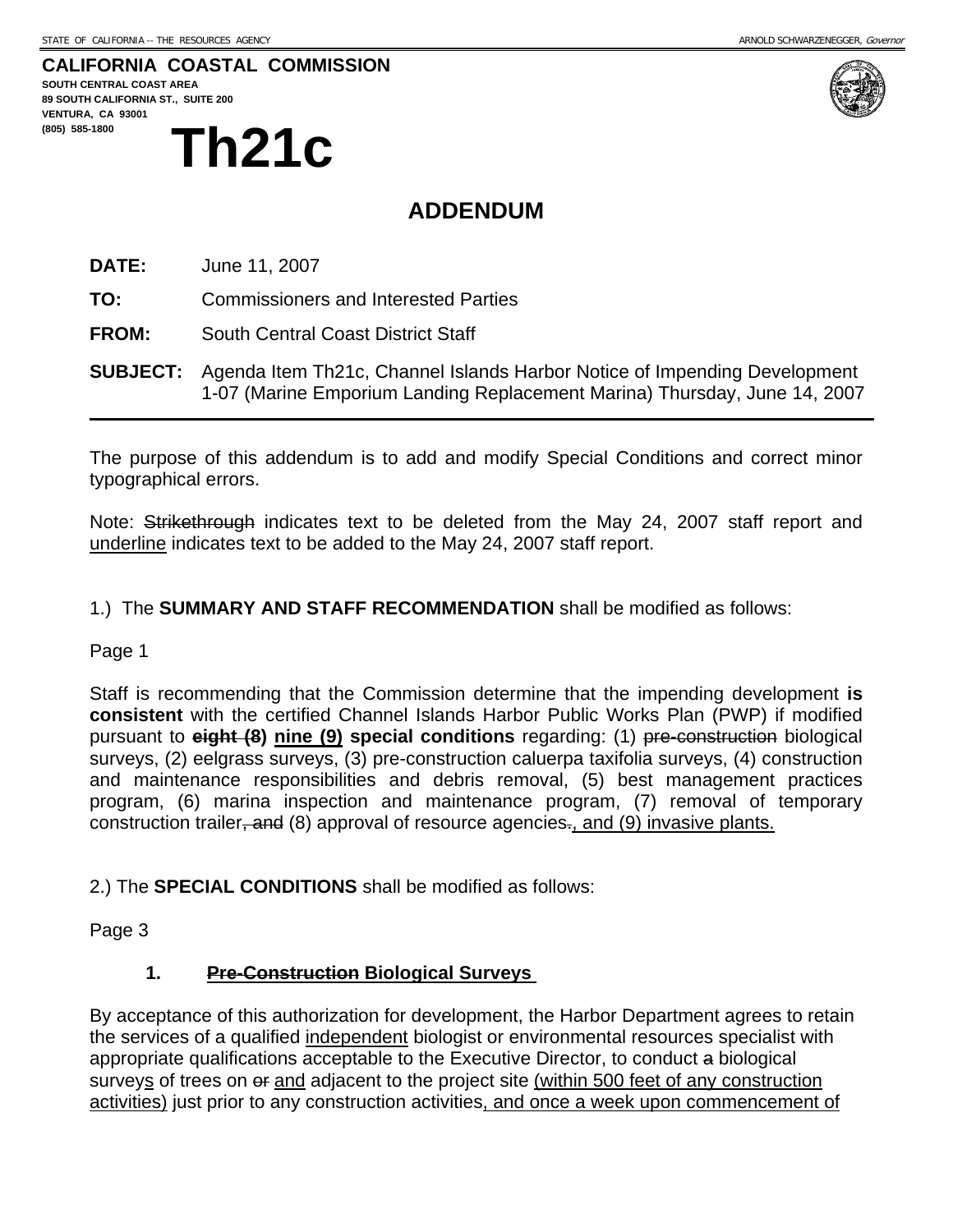#### *NOID 1-07 (Marine Emporium Landing Replacement Marina) Addendum Page 2*

construction activities that include grading or use of other heavy equipment that can cause excessive noise, odors, or vibrations **and** that will be carried out between February 1 and August 15th, inclusive. The Ventura Harbor Department shall direct the environmental resource specialist to: (1) conduct a surveys in order to determine the presence of blackcrowned night herons, great blue herons, snowy egrets, or other sensitive species in or near the project site, one day prior to commencement of grading or use of any heavy equipment that can cause excessive noise, odors, or vibrations and once a week after such construction begins and (2) immediately report the findings of the survey to the Ventura Harbor Department and the Executive Director.

In the event that the environmental specialist reports any black-crowned night herons, great blue herons, snowy egrets, or other sensitive species exhibiting reproductive or nesting behavior on and adjacent to the project site (within 500 feet of any construction activities), the following restrictions shall apply:

- A. Ventura Harbor District Department shall not commence cease work, and shall immediately notify the Executive Director.
- B. Project activities may commence only upon written approval of the Executive Director and only in areas more than 300 feet from any identified nesting site.
- C. Construction activities that are within 300 feet from any identified nesting site shall not commence until the environmental specialist has determined that black-crowned night herons, great blue herons, or snowy egrets near the project site have ceased to exhibit reproductive or nesting behavior and would not be impacted by any project activities.
- D. The Ventura Harbor Department shall have the environmental resource specialist conduct surveys to determine the presence of black-crowned night herons, great blue herons, snowy egrets, or other sensitive species in or adjacent to the project site, at least once weekly, during the construction.
- E. Construction noise reduction measures such as sound shields made from plywood or sound-board or molded sound shields shall be used and measures shall be taken to minimize loud noise generation to the maximum feasible extent during construction. Permanent lighting shall be shielded and directed downward. Bright upward shining lights shall not be used during construction and construction employees shall not bring pets (e.g. dogs and cats) to the construction site.

## Page 9

## **9. Invasive Plants**

By acceptance of this Notice of Impending Development, the applicants agree that vegetated landscaped areas shall only consist of native plants or non-native drought tolerant plants, and no plant species listed as problematic and/or invasive by the California Native Plant Society (http://www.CNPS.org/), the California Invasive Plant Council (formerly the California Exotic Pest Plant Council) (http://www.cal-ipc.org/), or as may be identified by the State of California shall be employed in any landscaping or planter areas, or allowed to naturalize or persist on the site. No plant species listed as a 'noxious weed' by the State of California or the U.S. Federal Government shall be utilized within the property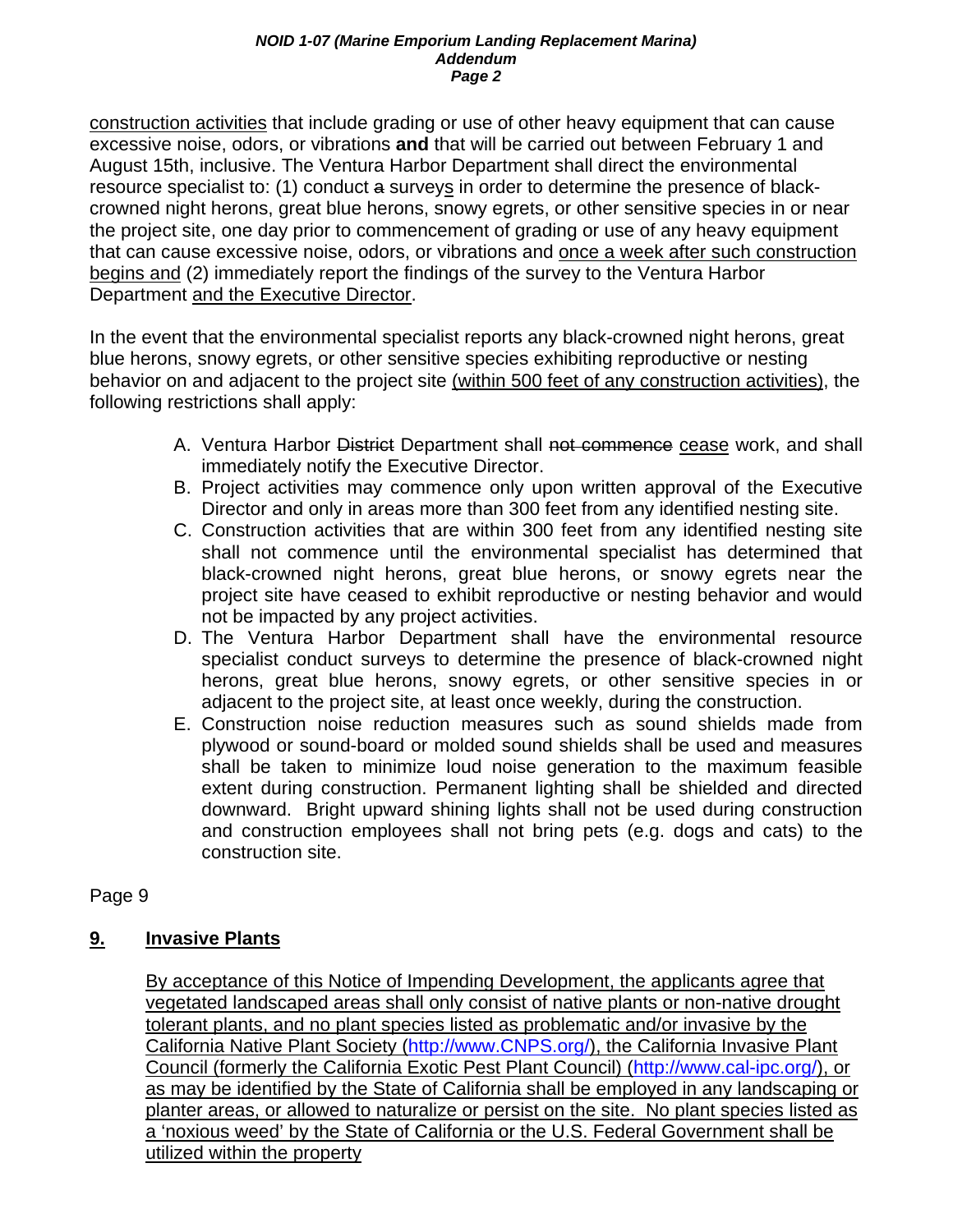#### *NOID 1-07 (Marine Emporium Landing Replacement Marina) Addendum Page 3*

3.) In order to correct an inadvertent typographical error, the text in the staff report is modified as follows:

## **G. CALIFORNIA ENVIRONMENTAL QUALITY ACT**

Page 23, 2<sup>nd</sup> paragraph:

…As discussed above, the proposed development approved by this NOID, as conditioned, is consistent with the policies of both [?] the certified PWP.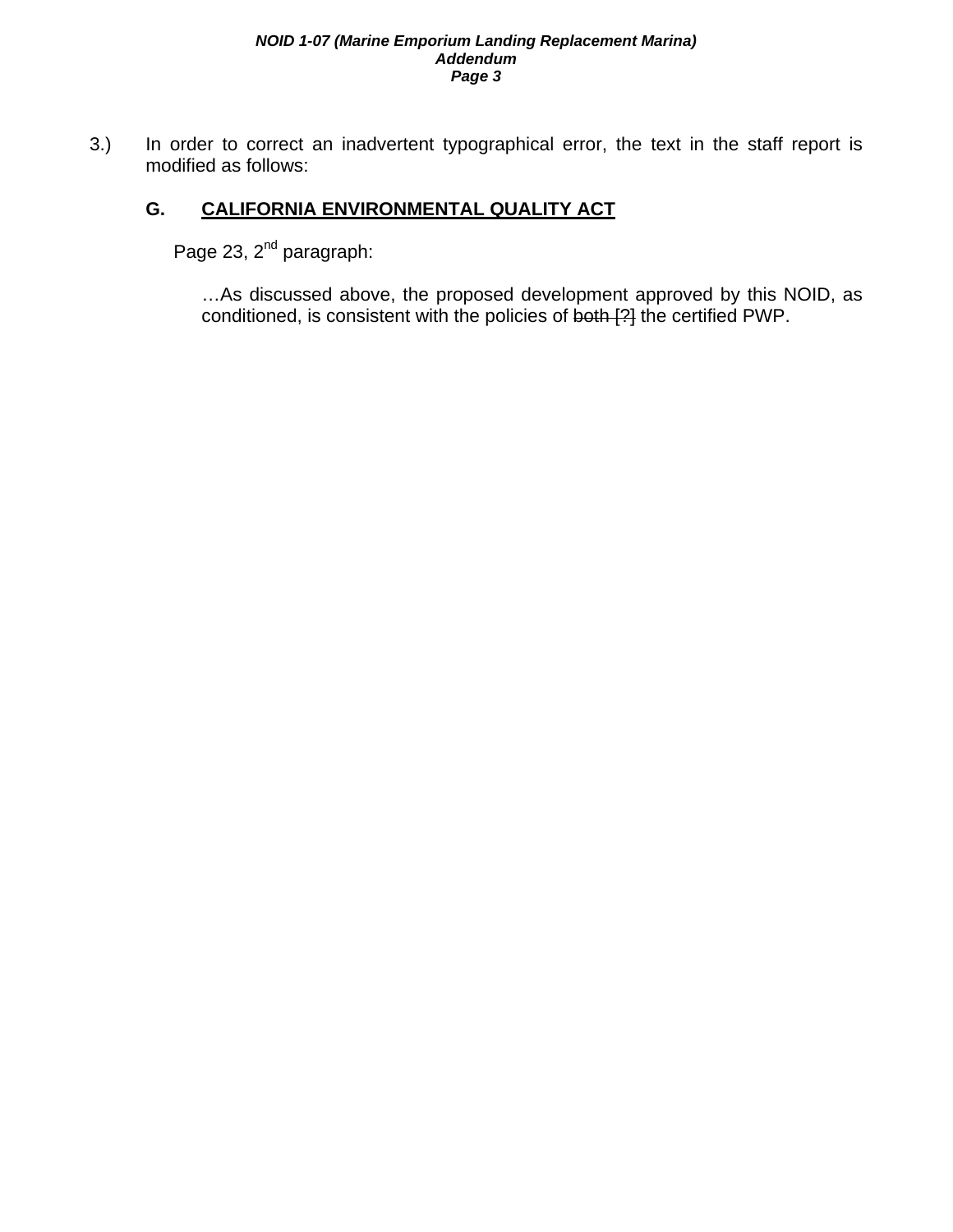**CALIFORNIA COASTAL COMMISSION SOUTH CENTRAL COAST AREA**

**89 SOUTH CALIFORNIA ST., SUITE 200 VENTURA, CA 93001 (805) 585-1800** 



# **Th 21c**

**DATE:** May 24, 2007

**TO:** Commissioners and Interested Persons

- **FROM:** Jack Ainsworth, Deputy Director Gary Timm, South Central Coast District Manager Barbara Carey, Supervisor, Planning and Regulation Amber Tysor, Coastal Program Analyst
- **SUBJECT: Notice of Impending Development (NOID) 1-07,** for the Marine Emporium Landing Replacement Marina for Public Hearing and Commission Action at the June 14, 2007, Commission Meeting in Santa Rosa.

#### **SUMMARY AND STAFF RECOMMENDATION**

The impending development consists of the replacement of a small commercial/recreational boating marina and associated gangway and abutment at the Marine Emporium Landing located adjacent to 3600 Harbor Boulevard, Oxnard, Ventura County. The parcel is located on the western side of the Harbor, about .5 miles south of the Channel Islands Boulevard bridge. The construction will replace 8 existing slips, currently accommodating 17 boats, with 11 new slips that will accommodate up to 20 boats. The slips are generally rented to charter boat companies, boat brokerages, the County's water taxi, and ocean excursion operations.

The required items necessary to provide a complete Notice of Impending Development were received in the South Central Coast Office on April 30, 2007 and the notice was deemed filed on May 4, 2007.

Staff is recommending that the Commission determine that the impending development **is consistent** with the certified Channel Islands Harbor Public Works Plan (PWP) if modified pursuant to **eight (8) special conditions** regarding: (1) pre-construction biological surveys, (2) eelgrass surveys, (3) pre-construction caluerpa taxifolia surveys, (4) construction and maintenance responsibilities and debris removal, (5) best management practices program, (6) marina inspection and maintenance program, (7) removal of temporary construction trailer, and (8) approval of resource agencies. As conditioned, the project is consistent with all resource protection policies and provisions of the Public Works Plan. See associated Motion and Resolution beginning on **Page 2**. The standard of review for the proposed NOID is conformity with the policies of the certified PWP.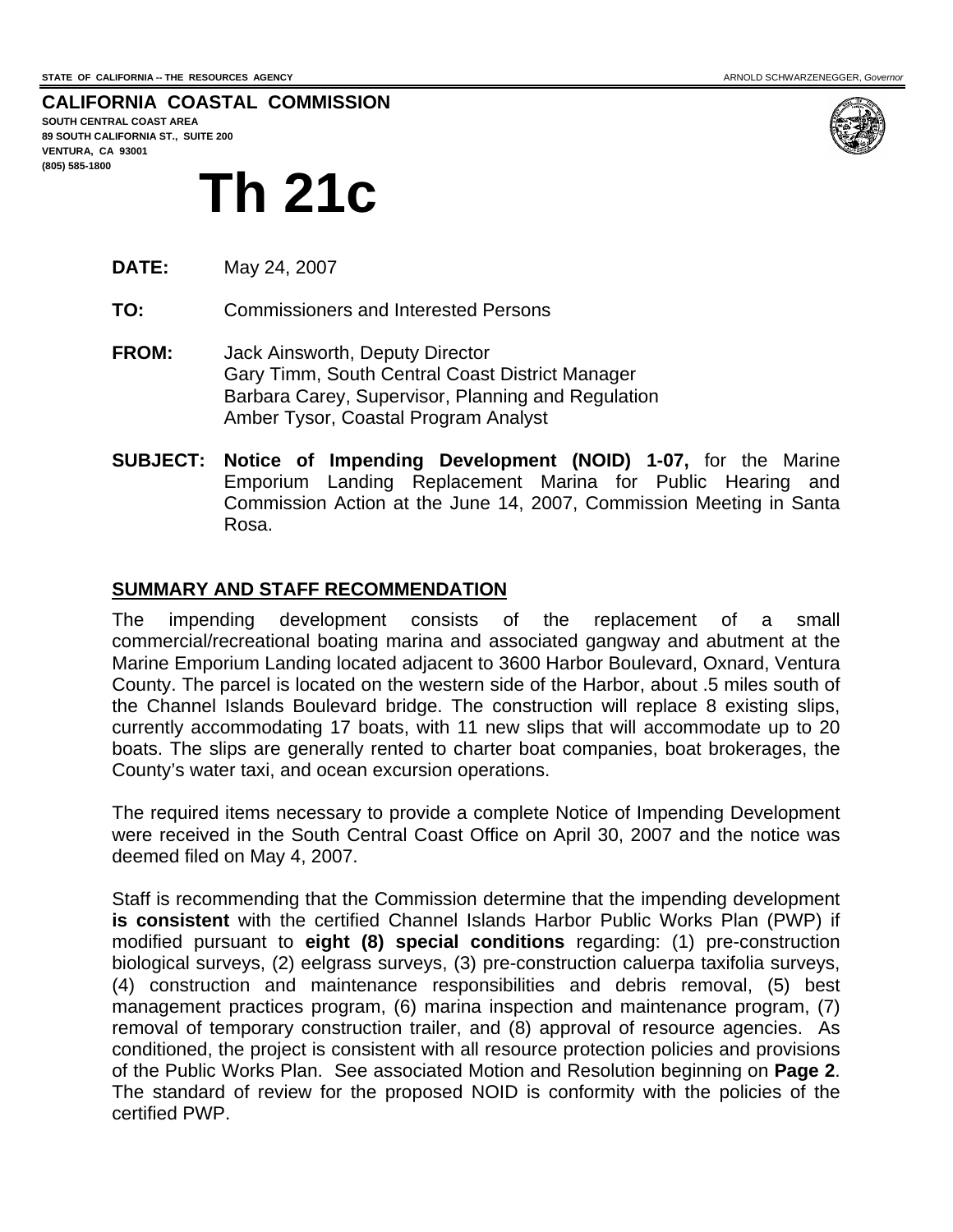# **I. PROCEDURAL ISSUES**

Sections 30605 and 30606 of the Coastal Act and Title 14, Sections 13357(a)(5), 13359, and 13353-54 of the California Code of Regulations govern the Coastal Commission's review of subsequent development where there is a certified PWP. Section 13354 requires the Executive Director or his designee to review the Notice of Impending Development (or development announcement) within five working days of receipt and determine whether it provides sufficient information to determine if the proposed development is consistent with the certified PWP. The notice is deemed filed when all necessary supporting information has been received.

Pursuant to Section 13359 of Title 14 of the California Code of Regulations, within thirty working days of filing the Notice of Impending Development, the Executive Director shall report to the Commission the pendency of the development and make a recommendation regarding the consistency of the proposed development with the certified PWP. After public hearing, by a majority of its members present, the Commission shall determine whether the development is consistent with the certified PWP and whether conditions are required to bring the development into conformance with the PWP. No construction shall commence until after the Commission votes to render the proposed development consistent with the certified PWP.

# **II. STAFF RECOMMENDATION:**

**MOTION:** *I move that the Commission determine that the development described in the Ventura County Harbor Department Notice of Impending Development 1-07 (Marine Emporium Marina Replacement), as conditioned, is consistent with the certified Channel Islands Harbor Public Works Plan.* 

## **STAFF RECOMMENDATION:**

Staff recommends a **YES** vote. Passage of this motion will result in a determination that the development described in the Notice of Impending Development 1-07, as conditioned, is consistent with the certified Channel Islands Harbor Public Works Plan, and adoption of the following resolution and findings. The motion passes only by affirmative vote of a majority of the Commissioners present.

## **RESOLUTION TO DETERMINE DEVELOPMENT IS CONSISTENT WITH PWP:**

The Commission hereby determines that the development described in the Notice of Impending Development 1-07, as conditioned, is consistent with the certified Channel Islands Harbor Public Works Plan for the reasons discussed in the findings herein.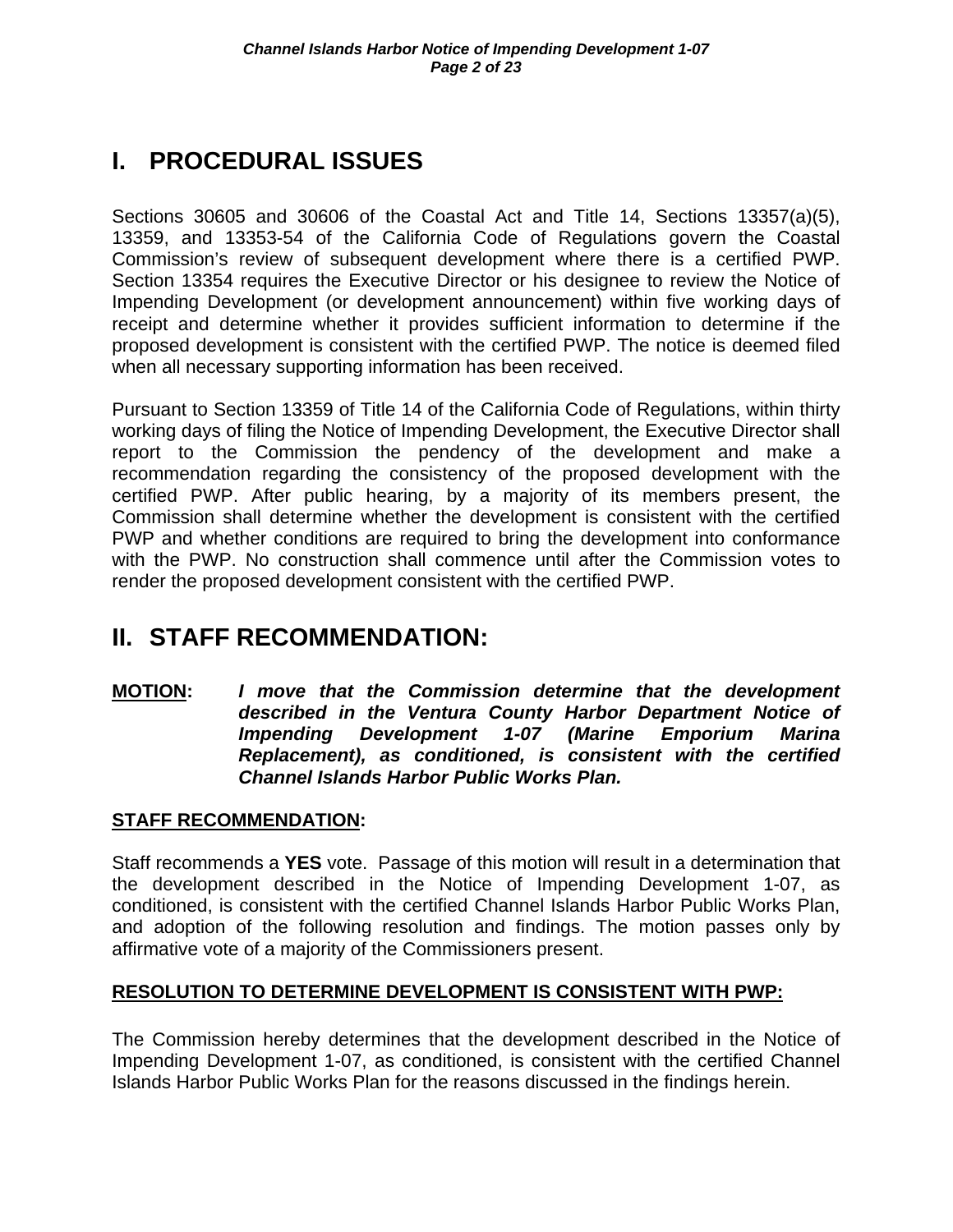# **III. SPECIAL CONDITIONS:**

## **1. Pre-Construction Biological Surveys**

By acceptance of this authorization for development, the Harbor Department agrees to retain the services of a qualified biologist or environmental resources specialist with appropriate qualifications acceptable to the Executive Director, to conduct a biological survey of trees on or adjacent to the project site just prior to any construction activities that include pile driving or use of other heavy equipment that can cause excessive noise, odors, or vibrations **and** that will be carried out between February 1 and August 15th, inclusive. The Ventura Harbor Department shall direct the environmental resource specialist to: (1) conduct a survey in order to determine the presence of black-crowned night herons, great blue herons, snowy egrets, or other sensitive species on or adjacent to the project site, one day prior to commencement of pile driving or use of any heavy equipment that can cause excessive noise, odors, or vibrations and (2) immediately report the findings of the survey to the Ventura Harbor Department.

In the event that the environmental specialist reports any black-crowned night herons, great blue herons, snowy egrets, or other sensitive species exhibiting reproductive or nesting behavior on or adjacent to the project site, the following restrictions shall apply:

- A. Ventura Harbor Department shall not commence work, and shall immediately notify the Executive Director.
- B. Project activities may commence only upon written approval of the Executive Director and only in areas more than 300 feet from any identified nesting site.
- C. Construction activities that are within 300 feet from any identified nesting site shall not commence until the environmental specialist has determined that black-crowned night herons, great blue herons, or snowy egrets near the project site have ceased to exhibit reproductive or nesting behavior and would not be impacted by any project activities.
- D. The Ventura Harbor Department shall have the environmental resource specialist conduct surveys to determine the presence of black-crowned night herons, great blue herons, snowy egrets, or other sensitive species in or adjacent to the project site, at least once weekly, during the construction.
- E. Construction noise reduction measures such as sound shields made from plywood or sound-board or molded sound shields shall be used and measures shall be taken to minimize loud noise generation to the maximum feasible extent during construction. Bubble curtains shall be employed beneath the surface during pile driving. Permanent lighting shall be shielded and directed downward. Bright upward shining lights shall not be used during construction and construction employees shall not bring pets (e.g. dogs and cats) to the construction site.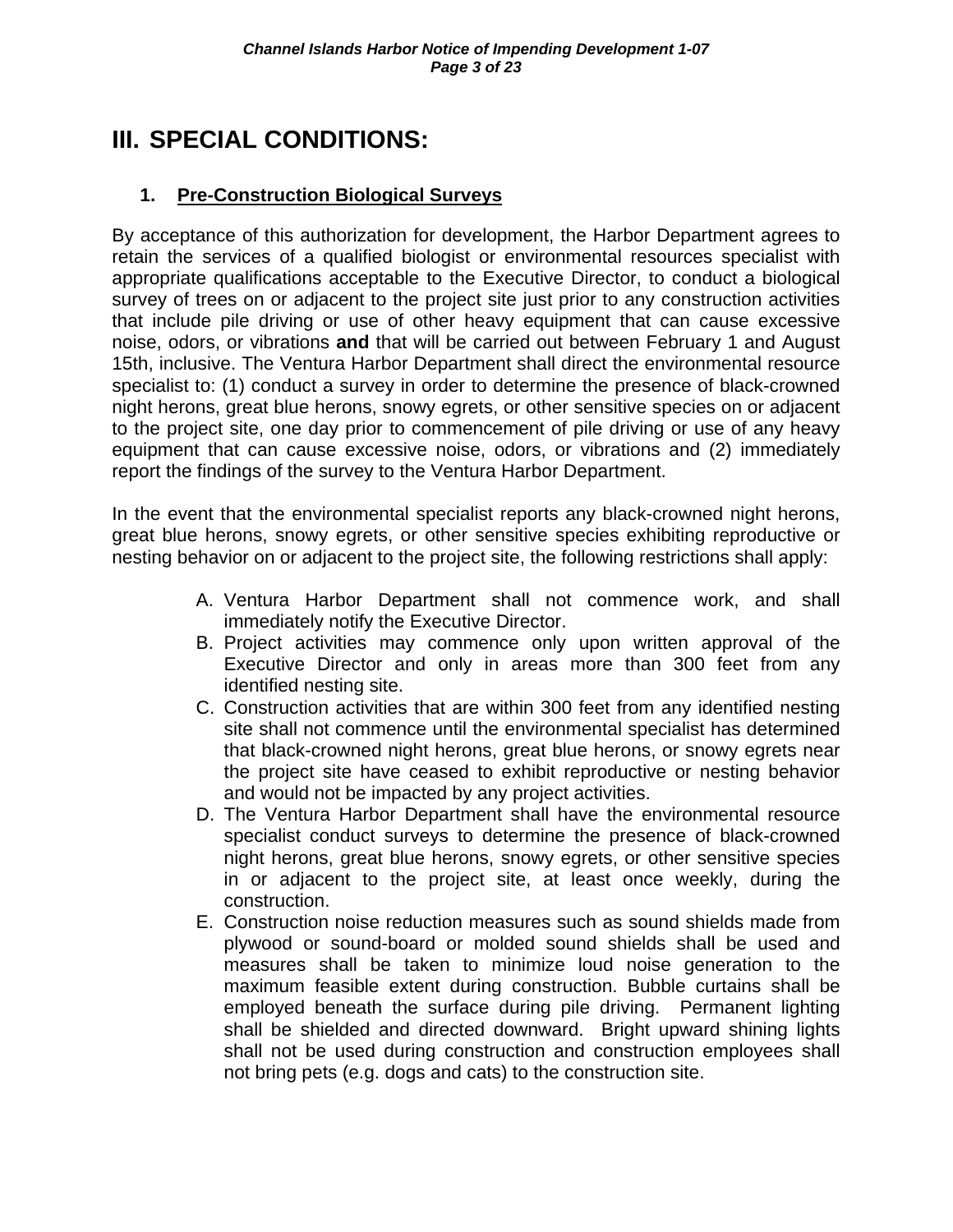The applicant shall submit documentation prepared by the biologist or environmental specialist which indicates the results of each pre-construction survey, including if any black-crowned night herons, great blue herons, snowy egrets, or other sensitive species were observed and associated behaviors or activities. Location of any nests observed shall be mapped.

## **2. Eelgrass Survey(s)**

- A. **Preconstruction Eelgrass Survey.** A valid pre-construction eelgrass survey shall be completed during the period of active growth of eelgrass (typically March through October). The pre-construction survey shall be completed prior to the beginning of construction and shall be valid until the next period of active growth. The survey shall be prepared in full compliance with the "Southern California Eelgrass Mitigation Policy" Revision 8 (except as modified by this condition) adopted by the National Marine Fisheries Service and shall be prepared in consultation with the California Department of Fish and Game. The Harbor Department shall submit the new eelgrass survey for the review and approval of the Executive Director within five (5) working days of completion of the new eelgrass survey and in any event no later than fifteen (15) working days prior to commencement of construction. If the eelgrass survey identifies any eelgrass within the project area which would be impacted by the proposed project, the Harbor Department shall immediately notify the Executive Director.
- B. **Post Construction Eelgrass Survey**.If any eelgrass is identified in the project area by the survey required in subsection A of this condition above, within one month after the conclusion of construction, the applicant shall survey the project site to determine if any eelgrass was adversely impacted. The survey shall be prepared in full compliance with the "Southern California Eelgrass Mitigation Policy" Revision 8 (except as modified by this special condition) adopted by the National Marine Fisheries Service and shall be prepared in consultation with the California Department of Fish and Game. The application shall submit the post-construction eelgrass survey for the review and approval of the Executive Director within thirty days after completion of the survey. If any eelgrass has been impacted, the applicant shall replace the impacted eelgrass at a minimum 1.2:1 ratio on-site, or at another location, in accordance with the Southern California Eelgrass Mitigation Policy. All impacts to eelgrass habitat shall be mitigated at a minimum ratio of 1.2;1 (mitigation: impact). The exception to the required 1.2:1 mitigation ratio found within SCEMP shall not apply. Implementation of mitigation shall require a new Notice of Impending Development unless the Executive Director determines that no new Notice of Impending Development is required.

## **3. Pre-construction** *Caulerpa Taxifolia* **Survey**

A. Not earlier than 90 days nor later than 30 days prior to commencement or recommencement of any development authorized under this NOID, the Harbor Department shall undertake a survey of the project area and a buffer area at least 10 meters beyond the project area to determine the presence of the invasive alga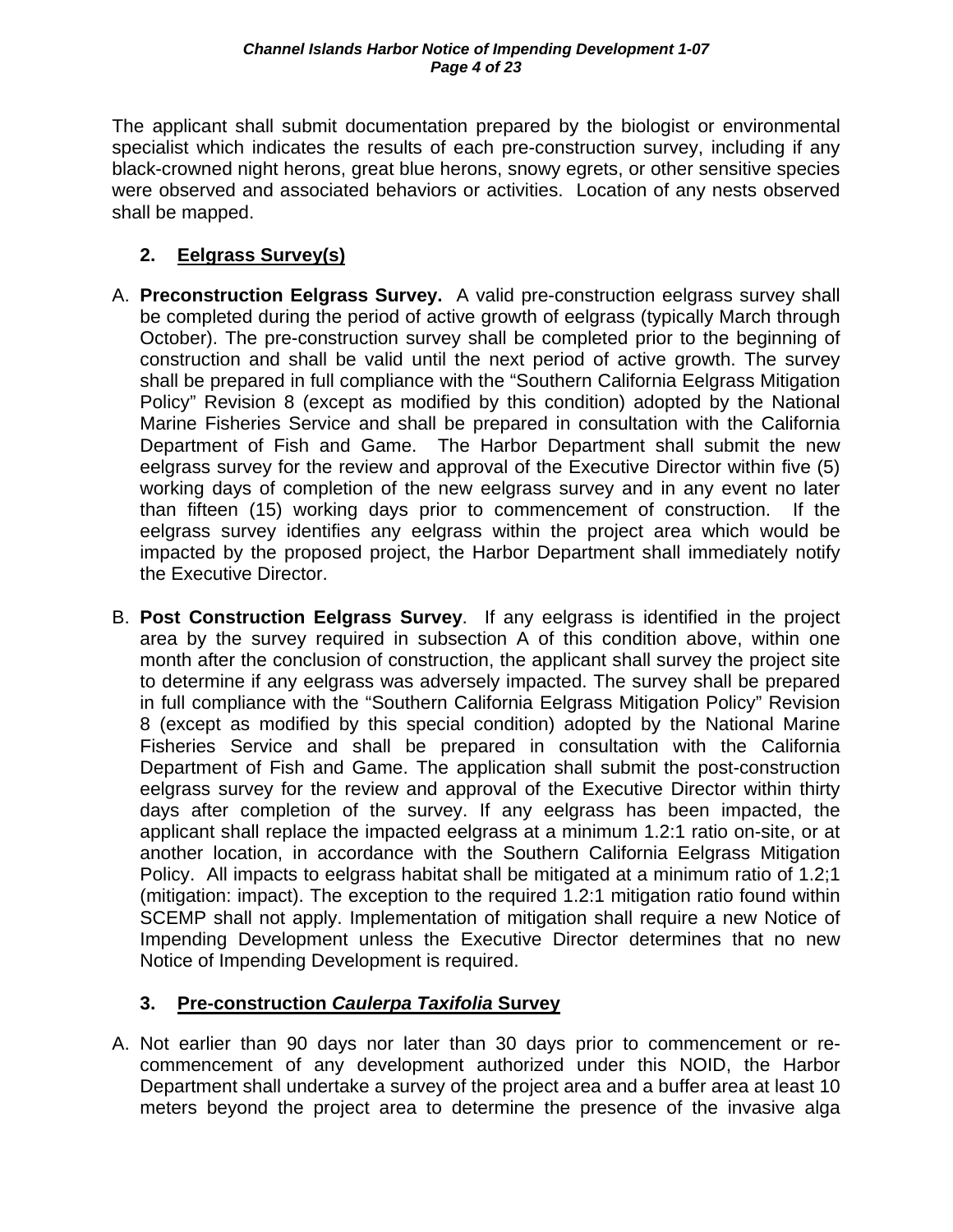*Caulerpa taxifolia* or other non-native invasive aquatic species. The survey shall include a visual examination of the substrate.

- B. The survey protocol shall be prepared in consultation with the Regional Water Quality Control Board, the California Department of Fish and Game, and the National Marine Fisheries Service.
- C. Within five (5) business days of completion of the survey, the applicant shall submit the survey:
	- 1. for the review and approval of the Executive Director; and
	- 2. to the Surveillance Subcommittee to the Southern California Caulerpa Action Team (SCCAT). The SCCAT Surveillance Subcommittee may be contacted through William Paznokas, California Department of Fish & Game (858/467- 4218) or Robert Hoffman, National Marine Fisheries Service (562/980-4043), or their successors.
- D. If *Caulerpa taxifolia* or other non-native invasive aquatic species is found within the project site or buffer areas, the applicant shall not proceed with the project until 1) the applicant provides evidence to the Executive Director that all *C. taxifolia* discovered within the project site and/or buffer area has been eliminated in a manner that complies with all applicable governmental approval requirements, including but not limited to those of the California Coastal Act, or 2) the applicant has revised the project to avoid any contact with *C. taxifolia*. No revisions to the project shall occur unless the Executive Director is immediately notified.

## **4. Construction and Maintenance Responsibilities and Debris Removal**

The Ventura County Harbor Department shall comply with the submitted "Marine Emporium Landing Marina Replacement, County of Ventura Harbor Department Conditions of Approval," and shall also comply with the following construction-related requirements:

- A. No construction materials, equipment, debris, or waste will be placed or stored where it may be subject to wave, wind, or rain erosion and dispersion.
- B. Any and all construction material shall be removed from the site within 24 hours of completion of construction and disposed of at an appropriate location.
- C. Machinery or construction materials not essential for project improvements are prohibited at all times in the subtidal or intertidal zones.
- D. Sand from the beach, cobbles, or shoreline rocks shall not be used for construction material.
- E. If turbid conditions are generated during construction, a silt curtain shall be utilized to control turbidity.
- F. Floating booms shall be used to contain debris discharged into coastal waters and any debris discharged shall be removed as soon as possible but no later than the end of each day.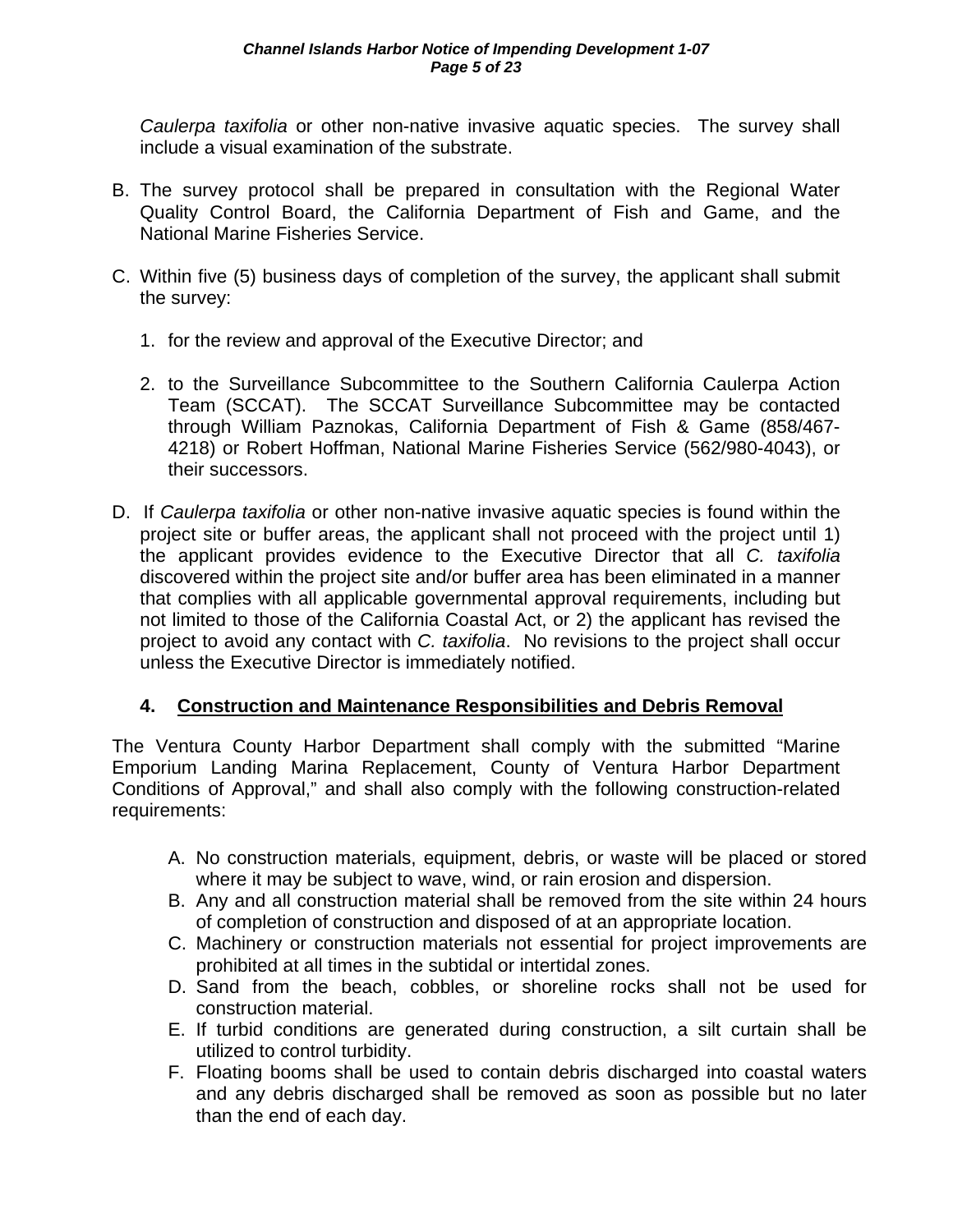- G. Divers shall recover non-buoyant debris discharged into coastal waters as soon as possible after loss.
- H. The applicant shall dispose of all demolition and construction debris resulting from the proposed project at an appropriate location outside the coastal zone. If the disposal site is located within the coastal zone, a separate Notice of Impending Development or coastal development permit shall be required before disposal can take place.
- I. Reasonable and prudent measures shall be taken to prevent any discharge of fuel or oily waste from heavy machinery or construction equipment into coastal waters. The applicants and applicants' contractors shall have adequate equipment available to contain any such spill immediately.
- J. All stock piles and construction materials shall be covered, enclosed on all sides, shall be located as far away as possible from drain inlets and any waterway, and shall not be stored in contact with the soil.
- K. All debris and trash shall be disposed of in the proper trash and recycling receptacles at the end of each construction day.
- L. The permitee shall use the least damaging method for the construction of pilings and any other activity that will disturb benthic sediments. The applicants shall limit, to the greatest extent practicable, the suspension of benthic sediments into the water column.

If any conditions in the "Marine Emporium Landing Marina Replacement, County of Ventura Harbor Department Conditions of Approval" (Exhibit 1) are inconsistent with the conditions contained herein, the conditions contained herein shall take precedence.

## **5. Best Management Practices Program**

The Ventura County Harbor Department shall comply with the submitted "Marine Emporium Landing Marina Replacement, County of Ventura Harbor Department Conditions of Approval." Additionally, by acceptance of this authorization for development, the Ventura County Harbor Department agrees to take the steps necessary to ensure that the long-term water-borne berthing of boats at the approved marina will be managed in a manner that protects water quality pursuant to the implementation of the following BMPs:

- A. Boat Maintenance and Cleaning Best Management Practices
	- Boat maintenance shall be performed above the waterline in such a way that no debris falls into the water.
	- In-water top-side and bottom-side boat cleaning shall be by hand and shall minimize the discharge of soaps, paints, and debris. Where feasible, remove the boats from the water and perform cleaning at a location where debris can be captured and disposed of properly.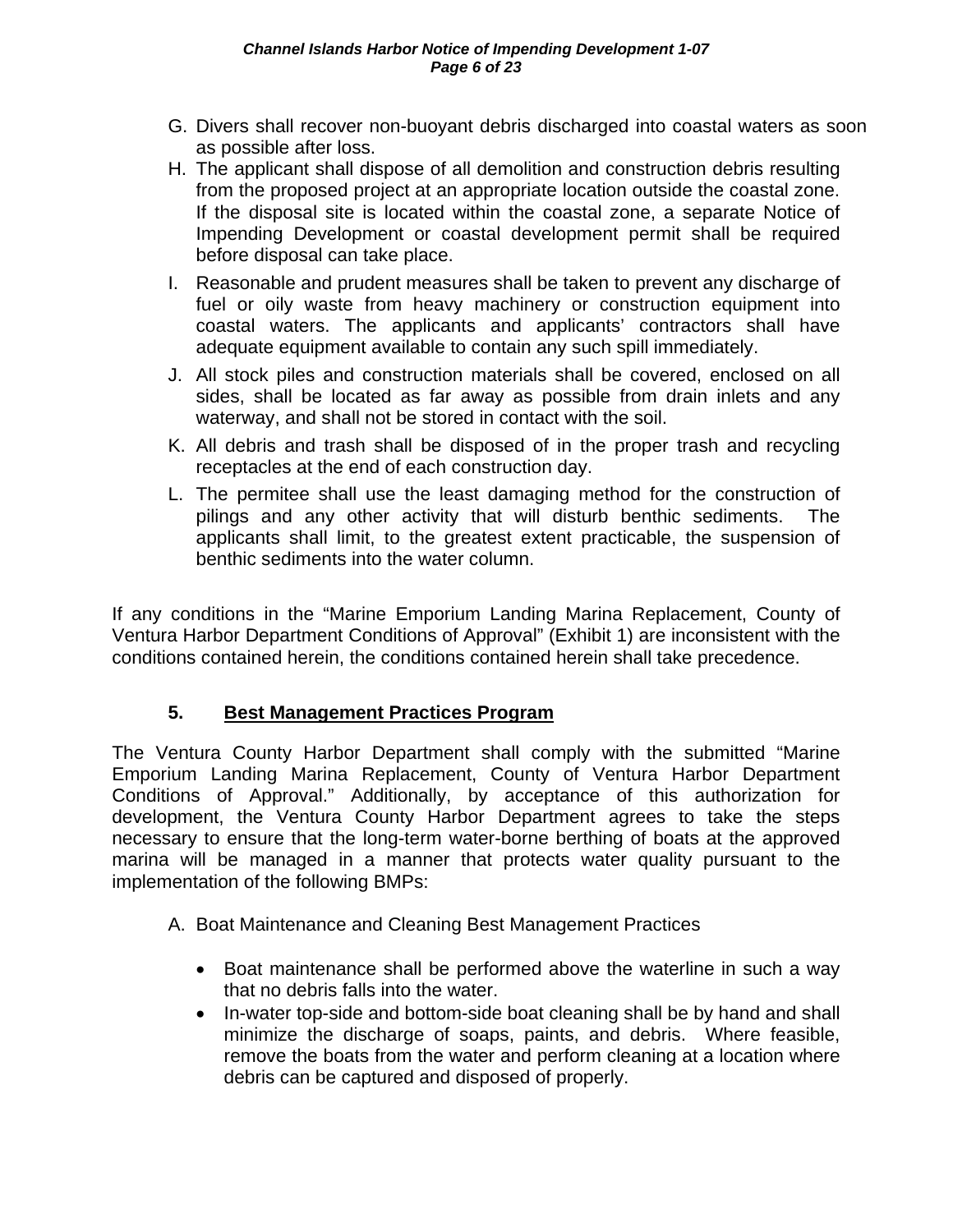- Detergents and cleaning products used for washing boats shall be phosphate-free and biodegradable, and amounts used shall be kept to a minimum.
- Detergents containing ammonia, sodium hypochlorite, chlorinated solvents, petroleum distillates or lye shall not be used.
- In-the-water hull scraping or any process that occurs underwater to remove paint from the boat hull shall be prohibited and shall not occur.
- Boat repair and maintenance shall only occur in clearly marked designated work areas for that purpose.
- All boaters shall regularly inspect and maintain engines, seals, gaskets, lines and hoses in order to prevent oil and fuel spills. Boaters shall also use preventive engine maintenance, oil absorbents, bilge pump-out services, or steam cleaning services as much as possible to clean oily bilge areas.
- B. Solid and Liquid Waste Best Management Practices
	- All trash, recyclables, and hazardous wastes or potential water contaminants, including old gasoline or gasoline with water, absorbent materials, oily rags, lead acid batteries, anti-freeze, waste diesel, kerosene, and mineral spirits shall be disposed of in a proper manner and shall not at any time be disposed of in the water or a gutter.
- C. Sewage Pumpout System Best Management Practices
	- Vessels shall dispose of any sewage at designated pumpout facilities provided by the Harbor Department.
- D. Petroleum Control Management Measures:
	- Boaters shall practice preventive engine maintenance and shall use oil absorbents in the bilge and under the engine to prevent oil and fuel discharges. Oil absorbent materials shall be examined at least once a year and replaced as necessary. Used oil absorbents are hazardous waste in California. Used oil absorbents must therefore be disposed in accordance with hazardous waste disposal regulations. The boaters shall regularly inspect and maintain engines, seals, gaskets, lines and hoses in order to prevent oil and fuel spills. The use of soaps that can be discharged by bilge pumps is prohibited.
	- If the bilge needs more extensive cleaning (e.g. due to spill of engine fuels, lubricants, or other liquid materials), the boaters shall use a bilge pump-out facility or steam cleaning services that recover and property dispose or recycle all contaminated liquids.
	- Bilge cleaners which contain detergents or emulsifiers shall not be used for bilge cleaning since they may be discharged to surface waters by the bilge pumps.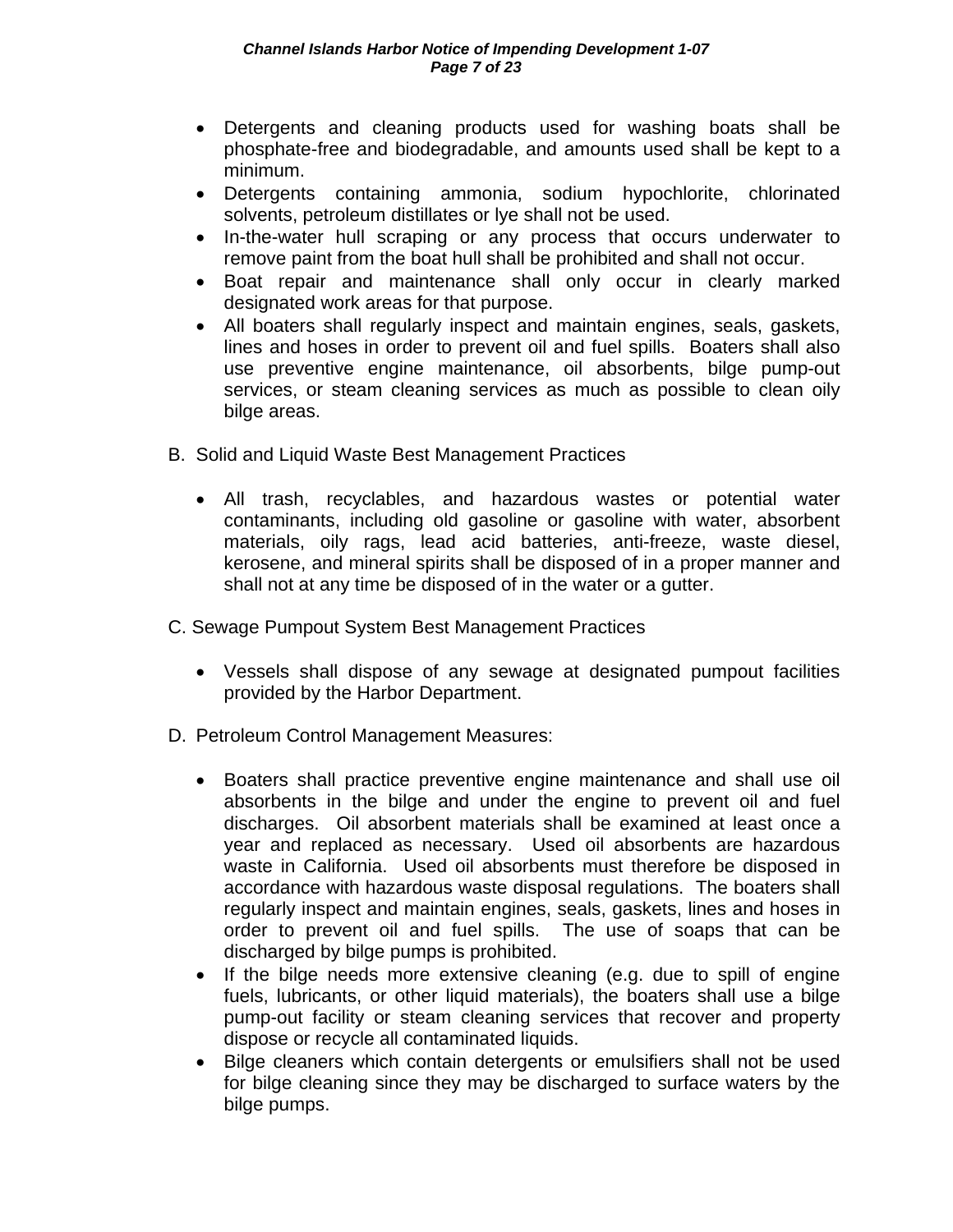## E. Public Education Measures

The Ventura County Harbor Department shall distribute a pamphlet with the best management practices included in this condition to all users of the boat docks and end ties. Informative signage and/or depicting best management practices for maintenance of boats and boating facilities consistent with those specific herein shall be posted conspicuously.

If any conditions in the "Marine Emporium Landing Marina Replacement, County of Ventura Harbor Department Conditions of Approval" (Exhibit 1) are inconsistent with the conditions contained herein, the conditions contained herein shall take precedence.

#### **6. Marina Inspection and Maintenance Program**

The Ventura County Harbor Department shall exercise due diligence in periodically inspecting the marina facility that is subject to this Notice of Impending Development. The Harbor Department shall immediately require the lessee to undertake any repairs necessary to maintain the structural integrity of the docks, pilings and utility connections, and to ensure that pieces of debris do not enter the marine environment. On a revolving five year basis, following the date that the first dock is installed, the Harbor Department shall conduct an inspection of the marina to ensure the integrity of the docks, pilings and utility connections, and to ensure that all corrective actions have or will be immediately undertaken to maintain the integrity of the facility. The inspections shall be undertaken by boat, during periods of extreme low tides. All periodic reports shall be submitted to the Executive Director for review and approval. If the Harbor Department or the Executive Director concludes that the inspections confirm that the material used in the marina is impacting marine resources, the use of such materials shall be stopped. The Executive Director shall determine if any necessary repairs require a new Notice of Impending Development.

## **7. Removal of Temporary Construction Trailer**

The applicant shall remove the temporary construction trailer and all construction related debris from the staging site within sixty (60) days of completion of all development authorized under Ventura County Harbor Department NOID 1-07, as well as any and all development approved under NOIDS 2-07 and 2-06, if approved.

## **8. Resource Agencies**

The Ventura County Harbor Department shall comply with all requirements and mitigation measures from the California Department of Fish and Game, Regional Water Quality Control Board, U.S. Army Corps of Engineers, and the U.S. Fish and Wildlife Service with respect to preservation and protection of water quality and the marine environment including bird nesting and foraging activity. Any change in the approved project that may be required by the above-stated agencies shall be submitted to the Executive Director in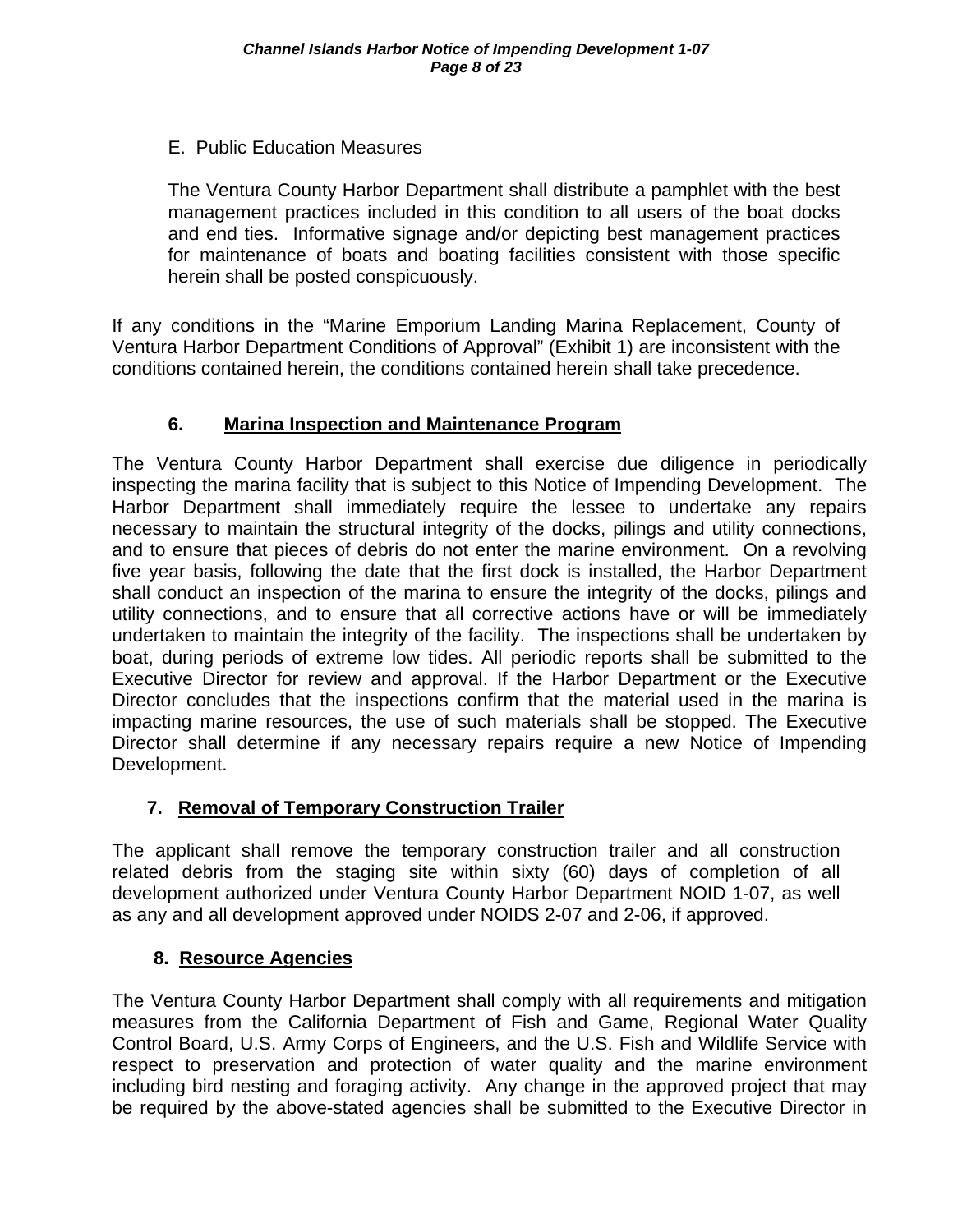order to determine if the proposed change shall require a new Notice of Impending Development pursuant to the requirements of the Coastal Act and the California Code of Regulations.

# **IV. FINDINGS FOR APPROVAL OF THE NOTICE OF IMPENDING DEVELOPMENT, AS CONDITIONED**

The following findings support the Commission's approval of the Notice of Impending Development, as conditioned. The Commission hereby finds and declares as follows:

## **A. PROJECT DESCRIPTION AND BACKGROUND**

The Ventura County Harbor Department proposes to demolish and reconstruct a small commercial/recreational boating marina and associated gangway and abutment at the Marine Emporium Landing located adjacent to 3600 Harbor Boulevard, Oxnard, Ventura County (Exhibits 2-4). The parcel is located on the western side of the Harbor, about .5 miles south of the Channel Islands Boulevard bridge. The existing docks are 35 years and in poor condition. The construction will replace 8 existing slips, currently accommodating 17 boats, with 11 new slips that will accommodate up to 20 boats. The proposed dock system will occupy almost the same water area as the existing docks, but they will extend an additional 14.5 feet to the north. The pierhead line will not project any further into the channel than at present (Exhibit 4). Although the water area will be increased slightly, the actual square footage of the new dock will be less: 6,024 sq. ft. of new dock compared to 7,740 sq. ft. of existing dock. The new marina will be comprised of a modern, low-maintenance dock system composed of concrete dock construction. Replacement of the marina will include rehabilitating the marina dock infrastructure, including piers, abutments, and gangways. Pre-stressed concrete anchor guide piles will be used. The marine utility services and fire suppression systems will also be upgraded, along with other modern dock amenities, such as dock boxes. The dock system will adhere to California Building Codes and will meet accessibility requirements under the Americans with Disabilities Act and related State requirements.

A construction staging area will be located at the southern end of the Channel Islands Landing/Boatyard within an open area on the east side of Channel Islands Harbor. (Exhibit 2). The construction staging area will be the same as that used for construction of Channel Islands Landing/Boatyard pursuant to NOID 2-07, if approved. The existing docks will be removed from the pilings and towed across the harbor for removal. Concrete suitable for recycling will be delivered to Calmat/Industrial Asphalt located at 6029 Vineyard Ave., Oxnard, Ca. All other demolition debris will be disposed of at the Simi Valley Landfill, 2801 N. Madera Rd., Simi Valley, Ca. Large pieces of new docks will be delivered and temporarily stored at the staging area. The new concrete docks, pre-manufactured offsite, will be lifted by crane into the water, towed to their destination, and assembled. A temporary construction office will be located within this area. All construction areas will be fenced and secured. Storm water control measures are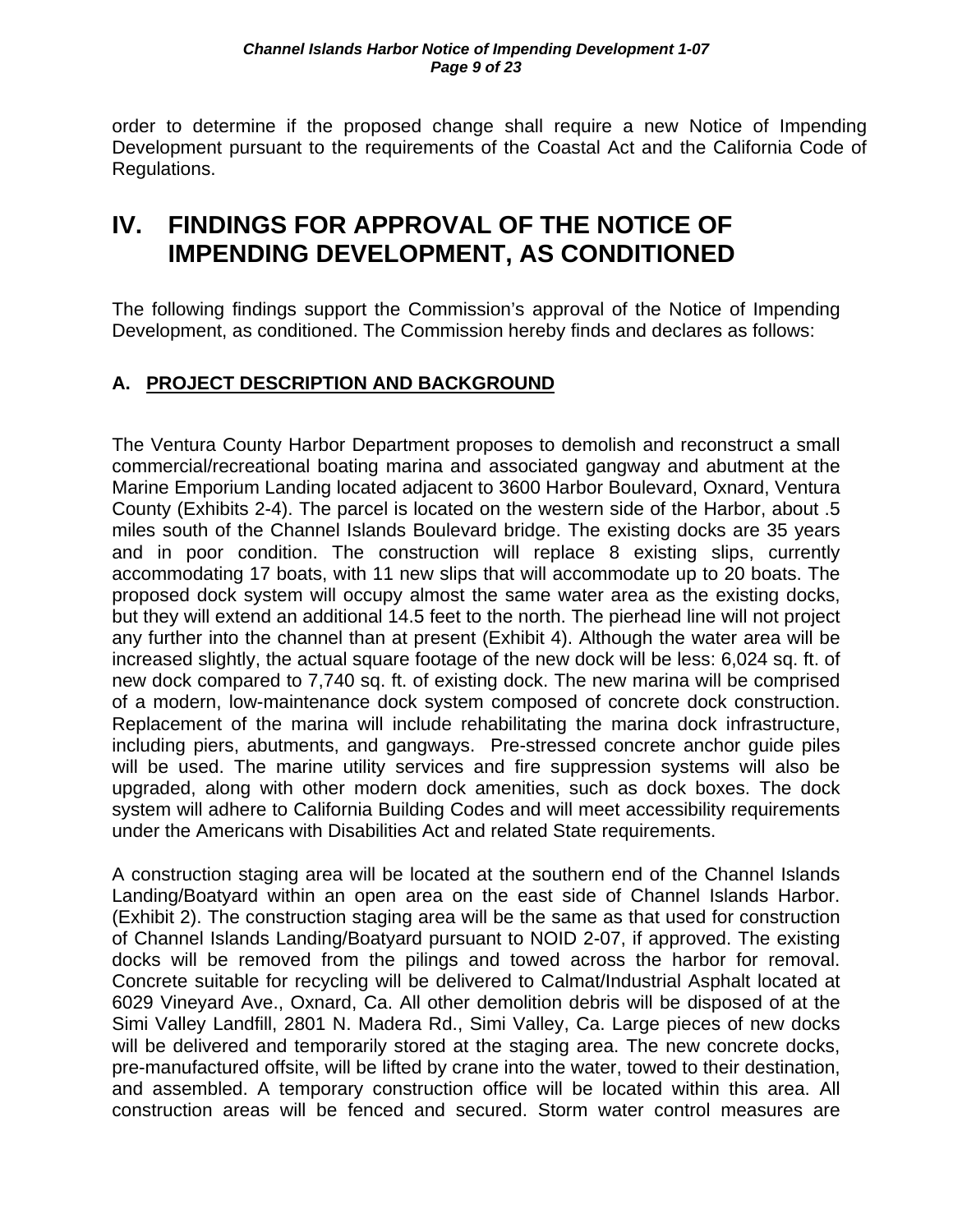proposed in conformance with the general National Pollutant Discharge Elimination System permit. No dredging is proposed as part of this project.

The slips are generally rented to charter boat companies, boat brokerages, the County's water taxi, and ocean excursion operations and will continue to serve the same purposes when replaced.

#### **Background**

On September 19, 1986, the Channel Islands Public Works Plan (PWP) was effectively certified by the Commission. The purpose of the PWP, as certified, is to provide "a detailed and specific planning document to guide future Harbor development." Jurisdiction within the Channel Islands Harbor is shared by both the County of Ventura and the City of Oxnard. Oxnard's City limits extend to all Harbor land areas. Based on a previous agreement between the two governmental authorities and the Commission's certification of the Public Works Plan, the County assumed planning and regulatory authority within the Harbor. Under the certified PWP, the County is responsible for approval of all development within the Harbor permitted by the plan. Under the PWP the County must submit a Notice of Impending Development (NOID) describing any proposed development that is listed in the plan, for review and approval by the Commission. For a project contained in the certified PWP, the Commission's review of a Notice of Impending Development is limited to determining whether the development is and can be made consistent with the PWP, or imposing reasonable terms and conditions to ensure that the development conforms to the PWP and Coastal Act.

Requirements for the level of information contained in a Public Works Plan are contained in Section 13353 of Title 14 of the California Code of Regulations, which states that a PWP "shall contain sufficient information regarding the kind, size, intensity and location of development activity intended to be undertaken pursuant to the plan." Such information includes: 1) the specific type of activity or activities proposed to be undertaken; 2) the maximum and minimum intensity of activity or activities proposed to be undertaken; 3) maximum size of facilities proposed to be constructed pursuant to the plan; and 4) the proposed location or alternative locations considered for any development activity or activities to be undertaken pursuant to the proposed plan. The Coastal Act envisions that a Public Works Plan functions more as a Specific Plan or a master development permit in order for specific projects or activities described in the PWP to be approved quickly through the Notice of Impending Development Process at later dates with minimal review. Activities, projects, or facilities not specifically proposed in a Public Works Plan in the level of detail described above may require an amendment to the certified PWP that must be approved by the Coastal Commission prior to approval and issuance of a Notice of Impending Development for said activity, project, or facility.

The standard of review for the Notice of Impending Development is the certified 1986 PWP. The PWP contains policies and provisions that identify areas for harbor development while protecting coastal resources including the marine environment, scenic and visual resources, and public access and recreation.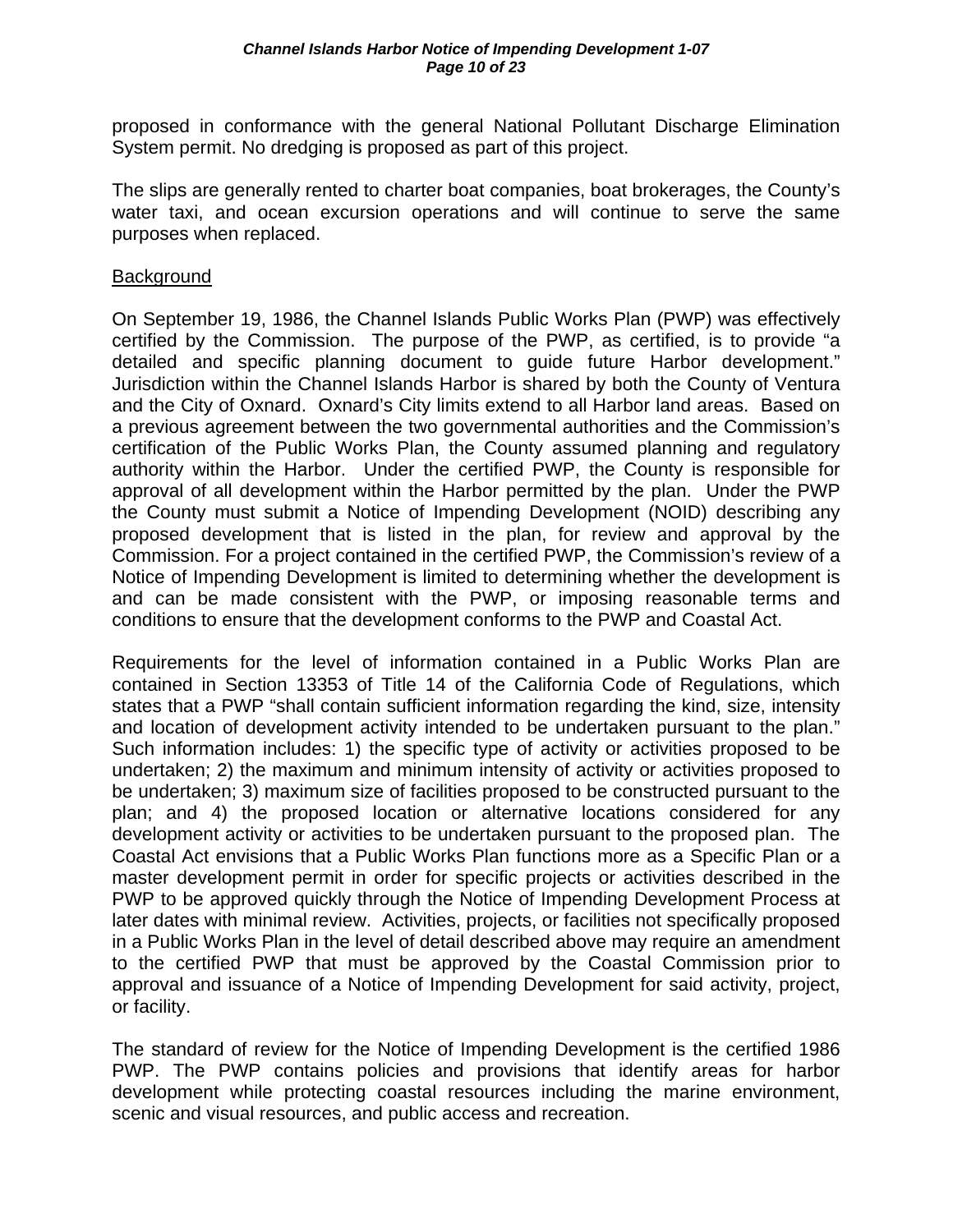## **B. MARINE RESOURCES**

The certified Channel Islands Harbor PWP incorporates Sections 30240, 30230, 30231, and 30233 of the Coastal Act. Section 30240 provides for the protection of Environmentally Sensitive Habitat Areas. Sections 30230 and 30231 of the Coastal Act mandate that marine resources and coastal water quality shall be maintained and where feasible restored. Section 30233 of the Coastal Act permits fill of coastal waters for boating facilities.

Section 30240 of the Coastal Act States:

*(a) Environmentally sensitive habitat areas shall be protected against any significant disruption of habitat values, and only uses dependent on those resources shall be allowed within those areas.* 

 *(b) Development in areas adjacent to environmentally sensitive habitat areas*  and parks and recreation areas shall be sited and designed to prevent  *impacts which would significantly degrade those areas, and shall be compatible with the continuance of those habitat and recreation areas.*

Section 30230 of the Coastal Act states:

*Marine resources shall be maintained, enhanced, and where feasible, restored. Special protection shall be given to areas and species of special biological or economic significance. Uses of the marine environment shall be carried out in a manner that will sustain the biological productivity of coastal waters and that will maintain healthy populations of all species of marine organisms adequate for long-term commercial, recreational, scientific, and educational purposes.* 

Section 30231 of the Coastal Act states:

*The biological productivity and the quality of coastal waters, streams, wetlands, estuaries, and lakes appropriate to maintain optimum populations of marine organisms and for the protection of human health shall be maintained and, where feasible, restored through, among other means, minimizing adverse effects of waste water discharges and entrainment, controlling runoff, preventing depletion of ground water supplies and substantial interference with surface water flow, encouraging waste water reclamation, maintaining natural*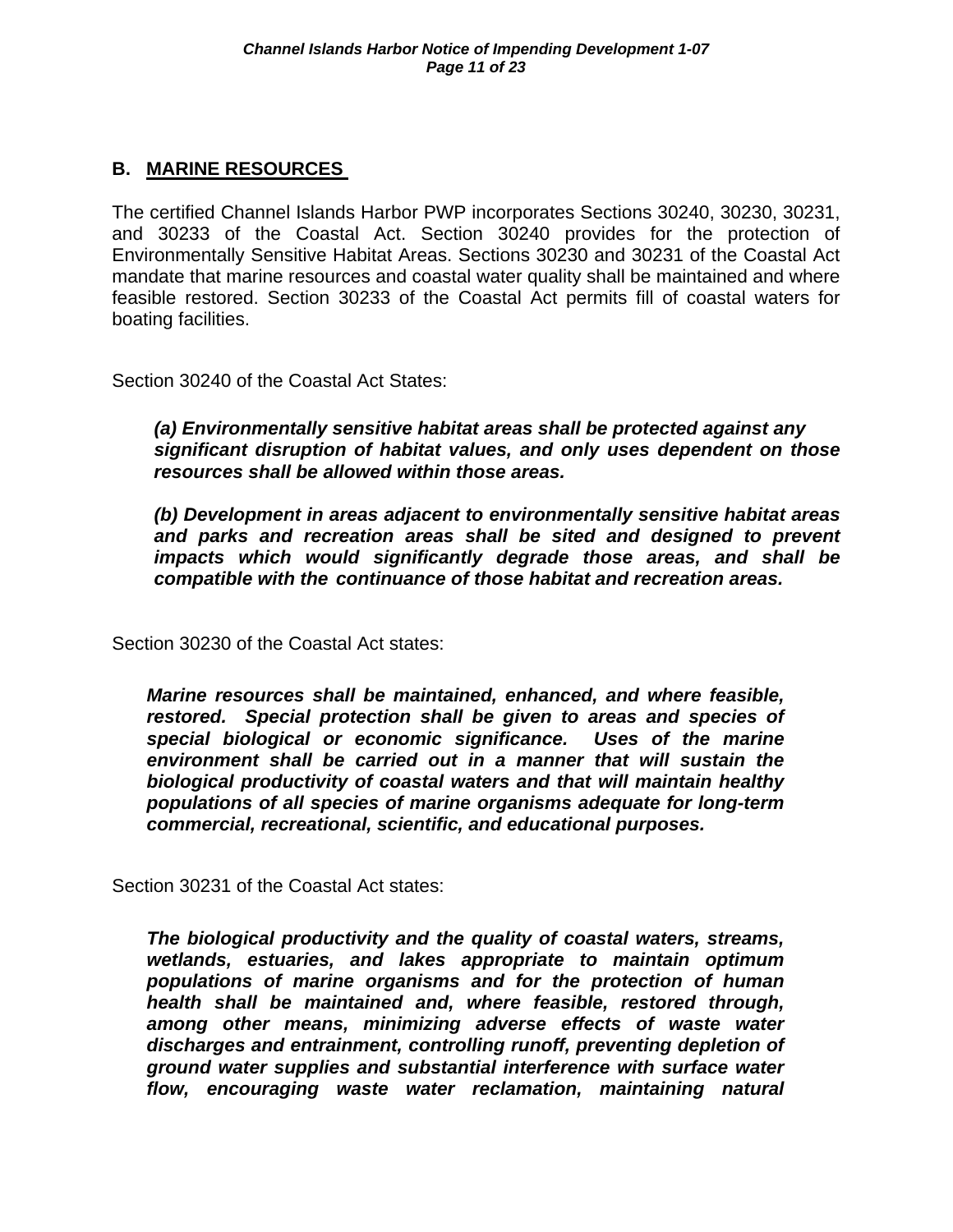*vegetation buffer areas that protect riparian habitats, and minimizing alteration of natural streams.* 

Section 30233 states (in part):

- *(a) The diking, filling, or dredging of open coastal waters, wetlands, estuaries, and lakes shall be permitted in accordance with other applicable provisions of this division, where there is no feasible less environmentally damaging alternative, and where feasible mitigation measures have been provided to minimize adverse environmental effects, and shall be limited to the following:*
- *(4) In open coastal waters, other than wetlands, including streams, estuaries, and lakes, new or expanded boating facilities and the placement of structural pilings for public recreational piers that provide public access and recreational opportunities.*

In addition, existing Policy 2 under Biological Resources in the Public Works Plan states:

#### *Use of the marine environment shall be permitted to the extent that it does not adversely impact the biological productivity of Harbor and coastal waters.*

The Channel Islands Harbor Public Works Plan contains policies to protect marine and biological resources and environmentally sensitive habitat areas in and around Harbor waters. The proposed Marine Emporium Landing Replacement Marina is located on the western side of the Harbor and includes demolition of eight existing slips and reconstruction of 11 new slips. This development has the potential to adversely impact marine and biological resources during the construction phase of the project.

1. Nesting Birds

Section 4.5 (Biological) of the PWP states:

#### *Within Channel Islands Harbor terrestrial biological resources are limited in distribution and significance. The area is completely developed with commercial, recreational and residential structures; terrestrial vegetation consists entirely of introduced landscaping species.*

However, several bird species, such as great blue herons, black-crowned night herons, and snowy egrets utilize the trees in the Harbor for roosting and nesting. Although none of these species is listed as threatened or endangered, their presence is considered important because some species of herons and egrets are considered Sensitive Species and play an integral role in the ecosystem as top wetland predators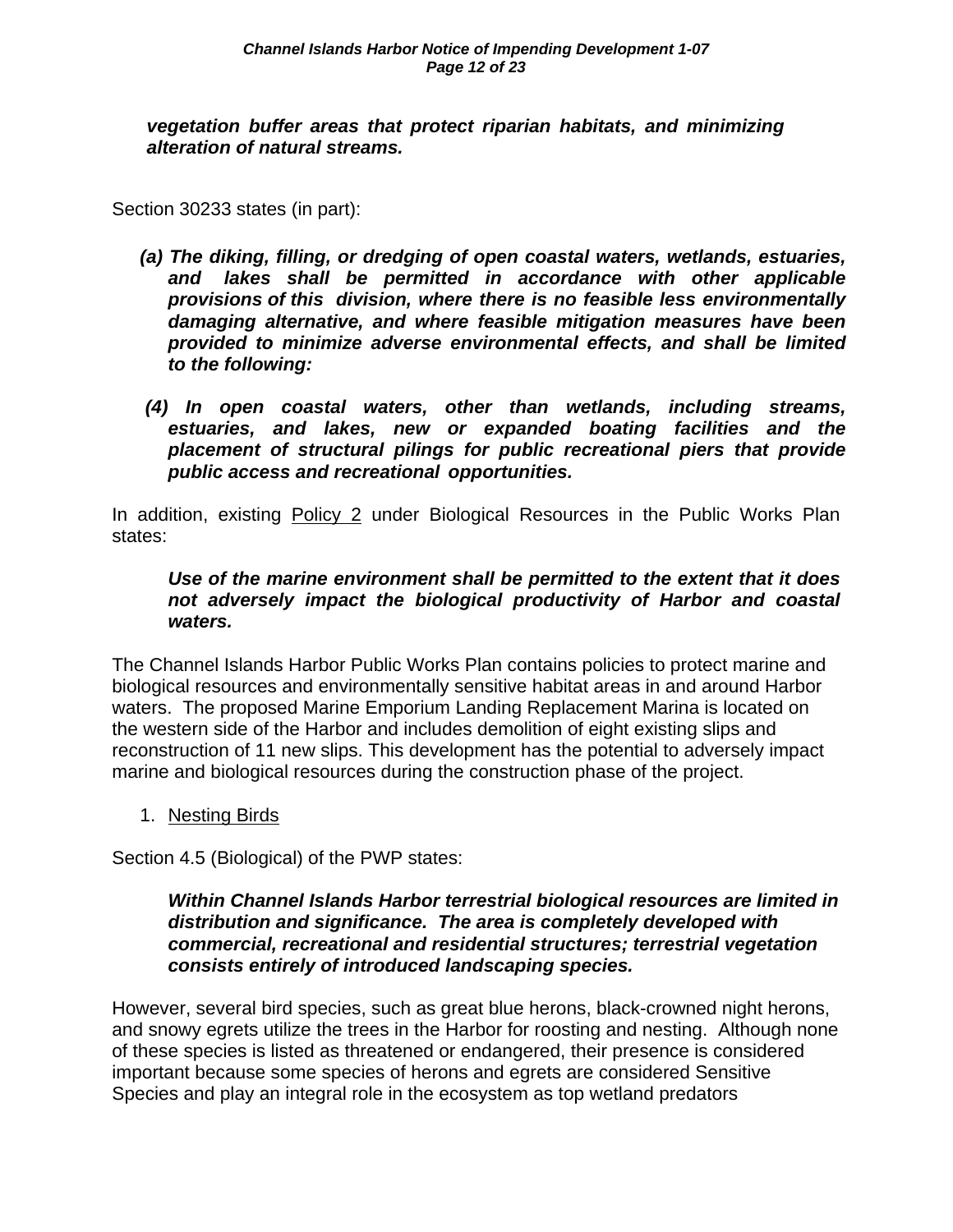The proposed project is located on the west side of Channel Islands Harbor. There are no trees located within approximately 370 feet of this marina that are known to provide nesting areas for either black-crowned night herons or great blue herons. However, great blue herons and black-crowned night herons use various locations throughout the Channel Islands Harbor as nesting sites and these sites have been documented monthly from 2003 to the present by Dr. Froke. The most recent report from Dr. Froke, dated April 22, 2007, states that, as of March 5, 2007, the only nesting sites for the great blue heron were located on the peninsula in the middle of the harbor and there were no nesting sites documented for the black-crowned night heron (Exhibit 6).

The closest tree to the Marine Emporium Landing dock area on the west side of the harbor is a New Zealand Christmas Tree located approximately 533 feet to the south , which has not contained a nest since 2003. However, if great blue or black-crowned night herons were to begin nesting near the project site, there is the potential that activities associated with the construction of the new docks, such as excessive noise above the normal level of acoustic noise normally existing at the marina, could adversely impact nesting herons, egrets, or other sensitive species. Therefore, to ensure that nesting herons are not adversely affected by construction activities, the Commission is requiring **Special Conditions One (1)** which requires a pre-construction survey by a qualified independent biologist approved by the Executive Director to determine whether herons are nesting near the project site, if construction will occur during nesting season (between February 1 and August 15). Should nesting activity within the project site be observed in the pre-construction survey, then several restrictions will apply to the construction, including that construction may not commence in the areas within 300 feet of any identified nest(s), that construction over 300 feet from any nest(s) will employ noise reduction measures [such as sound shields and silt and turbidity reduction measures, e.g. silt curtains, as recommended in a report by the harbor biologist, Dr. Froke (Exhibit 7)], and trees on the site and immediately adjacent will be surveyed weekly during construction. Finally, the designated biologist is required to submit written documentation of the pre-construction survey and any required weekly survey(s) regarding the status of heron or egret nesting and foraging in the immediate vicinity of the construction site.

## 2. Aquatic Plants and Seabird Foraging Habitat

## Caulerpa Taxifolia

The Commission further finds that the demolition and driving of piles on the sea floor could disturb and cause the spread of non-native and invasive species, such as *Caulerpa taxifolia* and Japanese kelp (*Undria pinnatifida*). *Caulerpa taxifolia* is a tropical green marine alga that spreads asexually from fragments and creates a dense monoculture displacing native plant and animal species. Because of toxins in its tissues, *Caulerpa taxifolia* is not eaten by herbivores in areas where it has invaded. The infestation of *Caulerpa taxifolia* has had serious negative economic and social consequences because of impacts to tourism, recreational diving, and commercial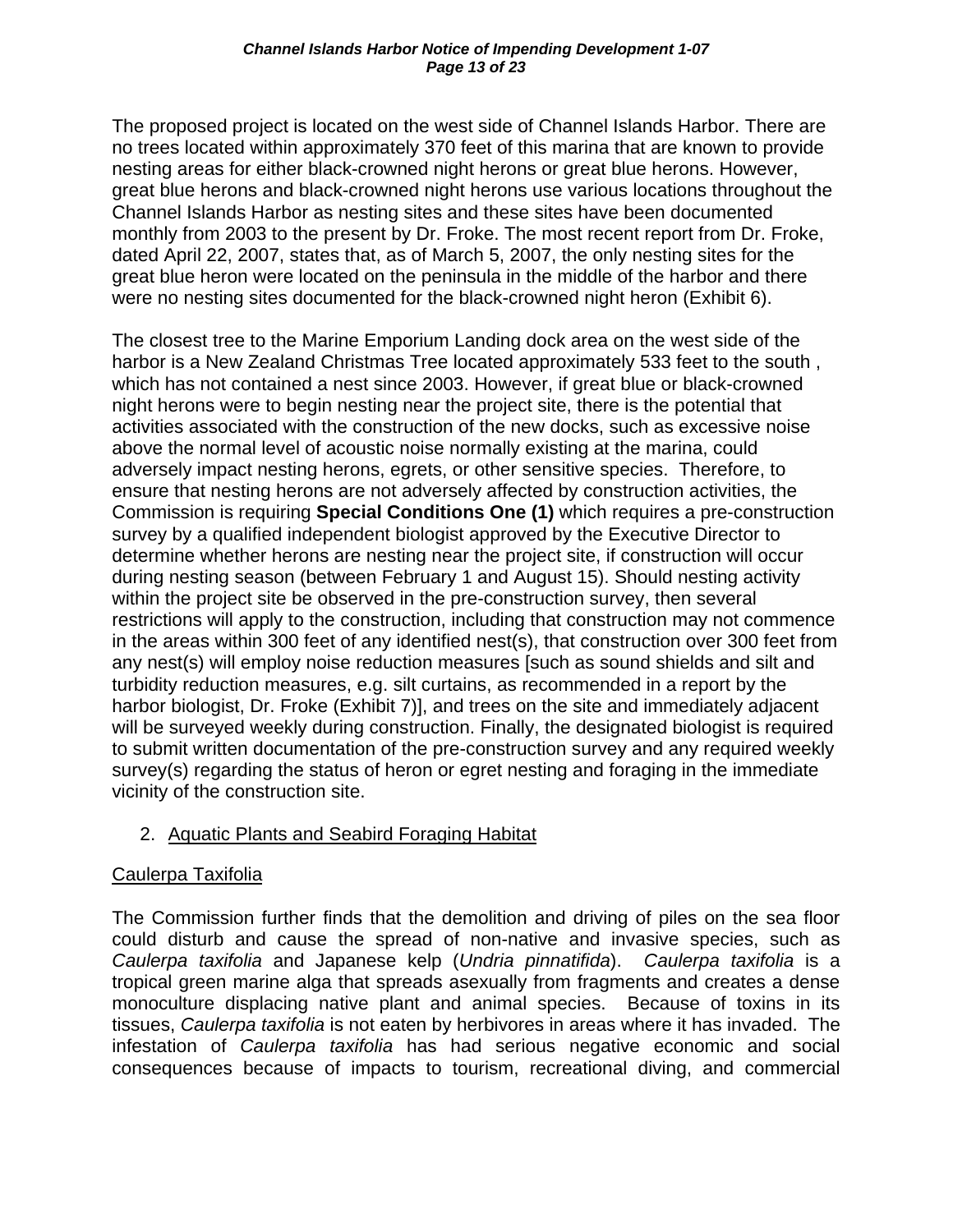fishing in places such as the Mediterranean<sup>1</sup>. Because of the grave risk to native habitats, in 1999 Caulerpa taxifolia was designated a prohibited species in the United States under the Federal Noxious Weed Act. In addition, in September 2001 the Governor signed into law AB 1334 which made it illegal in California for any person to sell, possess, import, transport, transfer, release alive in the state, or give away without consideration various Caulerpa species.

In June 2000, C. taxifolia was discovered in Aqua Hedionda Lagoon in San Diego County, and in August of that year an infestation was discovered in Huntington Harbor in Orange County. Genetic studies show that this is the same clone as that released in the Mediterranean. Other infestations are likely. Although a tropical species, C. taxifolia has been shown to tolerate water temperatures down to at least 50ºF. Although warmer southern California habitats are most vulnerable, until better information if available, it must be assumed that the whole California coast is at risk. All shallow marine habitats could be impacted.

In response to the threat that C. taxifolia poses to California's marine environment, the Southern California Caulerpa Action Team, SCCAT, was established to respond quickly and effectively to the discovery of C. taxifolia infestations in Southern California. The group consists of representatives from several States, federal, local and private entities. The goal of SCCAT is to completely eradicate all C. taxifolia infestations.

If C. taxifolia or Japanese kelp or other non-native invasive aquatic species is present, any project that disturbs the bottom could cause its spread by dispersing viable tissue fragments. In order to assure that the proposed project does not cause the dispersal of C. taxifolia and other non-native species, the Commission imposes **Special Condition Three (3)**. Special Condition Three (3) requires the applicant, prior to commencement of development, to survey the project area for the presence of C. taxifolia and Japanese

<sup>1</sup> References:

 $\overline{a}$ 

Smith C.M. and L.J. Walters. 1999. Fragmentation as a strategy for Caulerpa species: Fates of fragments and implications for management of an invasive weed. Marine Ecology 20:307-319.

Jousson, O., J. Pawlowski, L. Zaninetti, A. Meinesz, and C.F. Boudouresque. 1998. Molecular evidence for the aquarium origin of the green alga Caulerpa taxifolia introduced to the Mediterranean Sea. Marine Ecology Progress Series 172:275-280.

Komatsu, T. A. Meinesz, and D. Buckles. 1997. Temperature and light responses of the alga Caulerpa taxifolia introduced into the Mediterranean Sea. Marine Ecology Progress Series 146:145-153.

Gacia, E. C. Rodriquez-Prieto, O. Delgado, and E. Ballesteros. 1996. Seasonal light and temperature responses of Caulerpa taxifolia from the northwestern Mediterranean. Aquatic Botany 53:215-225.

Belsher, T. and A. Meinesz. 1995. Deep-water dispersal of the tropical alga Caulerpa taxifolia introduced into the Mediterranean. Aquatic Botany 51:163-169.

Meinesz, A. (Translated by D. Simberloff) 1999. Killer Algae. University of Chicago Press

Chisholm, J.R.M., M. Marchioretti, and J.M. Jaubert. Effect of low water temperature on metabolism and growth of a subtropical strain of Caulerpa taxifolia (Chlorophyta). Marine Ecology Progress Series 201:189-198

Ceccherelli, G. and F. Cinelli. 1999. The role of vegetative fragmentation in dispersal of the invasive alga Caulerpa taxifolia in the Mediterranean. Marine Ecology Progress Series 182:299-303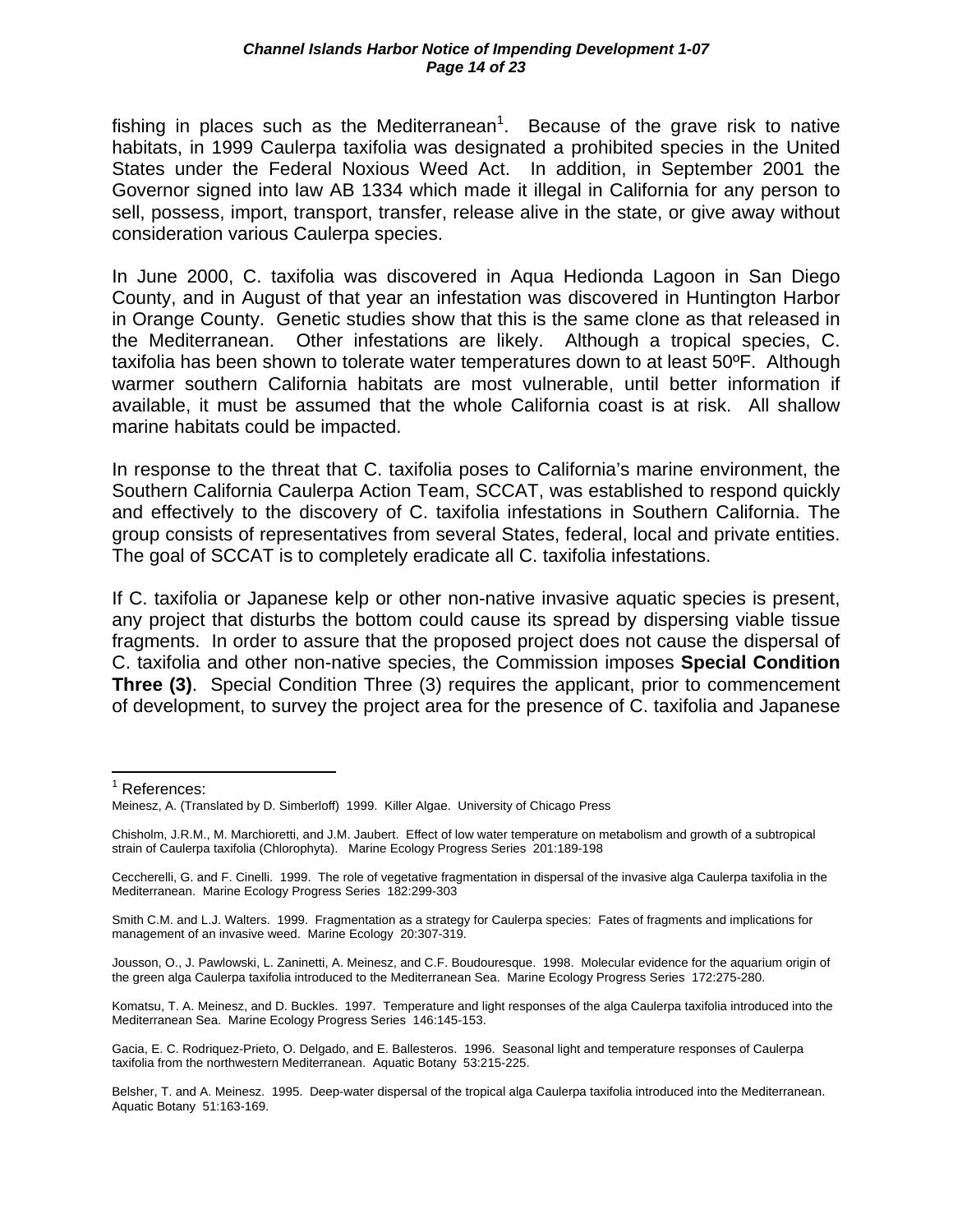kelp. If C. taxifolia or Japanese kelp is present in the project area, no work may commence and the applicants shall immediately notify the Executive Director.

#### Eelgrass

The project has the potential to directly impact sensitive resources, including eelgrass that may be present in the project area. Installation and driving of piles can directly remove and disturb eelgrass. In addition, vessels moored above these resources can reduce the light available to eelgrass and kelp by shading portions of the ocean floor. It is possible that eelgrass has established in portions of the project area not shaded by vessels. Therefore, **Special Condition Three (3)** requires, prior to construction, the Harbor Department to conduct a survey of the project area for eelgrass. If the survey identifies any eelgrass within the project area which would be impacted by the proposed project, the Executive Director must be notified prior to construction. If any eelgrass is identified in the project area prior to construction, the applicant shall also conduct a second eelgrass survey one month after the conclusion of construction to determine if any eelgrass was adversely impacted. All impacts to eelgrass habitat shall be mitigated at a minimum ratio of 1.2:1. Implementation of mitigation shall require a new Notice of Impending Development.

## 3. Fill of Coastal Waters

The proposed project includes the complete reconstruction of 11 boat slips, including the installation of new concrete piles in the marina. The new piles constitute fill of open coastal waters. Under Section 30233 of the Coastal Act, fill of open coastal waters is only allowed when several criteria are met, including: a) the project must fall within one of the allowable use categories specified; b) the proposed project must be the least environmentally damaging alternative; and c) feasible mitigation measures to minimize adverse environmental effects must be provided. The proposed project meets the first criteria (allowable use) because it is for a public boating facility. Fill of open coastal waters for the construction of a public boating facility is an allowable use under Section 30233(a)(4) of the Coastal Act.

Next, the proposed project must be the least environmentally damaging alternative. The proposed project is the replacement of docks in substantially the same configuration of the previously demolished docks. Alternatives to the proposed project include no project or a change to the proposed configuration.

Under the no project alternative, the applicant could only pursue simple maintenance repair activity. However, simple maintenance repair could not feasibly repair the docks, nor bring them up to present engineering and safety standards, or ADA requirements. Simple maintenance would slow, but not prevent further deterioration of any damaged docks. In addition, marine habitat would not significantly benefit from the no project alternative since this alternative would necessitate that the structure remain in place. Continued, safe use of the facility for marine recreational purposes would be precluded without replacement of the dock system.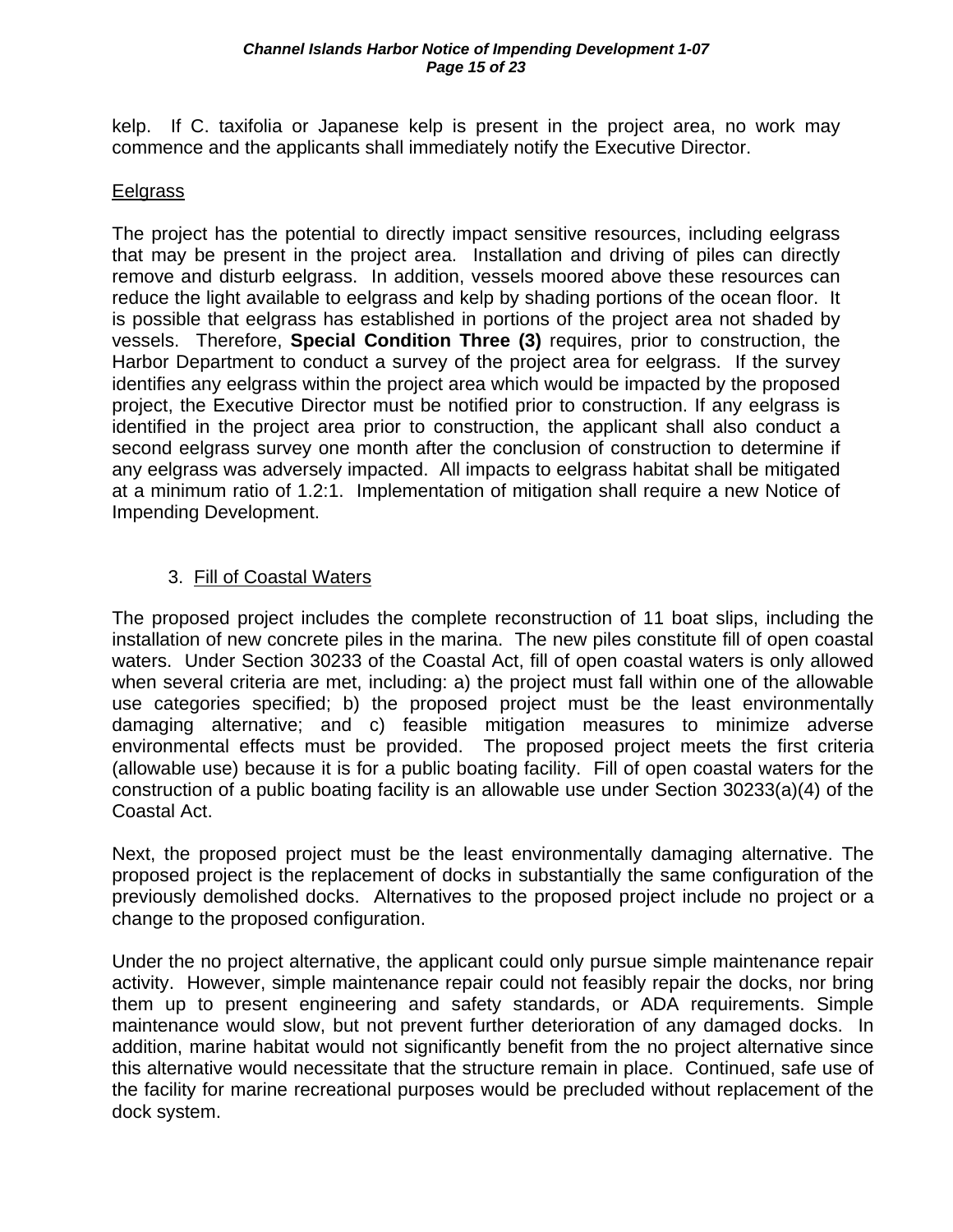The second alternative, replacement of the project in a new configuration, would eliminate the need for additional pilings. However, the applicant asserts that the additional piles are necessary to build the proposed alternative to meet current engineering and safety standards, ADA requirements and Department of Boating and Waterways criteria, and to minimize the loss of slips.

The proposed project is the least environmentally damaging, feasible alternative, and includes feasible mitigation measures, such as the use of silt curtains during pile removal and driving to limit turbidity and to minimize adverse environmental effects. **Special Condition Five (5)** requires the Harbor Department to incorporate Best Management Practices during construction, including measures for erosion and sediment control and debris removal, such as use of silt curtains and turbidity reduction measures. Therefore, the Commission finds the proposed Notice of Impending Development is consistent with the applicable policies of the Public Works Plan relating to fill of coastal waters.

## 4. Resources Agencies

In addition, in order to ensure that the proposed project is consistent with all California Department of Fish and Game and other agency regulations, **Special Condition Eight (8)** requires the applicant to agree to comply with all requirements and mitigation measures from the California Department of Fish and Game, United States Army Corps of Engineers, US Fish and Wildlife Service, and the Regional Water Quality Control Board prior to commencement of construction.

The proposed reconstruction of the Marine Emporium Landing marina has the potential to impact marine and biological resources. Special conditions relating to nesting birds, aquatic plants, and foraging habitat that will minimize these impacts have been required. Thus, for the reasons discussed above, the Commission finds that the proposed Notice of Impending Development, subject to the recommended special conditions, is consistent with the PWP relative to marine and biological resources.

The Commission, therefore, finds that the Notice of Impending Development is consistent, as conditioned, with the biological policies of the certified PWP.

# **C. RECREATIONAL BOATING**

The certified Channel Islands Harbor PWP incorporates by reference Coastal Act Sections 30213, 30220, 30224, and 30234, to protect and promote recreational boating and commercial fishing facilities in the Harbor.

Section 30213 states (in part):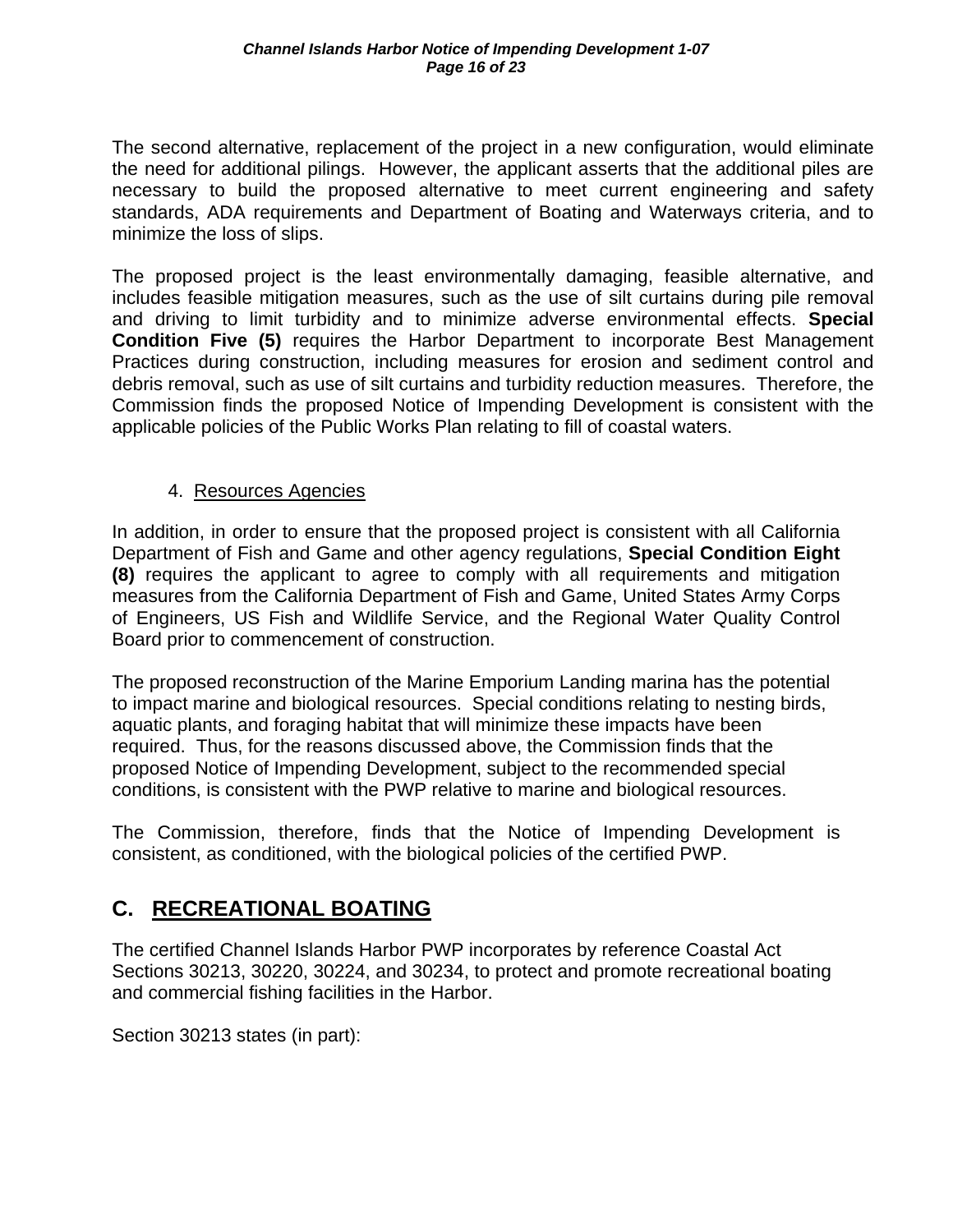*Lower cost visitor and recreational facilities shall be protected, encouraged, and, where feasible, provided. Developments providing public recreational opportunities are preferred.* 

Section 30220 states:

*Coastal areas suited for water-oriented recreational activities that cannot readily be provided at inland water areas shall be protected for such uses.* 

Section 30224 states:

*Increased recreational boating use of coastal waters shall be encouraged, in accordance with this division, by developing dry storage areas, increasing public launching facilities, providing additional berthing space in existing harbors, limiting non-water-dependent land uses that congest access corridors and preclude boating support facilities, providing harbors of refuge, and by providing for new boating facilities in natural harbors, new protected water areas, and in areas dredged from dry land.* 

Section 30234 states:

*Facilities serving the commercial fishing and recreational boating industries shall be protected and, where feasible, upgraded. Existing commercial fishing and recreational boating harbor space shall not be reduced unless the demand for those facilities no longer exists or adequate substitute space has been provided. Proposed recreational boating facilities shall, where feasible, be designed and located in such a fashion as not to interfere with the needs of the commercial fishing industry.* 

In addition, Policy 3 under Recreational Boating in the Public Works Plan states:

*To provide for, protect and encourage increased recreational boating use of coastal waters, the following policies shall be implemented:* 

- *a. Harbor recreational boating facilities shall be protected, and where possible upgraded in order to provide further opportunity to the recreational boater;*
- *b. dry boat storage spaces shall be provided at or adjacent to the Harbor to accommodate a minimum of 300 vessels;*
- *c. water storage space shall be provided for at least 2,500 recreational boat slips*
- *d. no more than 30% of the Harbor land area shall be developed for visitor serving uses not directly related to boating;*
- *e. a target number of 5% of the recreational boat slips shall be available as guest slips*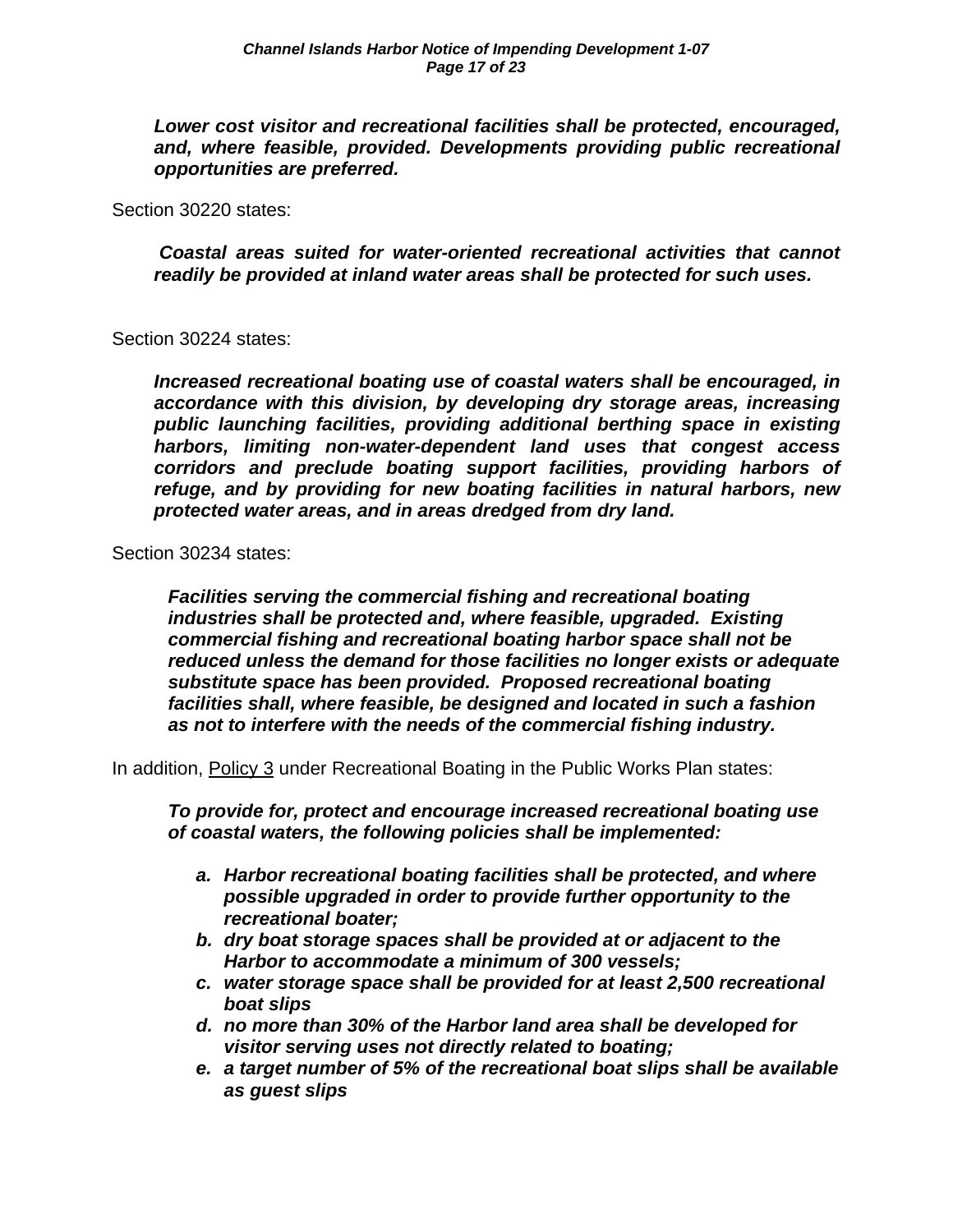- *f. to protect the recreational character of the Harbor areas, no more than 5% of the boating supply shall be provided for live-aboard use;*
- *g. the existing open water areas in the inner Harbor, as depicted on the Land Use Map as "Waterways" and as defined by existing pier head lines at the time of original approval of the California Coastal Commission of the Harbor's Public Works Plan, shall not be developed with surface structures of any kind, floating or otherwise, except in cases of emergency where temporary structures are required.*

As proposed, the Marine Emporium Landing marina replacement project consists of replacing 8 existing slips with 11 new upgraded boat slips to be used primarily by recreational boaters. The slips are generally rented to charter boat companies, boat brokerages, the County's water taxi, and ocean excursion operators. One of the larger 65 foot slips is currently used to house a bait receiver for sport fishing operations.

The certified PWP designates this parcel to be developed as visitor serving boating. The purpose of the visitor serving boating designation is to provide "access to and storage of boats, and where launch facilities exist, to provide for the entry and removal of boats from (or to) the waters of the Inner Harbor." The waterside permitted uses of this designation are "boat storage, boat and boating equipment rental, sales, display, brokerage, and minor repair services."

The reconstruction of the Marine Emporium Landing marina meets the stated purpose in the certified PWP to provide visitor serving boating facilities. The marina will provide new upgraded visitor serving facilities and new berthing space as contemplated in the PWP and Coastal Act. Therefore, as proposed, the Notice of Impending Development is consistent with the recreational boating policies of the certified Public Works Plan.

## **D. COASTAL ACCESS**

In addition to the recreational provisions mentioned above, the certified Channel Islands Harbor PWP incorporates by reference Coastal Act Sections 30211 and 30212 to ensure that maximum public access and recreational opportunities be provided to allow use of dry sand and rocky coastal beaches and that development not interfere with the public's right to access the water, consistent with the need to protect public safety, private property and natural resources.

Coastal Act Section 30211 states:

*Development shall not interfere with the public's right of access to the sea where acquired through use or legislative authorization, including, but not limited to, the use of dry sand and rocky coastal beaches to the first line of terrestrial vegetation.* 

Coastal Act Section 30212(a) provides that in new shoreline development projects, access to the shoreline and along the coast shall be provided except where: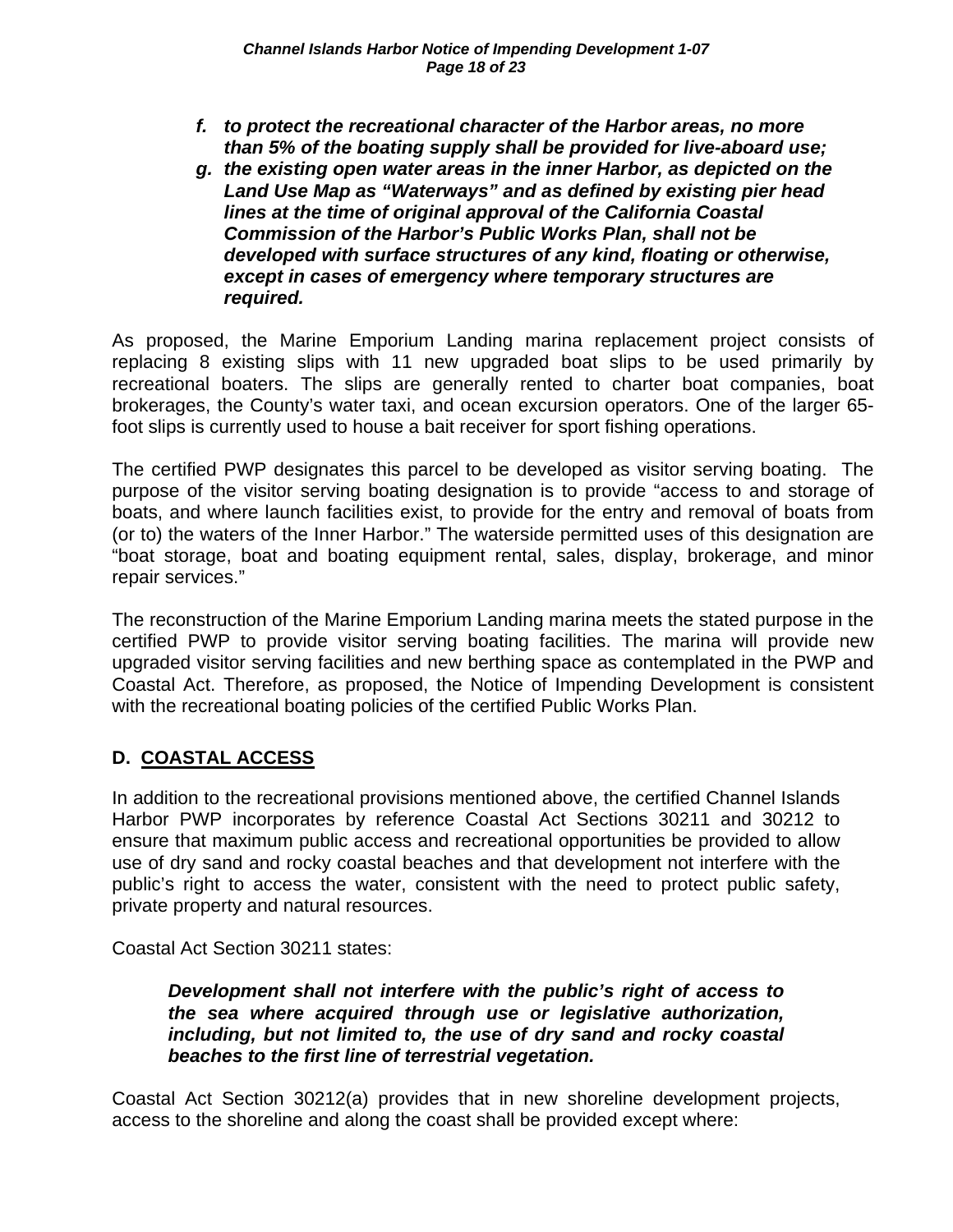*(1) it is inconsistent with public safety, military security needs, or the protection of fragile coastal resources,* 

*(2) adequate access exists nearby, or,* 

*(3) agriculture would be adversely affected.* 

*Dedicated access shall not be required to be opened to public use until a public agency or private association agrees to accept responsibility for maintenance and liability of the accessway.* 

Further, Policy 5 in the Public Access Chapter of the PWP states that:

*Maximum pedestrian waterfront access shall be provided by incorporating waterfront pedestrian walkways into all redevelopment projects. Where existing structures are found to interfere with lateral shoreline access, walkways shall be located as close as possible to the water. All walkways shall be linked with adjacent walkways in order to insure uninterrupted pedestrian movement. A promenade walkway shall be provided along the Harbor frontage for all new development.* 

The proposed project involves reconstruction of the waterside portion of the Marine Emporium Landing marina. The project involves replacement of 8 existing slips with 11 new slips. In NOID 2-06 (Marine Emporium X-1-B), filed concurrently with the present NOID1-07, the Harbor Department proposes to construct a new commercial fishing and retail building on the land adjacent to the proposed Marine Emporium marina. The proposed building on the Marine Emporium site incorporates a public promenade around the building an along the waterfront with access to the currently proposed Marine Emporium marina replacement docks. Additionally, current access to the water exists via the existing parking lots. When built, this project will enhance public access to and along the water.

Further, although a small fenced construction staging area will be set up on the east side of the harbor, the proposed staging area will occupy only a small portion of a parking lot on a temporary basis. **Condition Nine (9)** requires that the temporary construction trailer be removed when construction is completed. A large number of parking spaces in this lot are routinely vacant. Therefore, the proposed temporary staging area in the parking lot will not result in any significant adverse impacts to public parking.

The Commission finds that the proposed project will not result in any adverse impacts to public access to and along the waterways in the Harbor. In fact, the project will enhance access by providing a new public pedestrian walkway along the water. Therefore, the Commission finds that the Notice of Impending Development is consistent with applicable public access policies of the Channel Islands PWP.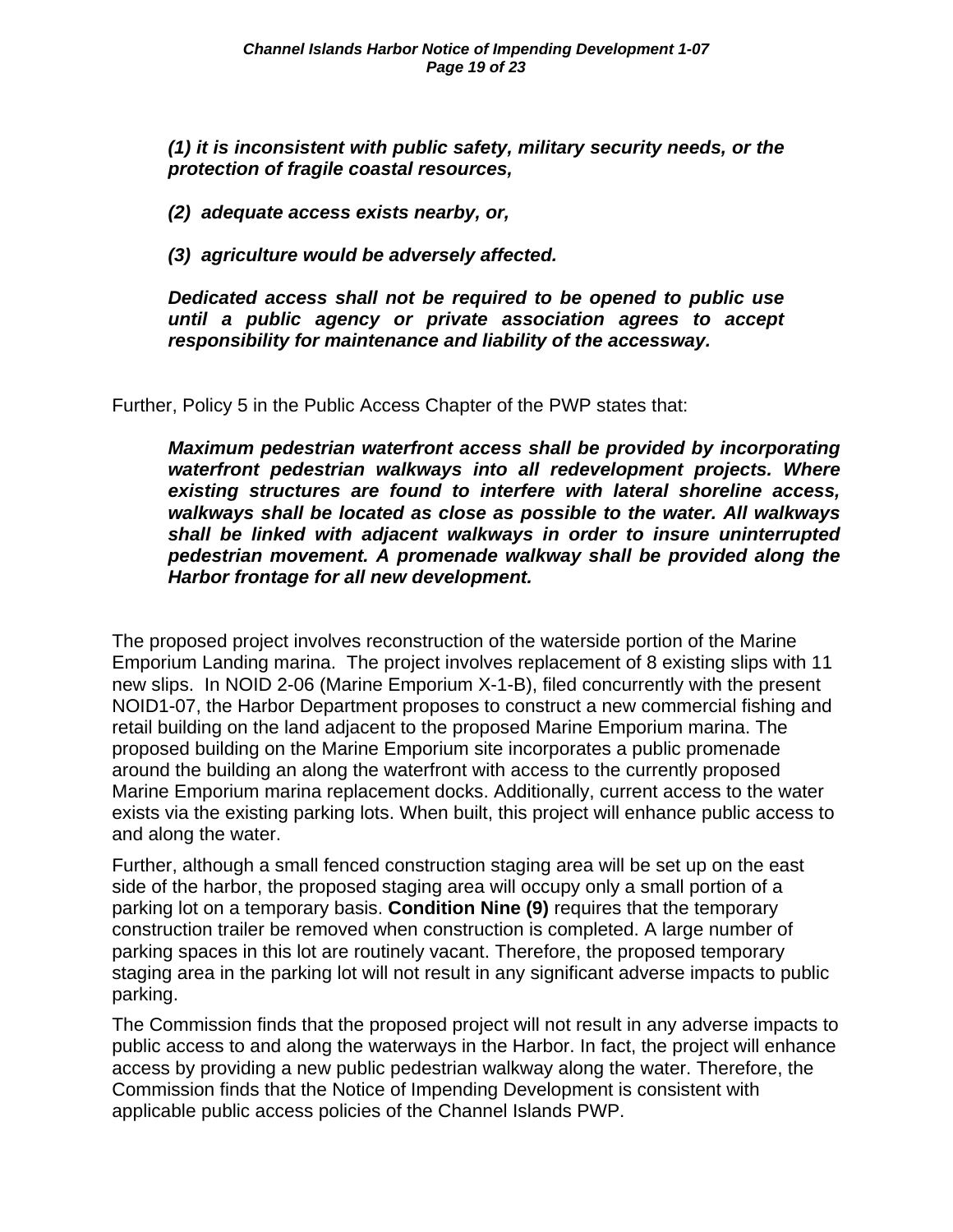## **E. WATER QUALITY**

As previously explained in the Biological Resources section above, the certified Channel Islands Harbor PWP incorporates by reference Coastal Act Sections 30230 and 30231, mandating that marine resources and coastal water quality shall be maintained and where feasible restored. Additionally, Coastal Act Section 30232, also incorporated by reference into the certified PWP, requires protection against spillage of hazardous substances into the marine environment relating to any new development.

Section 30232 of the Coastal Act states:

*Protection against the spillage of crude oil, gas, petroleum products, or hazardous substances shall be provided in relation to any development or transportation of such materials. Effective containment and cleanup facilities and procedures shall be provided for accidental spills that do occur.* 

In addition, Policy 2 under Biological Resources in the Public Works Plan states:

*Use of the marine environment shall be permitted to the extent that it does not adversely impact the biological productivity of Harbor and coastal waters.* 

Policy 3 under Biological Resources states:

*Activities which produce, handle or transport petroleum products or hazardous substances within Harbor water areas shall be discouraged unless it can be proven beyond reasonable doubt that such activity will not result in any significant environmental impact. This policy does not apply to retail fuel sales/operations for boaters and commercial fishermen in the Harbor.* 

Policy 4 under Biological Resources states:

*Adequate cleanup procedures and containment equipment shall be provided by the Harbor for all hazardous materials stored in the Harbor.* 

#### Boating Activities

The proposed reconstruction of the docks at the Marine Emporium Landing marina has the potential to adversely impact coastal water quality through introduction of pollutants associated with boating activities.

Potential sources of pollutants associated with boating activities such as chemicals, petroleum, cleaning agents and sewage result in potential adverse impacts to water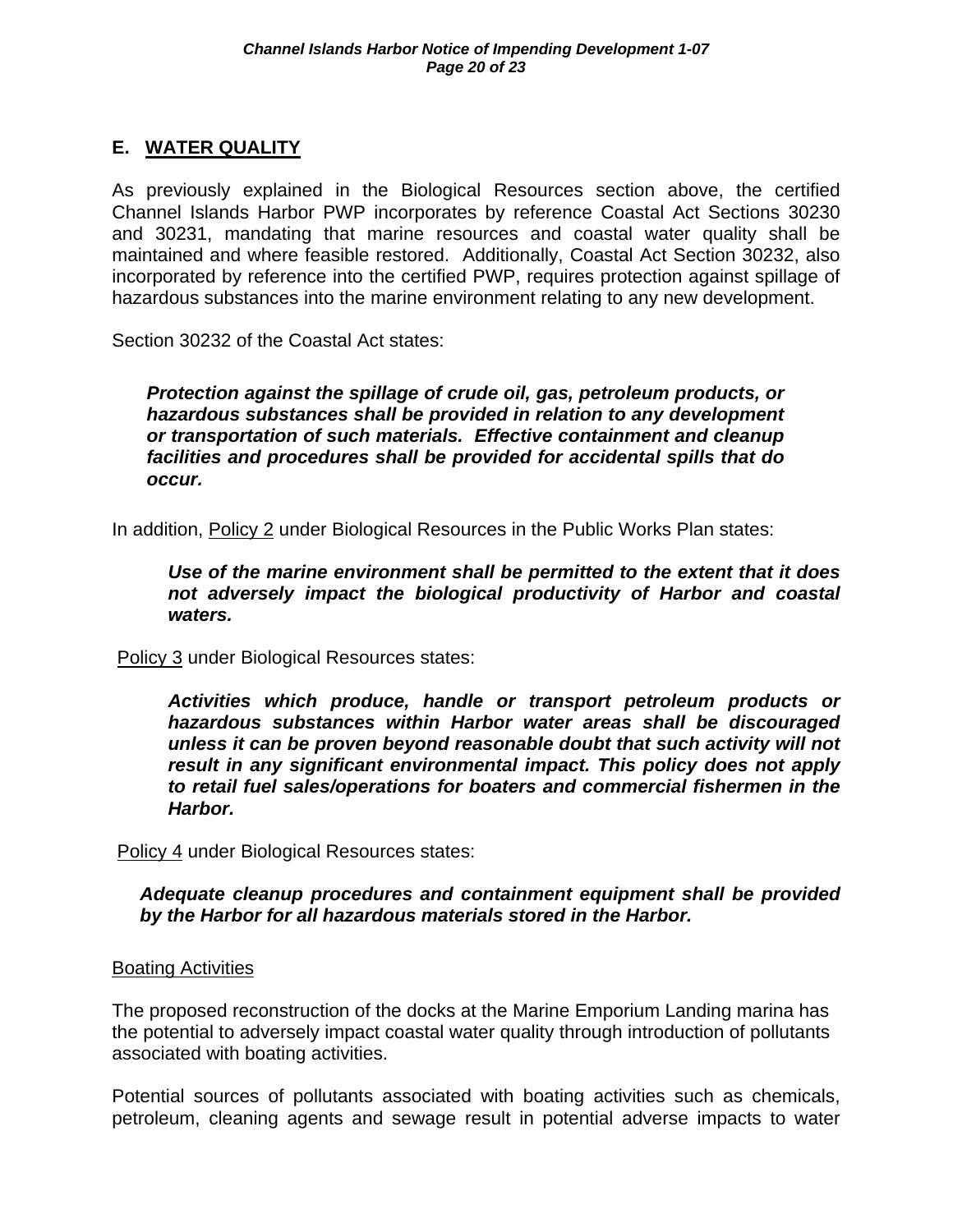quality in the Harbor and surrounding coastal waters. The discharge of these pollutants to coastal waters can cause cumulative impacts such as: eutrophication and anoxic conditions resulting in fish kills and diseases and the alteration of aquatic habitat, including adverse changes to species composition and size; excess nutrients causing algae blooms and sedimentation increasing turbidity which both reduce the penetration of sunlight needed by aquatic vegetation which provide food and cover for aquatic species; disruptions to the reproductive cycle of aquatic species; and acute and sublethal toxicity in marine organisms leading to adverse changes in reproduction and feeding behavior. These impacts reduce the biological productivity and the quality of coastal waters, streams, wetlands, estuaries, and lakes and reduce optimum populations of marine organisms and have adverse impacts on human health. Such cumulative impacts can be minimized through the implementation of boating BMPs. Therefore, **Special Condition Five (5)** requires the Harbor Department to submit a Water Quality Best Management Practices (BMPs) Program that demonstrates that boating activity in the project area will be managed in a manner that protects water quality.

In addition, there is the potential for the materials used in the marina to degrade over time. Piles and fenders use plastic and other materials for protection and are constantly subject to abrasive forces from boats and ships. If the plastics were to become brittle, they may splinter or chip upon impact and would introduce plastic debris into the coastal waters, and thus would adversely affect water quality resources. Because of the potential for pieces of unattached plastic or other materials to enter into the marine environment due to damage or degradation, the docks must be routinely inspected to ensure that the facility is being maintained in an environmentally safe operating condition and so that any damaged or degraded pieces are replaced in a timely manner. To minimize the potential of plastics and other debris from entering the water due to damage or deterioration of the docks, **Special Condition Six (6)** requires that all docks must be inspected at least every five years. If monitoring confirms that the use of plastic or other materials in the marina is damaging marine resources, the use of such materials shall be stopped, as more environmentally friendly products are developed. Future repair work may require a new Notice of Impending Development if the Executive Director determines that one is required.

#### Demolition and Construction Activities

The proposed demolition and reconstruction of the docks at the Marine Emporium Landing marina has the potential to adversely impact coastal water quality through introduction of pollutants associated with construction.

Construction, debris removal and erosion and sediment control measures implemented during construction will serve to minimize the potential for adverse impacts to water quality resulting from the use of construction materials and methods. To ensure that these measures are properly implemented and in order to ensure that adverse effects to coastal water quality do not result from the proposed project, the Commission finds it necessary to require the Harbor Department, as required by **Special Condition Four (4)**, to submit a final Demolition/Construction, Debris Removal and Erosion and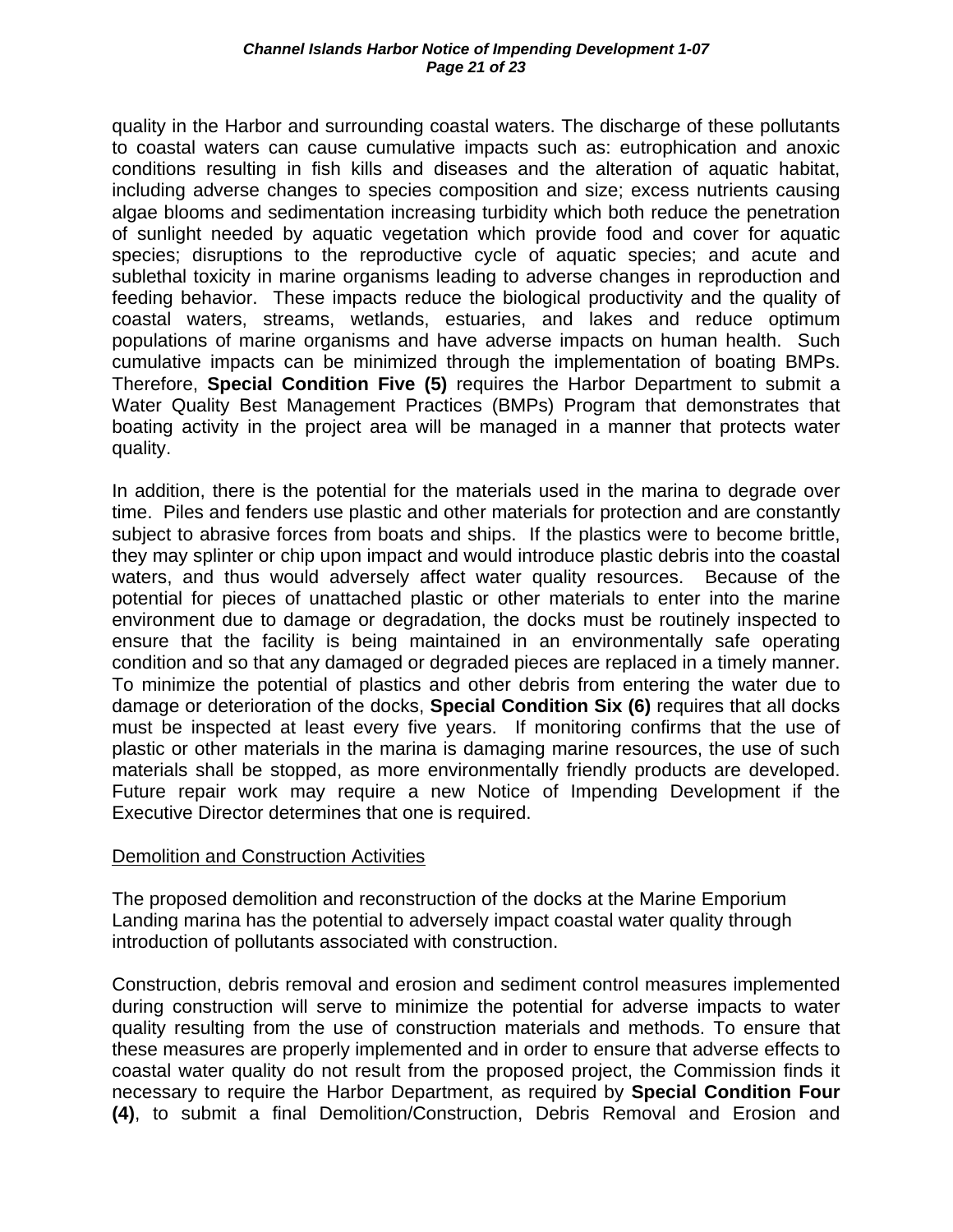Sediment Control Plan. This plan will include measures such as the use of turbidity screens/siltation curtains to isolate work area during pile removal and installation, floating booms to contain debris or spills, minimization of bottom disturbance, removal of bottom debris following demolition and prior to construction, recovery of any non-buoyant debris by divers as soon as possible after loss, storage of all construction materials or waste in a manner which prevents their movement via runoff, or any other means, into coastal waters, the removal of any and all construction equipment, materials and debris from the project site at the conclusion of construction, the disposal of all demolition and construction debris at an appropriate site, and the implementation of appropriate erosion and sediment control BMPs.

Therefore, the Commission finds that the proposed Notice of Impending Development , as conditioned to incorporate and maintain a drainage and polluted runoff control plan and to incorporate best management practices during construction, is consistent with the applicable water quality protection policies of the certified Public Works Plan.

## **F. VISUAL RESOURCES**

The certified Channel Islands Harbor PWP incorporates by reference Coastal Act Section 30251 seeks to protect the visual and scenic qualities of coastal areas as a resource of public importance.

Coastal Act Section 30251 states:

*The scenic and visual qualities of coastal areas shall be considered and protected as a resource of public importance. Permitted development shall be sited and designed to protect views to and along the ocean and scenic coastal areas, to minimize the alteration of natural land forms, to be visually compatible with the character of surrounding areas, and, where feasible, to restore and enhance visual quality in visually degraded areas. New development in highly scenic areas such as those designated in the California Coastline Preservation and Recreation Plan prepared by the Department of Parks and Recreation and by local government shall be subordinate to the character of its setting.* 

Policy 2a under Public Access and Recreation in the certified PWP states (in part):

*View corridors shall be landscaped in a manner that screen and softens the view across any parking and pavement areas in the corridor. This landscaping, however, shall be designed to frame and accentuate the view,*  and shall not significantly block the view corridor. All redevelopment shall  *provide maximum views.* 

Policy 2d states: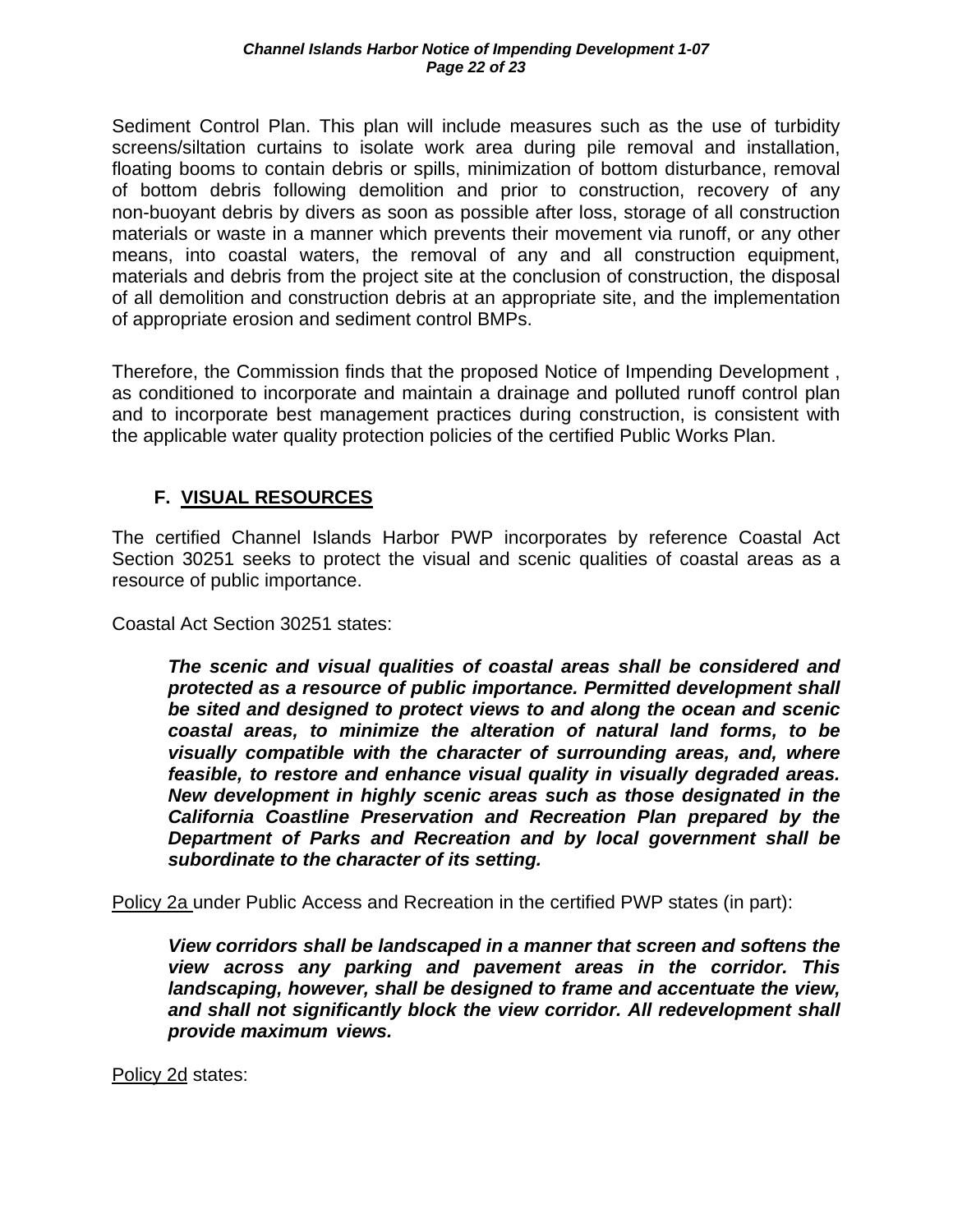#### *Future building or redevelopment in the Harbor shall not exceed 2 stories or 25 feet in height…Height shall be measured from the centerline of the frontage road***.**

The replacement of docks on the water will not impact any viewshed existing within the harbor or shown on the Land Use Plan/Access map within the PWP. The replacement will not have additional impacts to public views than what currently exists. Therefore, the Commission finds that the proposed Notice of Impending Development, as conditioned, is consistent with the applicable visual resource protection policies of the certified Public Works Plan.

## **G. CALIFORNIA ENVIRONMENTAL QUALITY ACT**

The Harbor Department, in its role as lead agency for the PWP and the NOID for purposes of the California Environmental Quality Act ("CEQA"),<sup>2</sup> has determined that the project is categorically exempt from the provisions of CEQA, under CEQA Guidelines Section 15302. 14 C.C.R. § 15302 ("Replacement or Reconstruction"); see also CEQA section 21084 (authorizing promulgation of regulations listing categorical exemptions). For CEQA purposes, the Commission's role with respect to this project is that of a responsible agency. Despite the lead agency's determination of categorical exemption for the project, the Commission has separately considered the potential environmental impacts of the project as it would be characterized under both CEQA and the Coastal Act. As an agency with a certified regulatory program under CEQA section 21080.5, the Commission regularly assesses whether its approval of a project, as modified by any conditions of approval, is consistent with the provisions in CEQA Section 21080.5(d)(2)(A) that a proposed project not be approved if there are feasible alternatives or feasible mitigation measures available that would substantially lessen any significant adverse effect the activity may have on the environment. As in other contexts, the Commission has considered that question here.

The Commission has imposed conditions upon the Notice of Impending Development to include such feasible measures as will reduce environmental impacts of new development. The Commission incorporates its findings on Coastal Act and PWP consistency at this point as if set forth in full. These findings address and respond to all public comments regarding potential significant adverse environmental effects of the project that were received prior to preparation of the staff report. As discussed above, the proposed development approved by this NOID, as conditioned, is consistent with the policies of both [?] the certified PWP. Feasible mitigation measures that will minimize all adverse environmental impacts have been required as special conditions. As conditioned, there are no feasible alternatives or feasible mitigation measures available, beyond those required, that would substantially lessen any significant adverse impact that the activity may have on the environment. Therefore, the Commission finds that Notice of Impending Development, as conditioned herein, is consistent with CEQA Section 21080.5(d)(2)(A), and the applicable provisions of the Public Works Plan.

 $\overline{a}$ <sup>2</sup> Cal. Pub. Res. Code ("PRC") §§ 21000 *et seq.* All further references to CEQA sections are to sections of the PRC.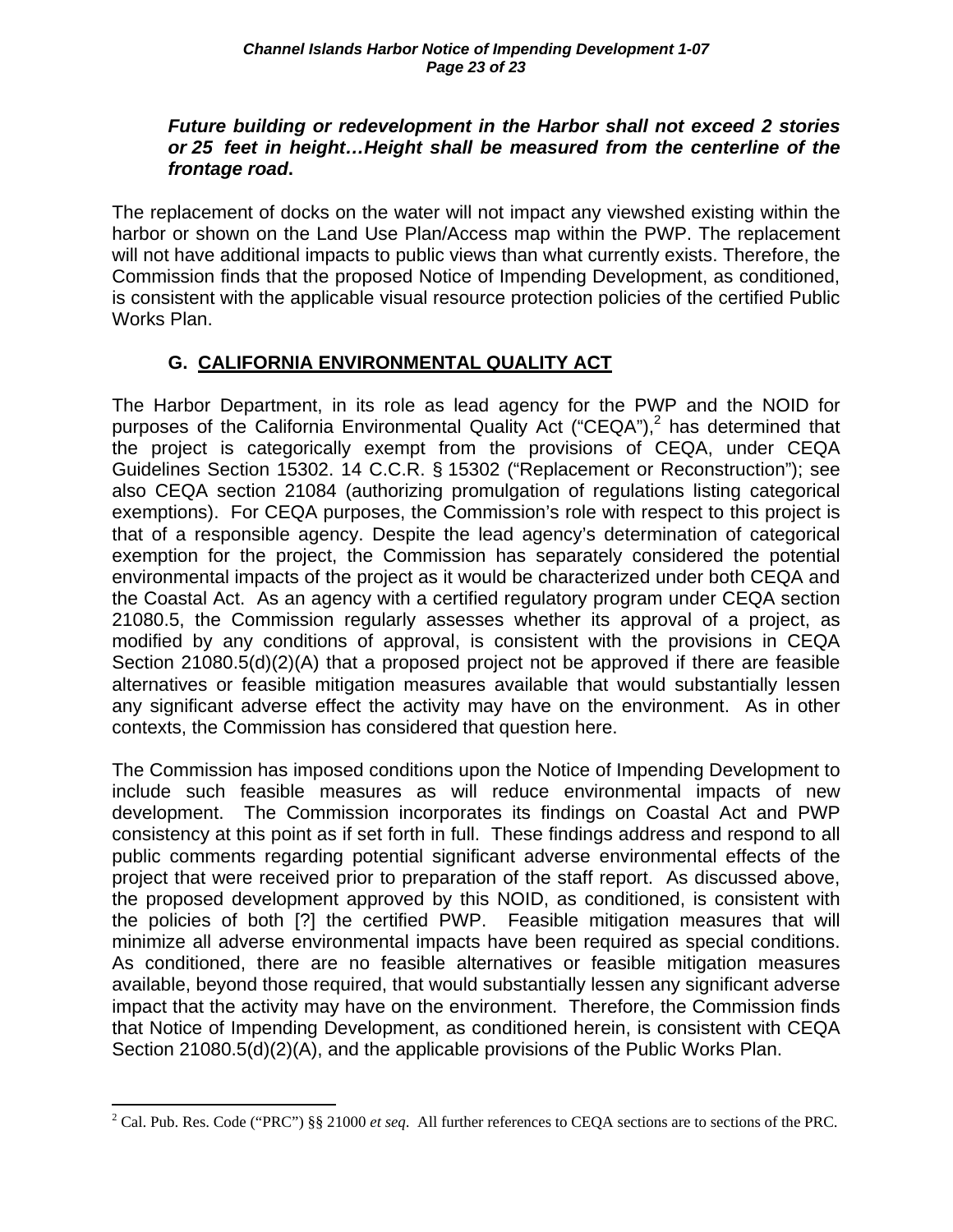#### MARINE EMPORIUM LANDING REPLACEMENT OF MARINE, INCLUDING DOCKS AND GANGWAY (2007-MEL-2) **COUNTY OF VENTURA HARBOR DEPARTMENT CONDITIONS OF APPROVAL**

- $1<sub>-</sub>$ Prior to obtaining a building permit from the City of Oxnard, the Harbor Department shall approve all plans for construction of this development. The plans submitted to the City of Oxnard shall substantially conform to the plans approved as a part of this Notice of Impending Development.
- Any modifications to the plans after approval of the Harbor Department shall  $2.$ also be approved by the Harbor Department. Copies of the approved plans shall be provided to the Harbor Department in both paper and electronic format.
- 3. A copy of these conditions shall be reproduced on the initial pages of the plans submitted for approval to the City of Oxnard for building permit issuance.
- 4. Gangway, abutment, security devices, entry gates and other marinaassociated structures shall be located off of the area intended for the public walkway and the walkway shall be left clear for public access.
- 5. No materials classified as flammable, combustible, radioactive, carcinogenic, or otherwise potentially hazardous to human health shall be handled, stored or used on the project property, except as provided by a permit issued by the City of Oxnard or County of Ventura Fire Departments.
- All Fire Department approvals to ensure access and the availability of water 6. for fire combat operations to all areas of the project shall be obtained prior to final occupancy.
- $7<sub>1</sub>$ Prior to installation of any lighting, a lighting plan shall be submitted to the Harbor Department showing type of fixtures, heights, and intensity of illumination. Lighting fixtures shall be cut-off type fixtures that divert lighting downward onto the property and shall not cast light onto adjacent property. adjacent roadways or adjacent waterways.
- Lessee's contractor shall ensure that all construction equipment is maintained 8. and tuned to meet applicable Environmental Protection Agency (EPA) and California Air Resources Board (CARB) emission requirements. At such time as new emission control devices or operational modifications are found to be effective, lessee's contractor shall immediately implement such devices or operational modifications on all construction equipment.
- 9. Lessee's contractor shall minimize the number of vehicles and equipment operating on site at the same time.
- At all times during construction activities, lessee's contractor shall minimize  $10.$ the area disturbed by clearing, grading, earth moving, or excavation operations to prevent excessive amounts of dust.
- Adjacent streets and public access ways shall be kept free from debris and  $11.$ lessee's contractor shall sweep or clear areas daily as necessary.

| CI Harbor NOID 1-07                 |  |
|-------------------------------------|--|
|                                     |  |
| <b>Harbor Department Conditions</b> |  |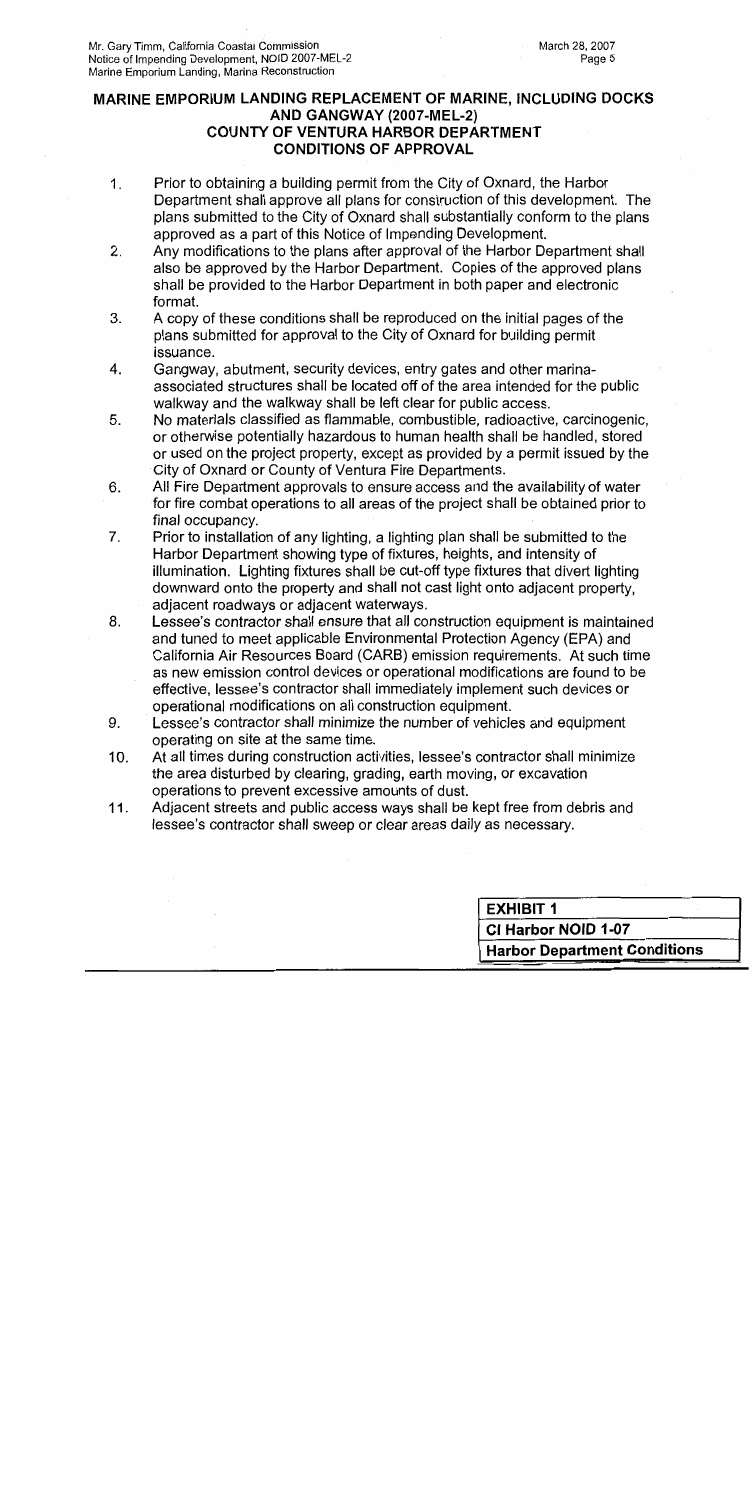- $12.$ Lessee and/or lessee's contractor shall employ current Best Management Practices to protect against storm water runoff into storm drains and the harbor.
- No demolition/construction materials, equipment, debris or waste shall be  $13.$ placed or stored where it may be subject to wave, wind, or rain erosion and dispersion or where it may enter a storm drain.
- Any alteration of rock slope resulting from removal of old gangway support 14. abutments shall be restored to its original footprint and shall not extend further into Harbor waters.
- Any and all debris resulting from demolition/construction activities shall be 15. removed from the project site and disposed of within 24 hours of completion of construction.
- Lessee shall dispose of all demolition and construction debris resulting from 16. the proposed project at an appropriate approved dumping location either outside the coastal zone or at a site within the coastal zone permitted to receive the debris. The lessee shall provide the Harbor Department with the location of the disposal site prior to commencing construction.
- Construction staging areas shall be screened and protected to avoid material  $17.$ being blown or washed into the harbor. Screening material shall be approved by the Harbor Department. Lessee shall limit outdoor storage of materials to the locations shown and all construction material shall be stored within the staging area. Construction staging area shall remain locked and secured when not in use.
- $18.$ Machinery or demolition/construction materials not essential for the project are prohibited at all times in the subtidal and intertidal zones.
- 19. The use of creosote treated wood piles is prohibited.
- Where permitted, disturbance to the ocean bottom and intertidal areas shall 20. be minimized.
- $21.$ Silt curtains shall be utilized to control turbidity during placement and removal of all piles.
- $22.$ Existing piles shall be removed as soon as possible after dock removal to reduce hazards to boat traffic in the area.
- Floating booms and silt curtains shall be used to contain debris discharged 23. into coastal waters and any debris discharged will be removed as soon as possible but no later than the end of each day.
- Divers shall recover non-buoyant debris discharged into coastal waters as 24. soon as possible after loss.
- 25. Erosion control/sedimentation BMPs shall be used to control sedimentation impacts to coastal waters during project staging, demolition ad construction. BMPs designed to prevent spillage and/or runoff of construction-related materials, and to contain sediment or contaminants associated with the construction activities shall be implemented prior to the onset of such activity. These BMPs shall include, but are not limited to: storm drain inlets must be protected with sandbags or berms, all stockpiles must be covered, the storage, application and disposal of pesticides, petroleum and other construction chemical materials must be managed and controlled, and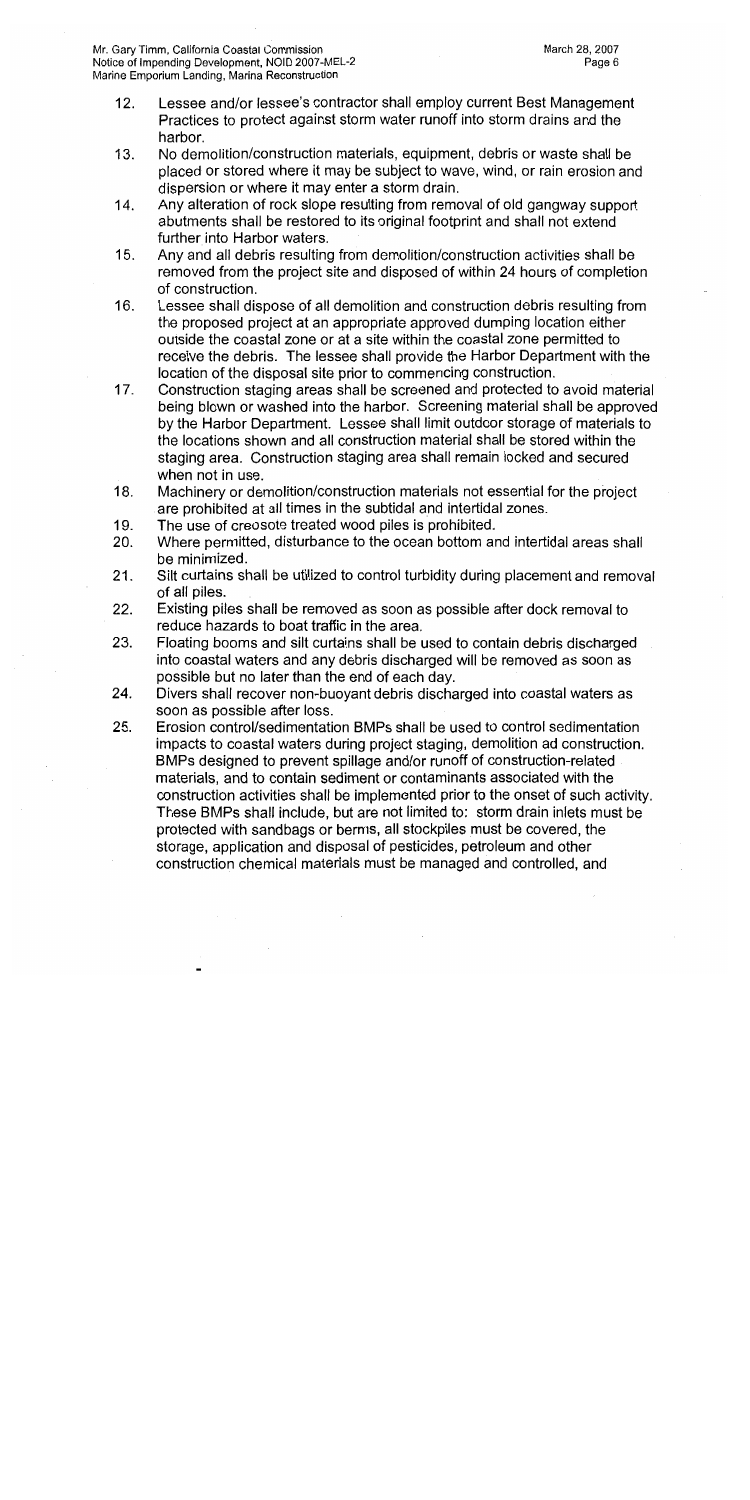adequate sanitary and waste disposal facilities must be provided. BMPs shall include a preconstruction meeting to review procedural and BMP quidelines.

- Temporary erosion control measures shall be implemented should 26. construction or site preparation cease for a period of more than 30 days. These temporary erosion control measures shall be monitored and maintained until demolition or construction operations resume.
- The areas to be disturbed by construction activities, including any temporary 27. access roads, staging areas, and stockpile areas, shall be delineated.
- 28. At the end of the demolition/construction period, the Lessee shall have divers inspect the project area, including the path across the channel from the construction site to the staging site, and ensure that no debris, trash or construction material has been left on the shoreline or in the water, and that the project has not created any hazard to navigation. All debris, including old floats, pilings, pieces of docks, boat material and any other debris that has accumulated on the bottom shall be removed prior to final occupancy approval.
- 29. Hours of construction shall be limited to 7:00 a.m. to 7:00 p.m., Monday through Saturday, and not allowed on Sunday or holidays without prior approval of the Harbor Department.
- Signage shall be provided to notify the public when access to public 30. sidewalks will be blocked because of construction. Signage will indicate alternate routes.
- Lessee is responsible for removing all graffiti from the project site within 24 31. hours and restoring the surface to match the existing.
- Adequate trash facilities and pick-ups shall be provided to maintain the site 32. free of debris, food waste, and to minimize scavenger birds.
- 33. Preconstruction Eelgrass Survey: A valid pre-construction eelgrass (Zostera marina) survey shall be completed during the period of active growth of eelgrass (typically March through October). The preconstruction survey shall be completed prior to the commencement of construction and shall be valid until the next period of active growth. The survey shall be prepared in full compliance with the latest revision of the "Southern California Eelgrass Mitigation Policy" adopted by the national Marine Fisheries Service and shall be prepared in accordance with the protocol acceptable to the California Department of Fish and Game. The Lessee shall submit the eelgrass survey within five business days of completion to the Harbor Department. If the survey identifies any eelgrass within the project area that would be impacted by the proposed project, the development may be subject to additional permitting and mitigation requirements.
- 34. Post Construction Eelgrass Survey: If any eelgrass is identified in the project area by the survey required in condition 30, within one month after the conclusion of construction, the Lessee shall survey the project site to determine if any eelgrass was adversely impacted. The survey shall be prepared in compliance with the National Marine Fisheries Policy quoted above. Lessee shall submit the survey to the Harbor Department within 30 days after completion. If any eelgrass has been impacted, the Lessee shall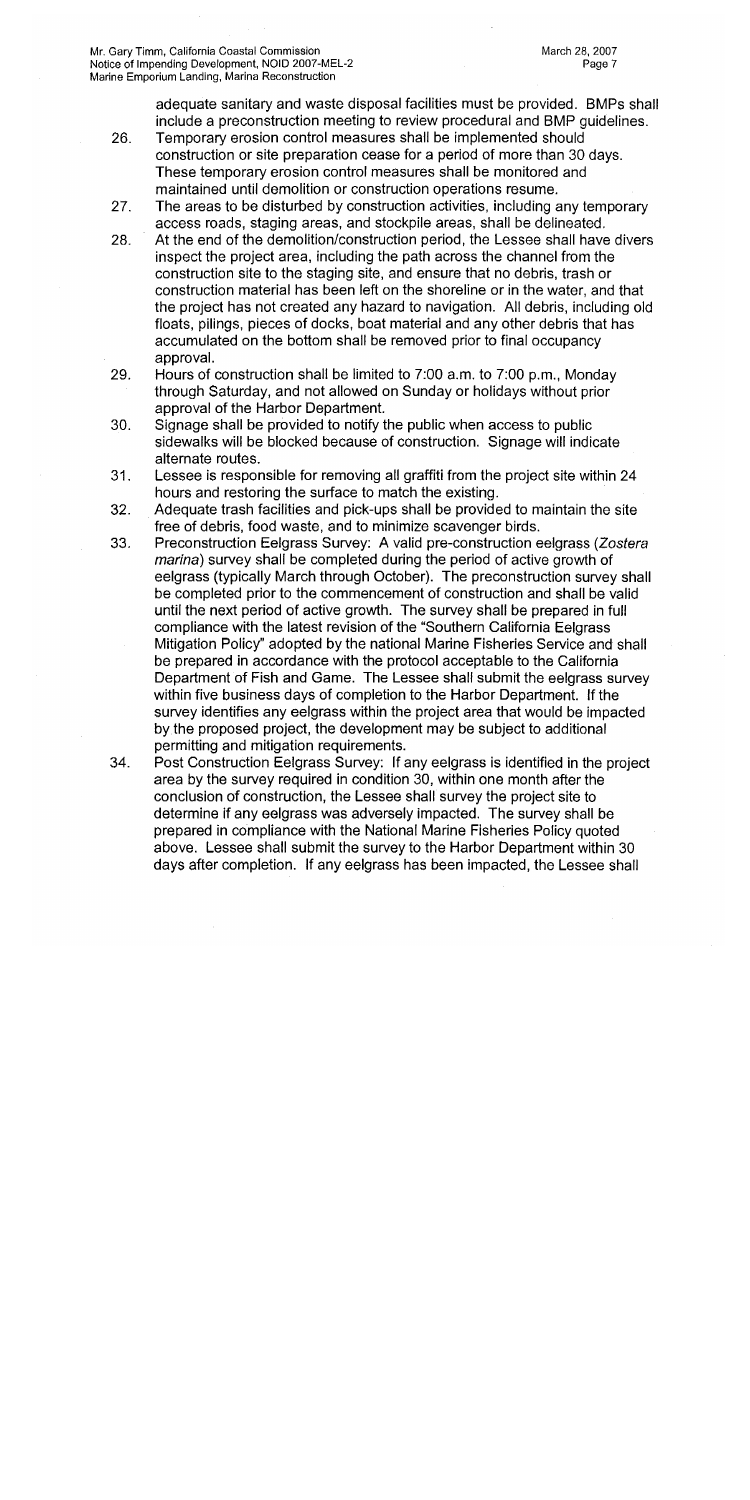replace the impacted eelgrass at a minimum of 1.2:1 ratio onsite, or at another location, in accordance with the Southern California Eelgrass Mitigation Policy.

- 35. Caulerpa Taxifolia Preconstruction Survey: No earlier than ninety (90) days. nor later than thirty (30) days prior to commencement or recommencement of any construction authorized under this exemption, the Lessee shall undertake a survey of the project area and a buffer area at least ten (10) meters beyond the project area to determine the presence of the invasive alga Caulerpa taxifolia. The survey shall include a visual examination of the substrate. The survey protocol shall be prepared according to the requirements of the Regional Water Quality Control Board, the California Department of Fish and Game, and the National Marine Fisheries Service. Within five (5) business days of completion of the survey, the Lessee shall submit the survey to the Harbor Department and to the Surveillance Subcommittee of the Southern California Caulerpa Action Team (SCCAT). If Caulerpa taxifolia is found within the project buffer areas, the Lessee shall not proceed with the project until 1) the Lessee submits a plan proposing measures formulated to avoid. minimize and otherwise mitigate impacts that the proposed development might have resulting from the dispersal of Caulerpa taxifolia in the project area and that further provides evidence that all the C, taxifolia discovered within the project and/or buffer area will be eliminated in a manner that complies with all applicable governmental approved requirements, including but not limited to those of the California Coastal Act, or 2) the Lessee has revised the project to avoid contact with C. taxifolia. No revisions to the project shall occur without approval from the Harbor Department.
- 36. Water Quality/Best Management Practices Program: Prior to final approval of the project construction, Lessee shall develop and submit for approval by the Harbor Department, a detailed Water Quality/Best Management Practices (BMP) Program for controlling adverse impacts to water quality resulting from operation of the public boating facilities. The plan shall demonstrate that boating in the project area will be managed in a manner that protects water quality and that persons or employees maintaining boats in slips or using slips on a transient basis are made aware of water quality provisions. The plan shall include, at a minimum, the following provisions:
	- Boat Maintenance Best Management Practices a)
		- i. Clean boat hulls above the water line and by hand. Where feasible. remove the boats from the water and perform cleaning at a location where debris can be captured and disposed of properly.
		- ii. Detergents and cleaning products used for washing boats shall be phosphate-free and biodegradable, and amounts used shall be kept to a minimum.
		- iii. Detergents containing ammonia, sodium hypochlorite, chlorinated solvents, petroleum distillates or lye shall not be used.
		- iv. In-the-water hull scraping or any process that occurs underwater to remove paint from the boat hull shall be minimized to the maximum extent possible.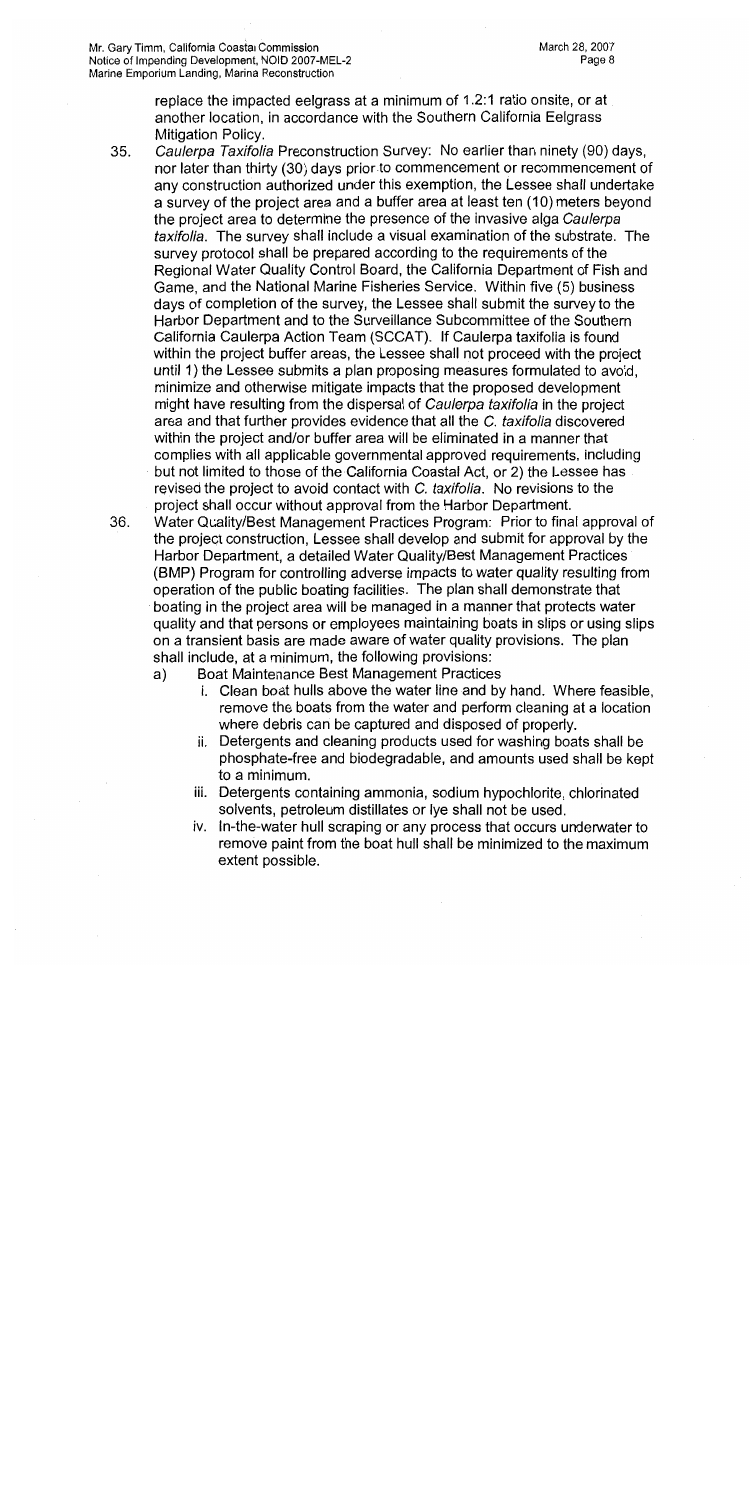Mr. Gary Timm, California Coastal Commission Notice of Impending Development, NOID 2007-MEL-2 Marine Emporium Landing, Marina Reconstruction

- Solid Waste Best Management Practices Related to Boat Maintenance b)
	- i. Boat maintenance and cleaning shall be performed above the water line in such a way that no debris falls into the water.
	- ii. Clearly marked designated work areas for boat repair and maintenance shall be provided. Work outside of designated areas shall not be permitted.
	- iii. Hull maintenance areas, if provided, shall be cleaned regularly to remove trash, sanding dust, paint chips and other debris.
	- iv. Public boat facility patrons shall be provided with property disposal facilities, such as covered dumpsters or other covered receptacles.
	- v. Receptacles shall be provided for the recycling of appropriate waste materials.
- Hazardous Waste Best Management Practices c)
	- Storage areas for hazardous wastes, including old gasoline or gasoline with water, oil absorbent materials, used oil, oil filters, antifreeze, lead acid batteries, paints, and solvents shall be provided, or, information shall be provided to public boat owners on where and how such materials may be disposed of.
	- ii. Containers for used anti-freeze, lead acid batteries, used oil, used oil filters, used gasoline, and waste diesel, kerosene, and mineral spirits which will be collected separately for recycling shall be provided in compliance with local hazardous waste storage regulations and shall be clearly labeled.
	- iii. Signage shall be placed on all regular trash containers to indicate that hazardous wastes may not be disposed of in the container. The containers shall notify boaters as to how to dispose of hazardous wastes and where to recycle certain recyclable wastes.
- Sewage Pump Out System Best Management Practices: Adequate d) sewage pump out facilities to serve the proposed development shall be provided to prevent the overboard disposal of untreated sewage within the project area and surrounding waters.
- Public Education Measures: The Lessee shall distribute the Water e) Quality Management Plan to all users of the boat docks. Informative signage describing and/or depicting Best Management Practices for maintenance of boats and boating facilities consistent with those specified herein shall be posted conspicuously.
- Marina Inspection and Maintenance Program: Lessee shall cooperate in 37. periodic and regular inspections of the marina facilities that are the subject of this NOID. The Lessee will be immediately required to undertake any repairs necessary to maintain the structural integrity of the docks, pilings and utility connections, and to ensure that pieces of debris do not enter the marine environment. On a revolving five year basis, following the date that the first dock is installed, the Harbor department shall conduct an inspection of the marina to ensure the integrity of the docks, pilings and utility connections, and to ensure that all corrective actions have or will immediately be undertaken to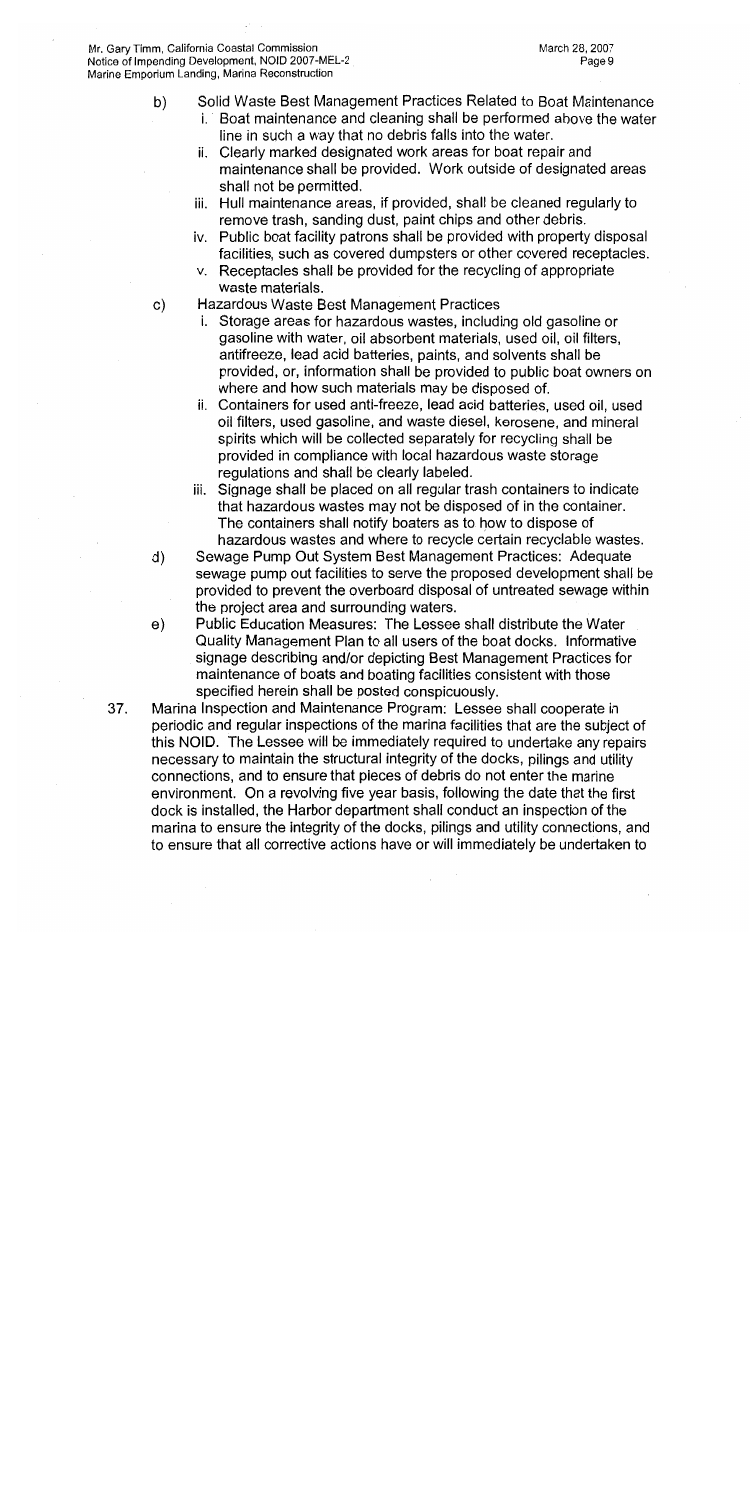maintain the integrity of the facility. Lessee shall cooperate with all inspections and repairs.

The Lessee shall comply with all requirements, requests and mitigation 38. measures from the California Department of Fish and Game, Regional Water Quality Control Board, U.S. Army Corps of Engineers, and the U.S. Fish and wildlife Service with respect to preservation and protection of water quality and the marine environment including nesting and foraging activities. Any change in the approved project that may be required by the above-stated agencies shall be submitted to the Harbor Department in order to determine if the proposed change will require a new permit.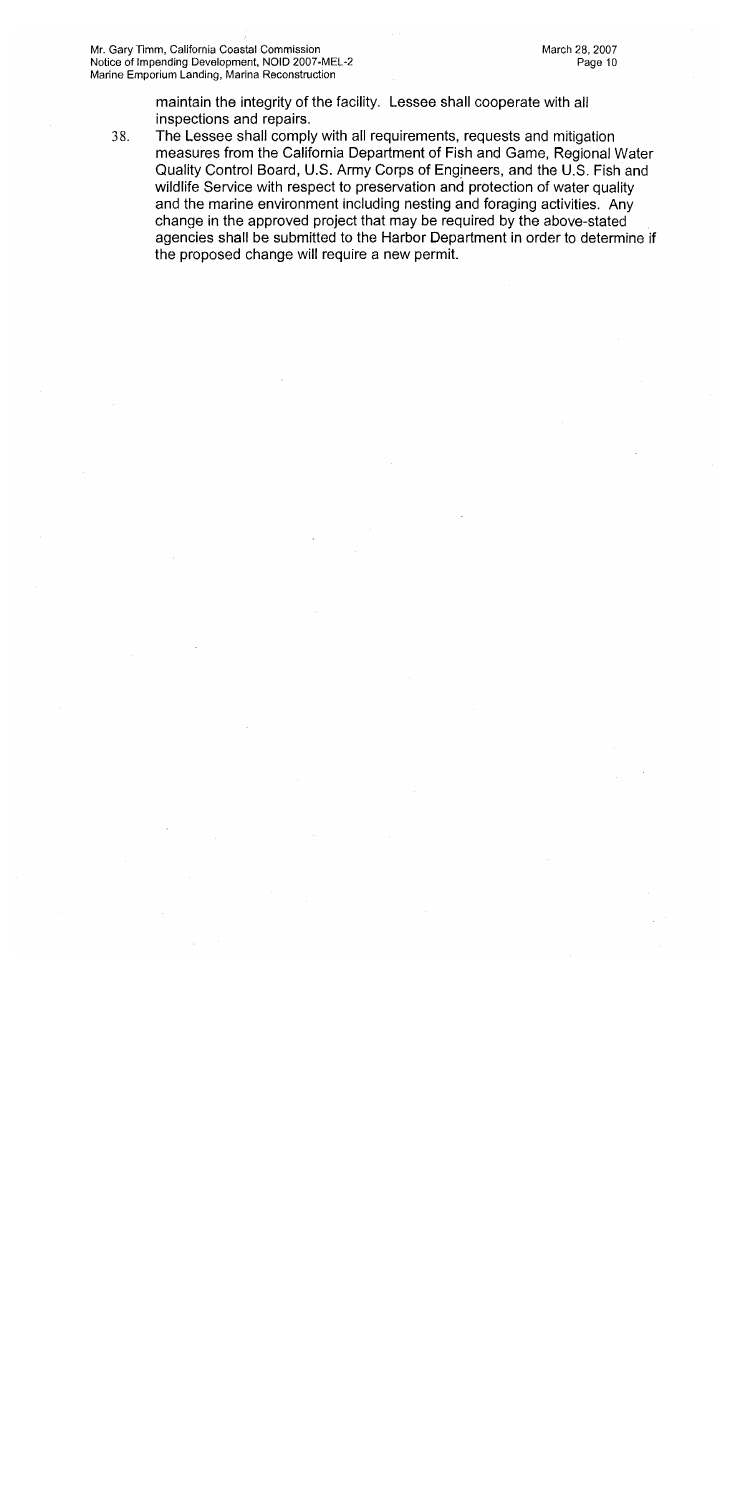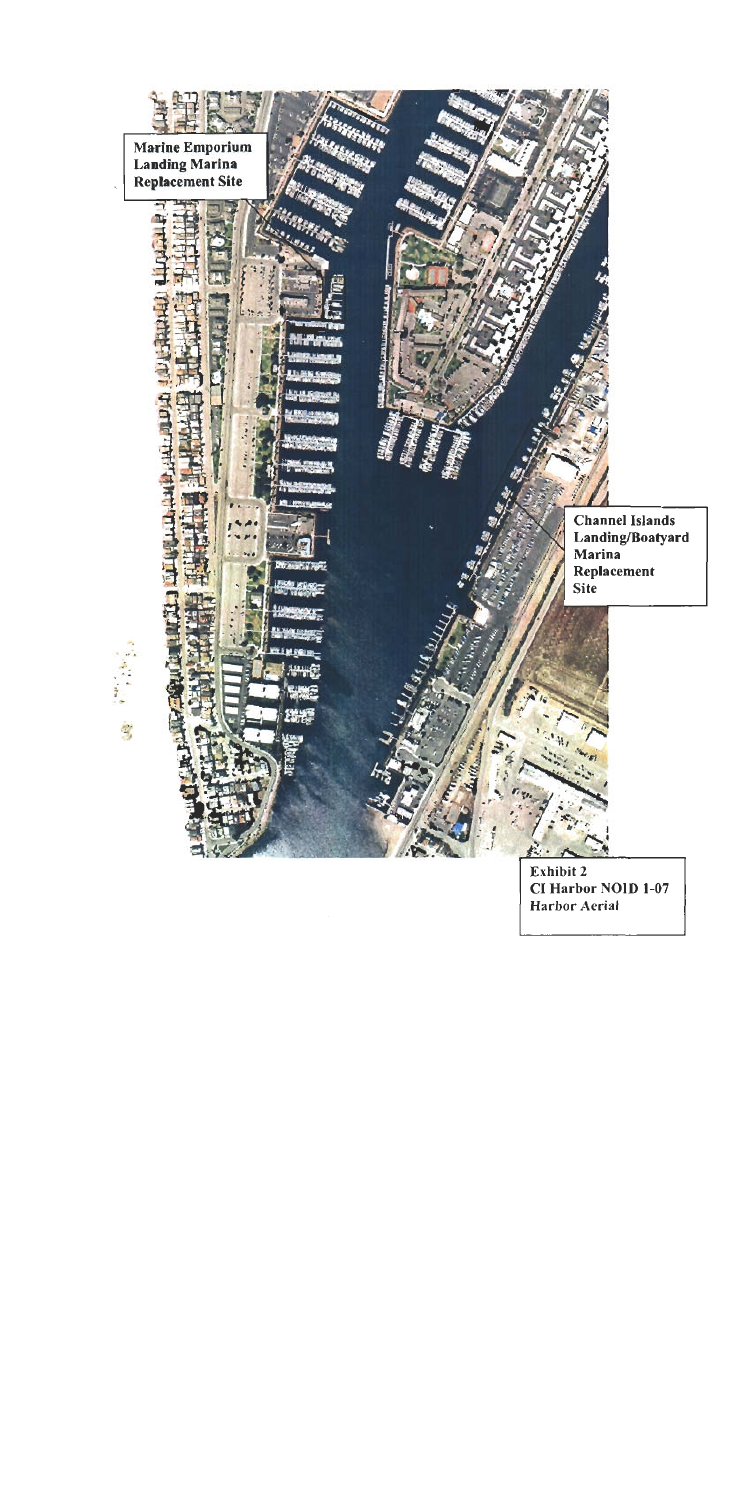

Exhibit 3 CI Harbor NOID 1-07 Marina Replacement **Site**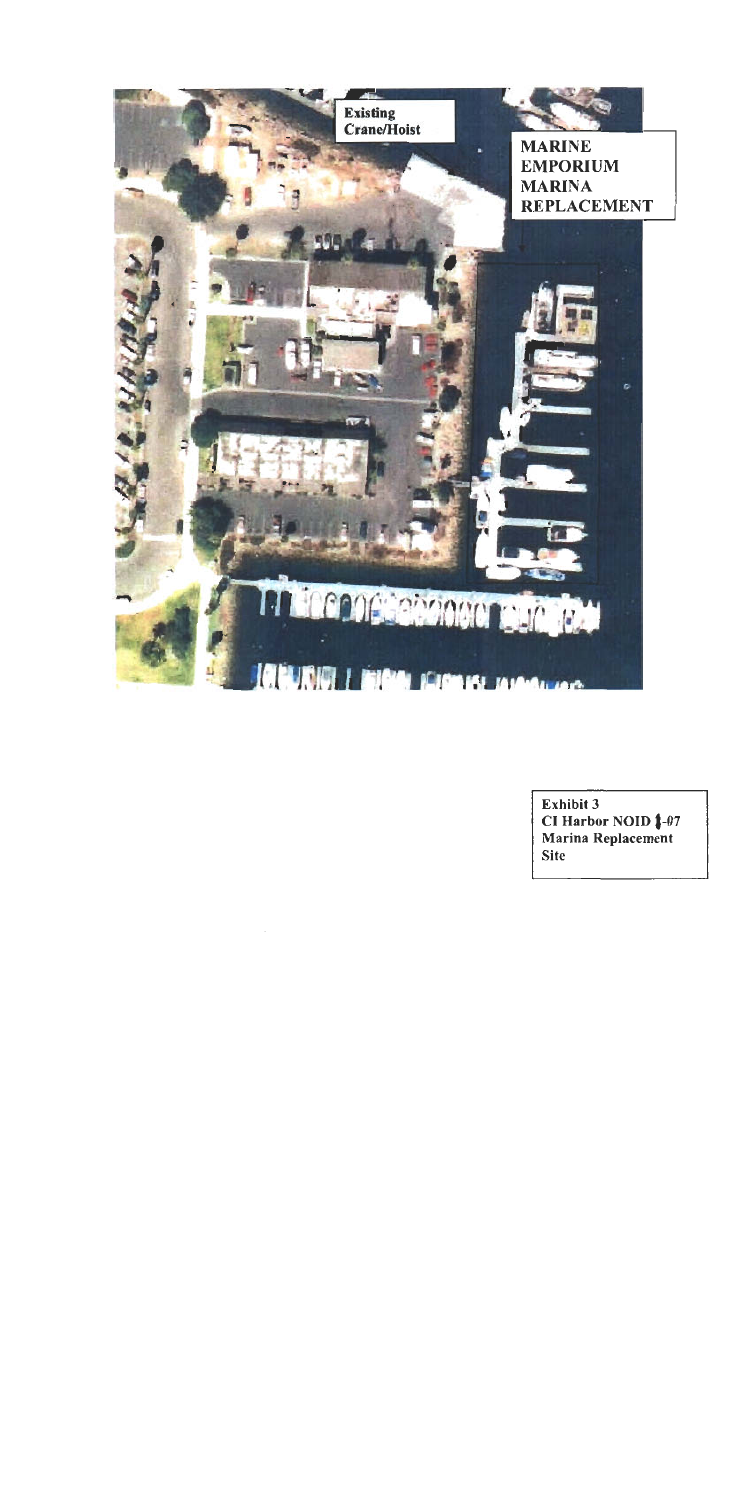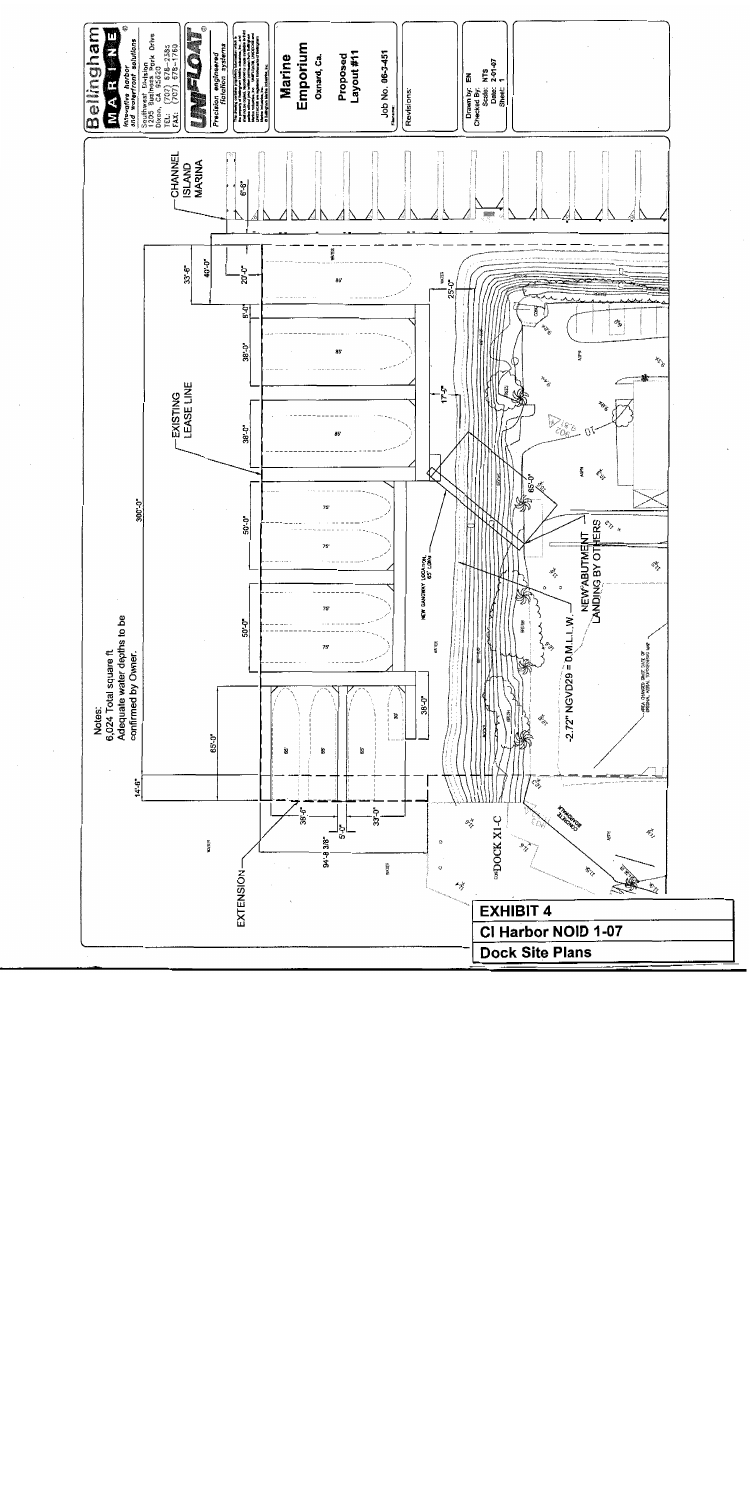

Exhibit 5 **CI Harbor NOID 1-07 Heron Nesting Site Aerial** 

Marine Emporium Landing

In dealer 20 hole of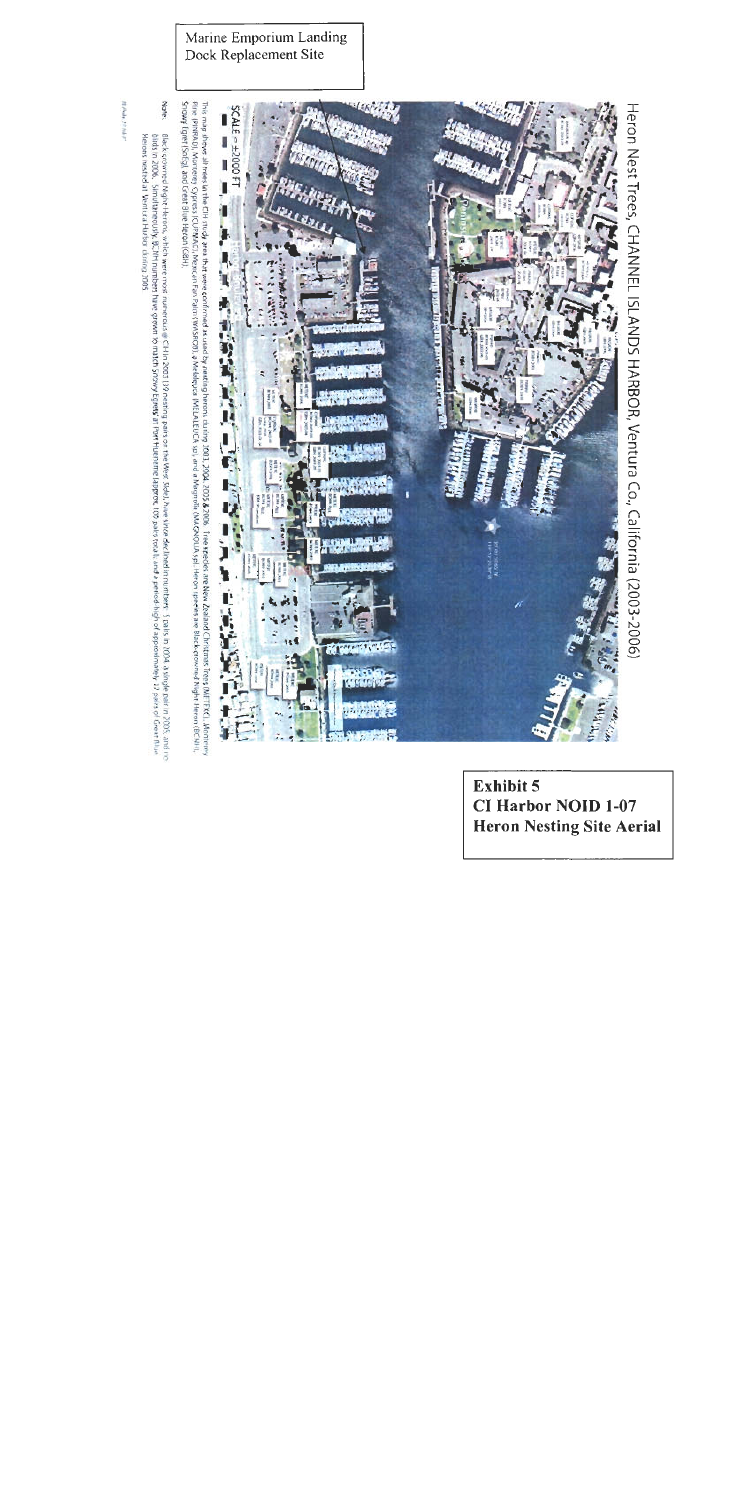

Jeffrey B. Froke, Ph.D. CALIFORNIA WILDLIFE ECOLOGY Survey Design Monitor et Manage

3158 Bird Rock Road / Pebble Beach CA 93953 TEL (831) 224-8595 / FAX (831) 649-3764 jbfroke@mac.com

#### **CHANNEL ISLANDS HARBOR FIELD REPORT**

DATE: **22 April 2007** TO: Lyn Krieger Ventura County Harbor Department

CC: Andi Culbertson **Culbertson Adams & Associates** 

This report of all herons' nesting status at Channel Islands Harbor is as of 15 Mar 07, the date of my most recent onsite inspection. The previously submitted report (05 Mar 07) gave the status of the CIH colony per 22 Feb 07. My next scheduled field inspections will be this week, on 23 and 26 Apr 07.

#### Black-crowned Night-Heron -

There were no BCNH pairs nesting or starting to nest in the harbor study area. My information consisted of direct observations plus those of Greg Ainsworth (Impact Sciences). By mutual agreement, Greg and I will notify one another whenever we detect or suspect BCNH to be nesting or displaying serious nesting behavior in the harbor environment.

#### Great Blue Heron -

Westside. There were no GBH nesting on the Westside of CIH, including the two large cypresses at Barracuda Way. [running total: 0 GBH prs]

Peninsula/Peninsula Park. There were no nesting herons at Peninsula Park or its vicinity. [O GBH]

Peninsula/Casa Sirena. Three pairs of GBH were nesting on the grounds of Casa Sirena, two of which were in the well-established Monterey Pine in the central portion of the (3-story) hotel complex (stairwell pine). It is likely these are the same birds observed by our tour group in February. A third Casa pair was nesting in an adjacent palm, 25 ft distant from the pine in the parking lot; this is one of the palms that was first used by a nesting pair last year (2006). [running total: 3 GBH prs]

Peninsula/Boat Lot. Five pairs of GBH were nesting in as many palms on the north edge of the Boat Anchorage Parking Lot, along its border with the adjacent apartment complex. See attached figure. At the time of observation (3.5 hrs, midday), no evidence of hatched eggs or nestlings was observed; and either single or both adults were attending the nests. The pair at nest site Pen-PG-

| <b>EXHIBIT 6</b>        |  |
|-------------------------|--|
| CI Harbor NOID 1-07     |  |
| Froke April 2007 Report |  |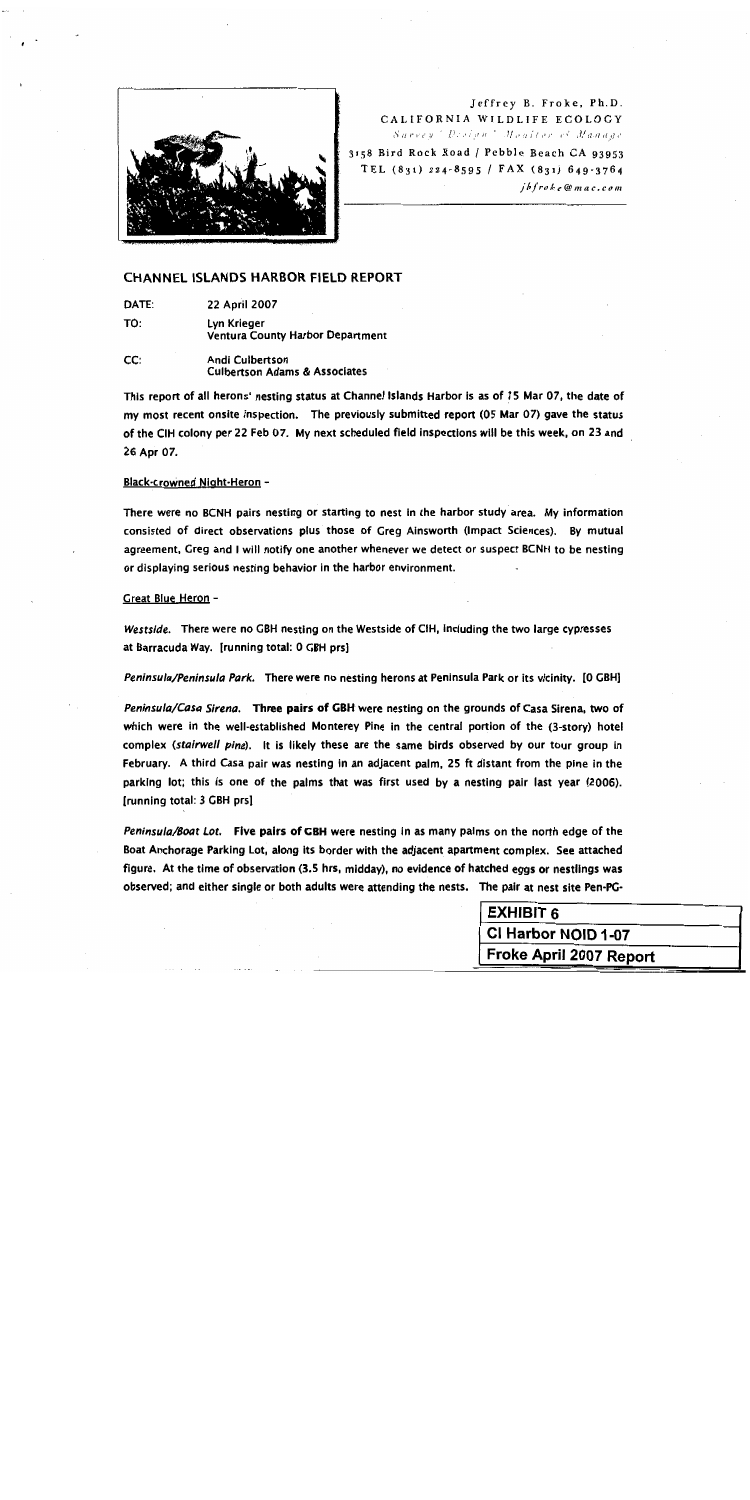03 (see figure) was building or rebuilding their nest, and the collecting adult (likely the male) was making its circuit  $\emptyset$  ± 7-minute intervals. [running total: 8 GBH prs]



CIH Peninsula Boat Anchorage Parking Lot. Linear grouping of Mexican Fan Palms along the border of the parking lot and adjacent apartment complex (right): Single trees in Palm Groups  $02-05^{\circ}$  are occupied by nesting pairs of Great Blue Heron, 22 March 2007. Two trees in Palm Group 04 are occupied.

#### Notes:

Three palms occupied by nesting GBH on 22 Feb 07 were in PGs 02, 03, and 04.  $(1)$ 

AP07 Photographs of the nesting herons and the palm nest sites are on file and  $(2)$ available.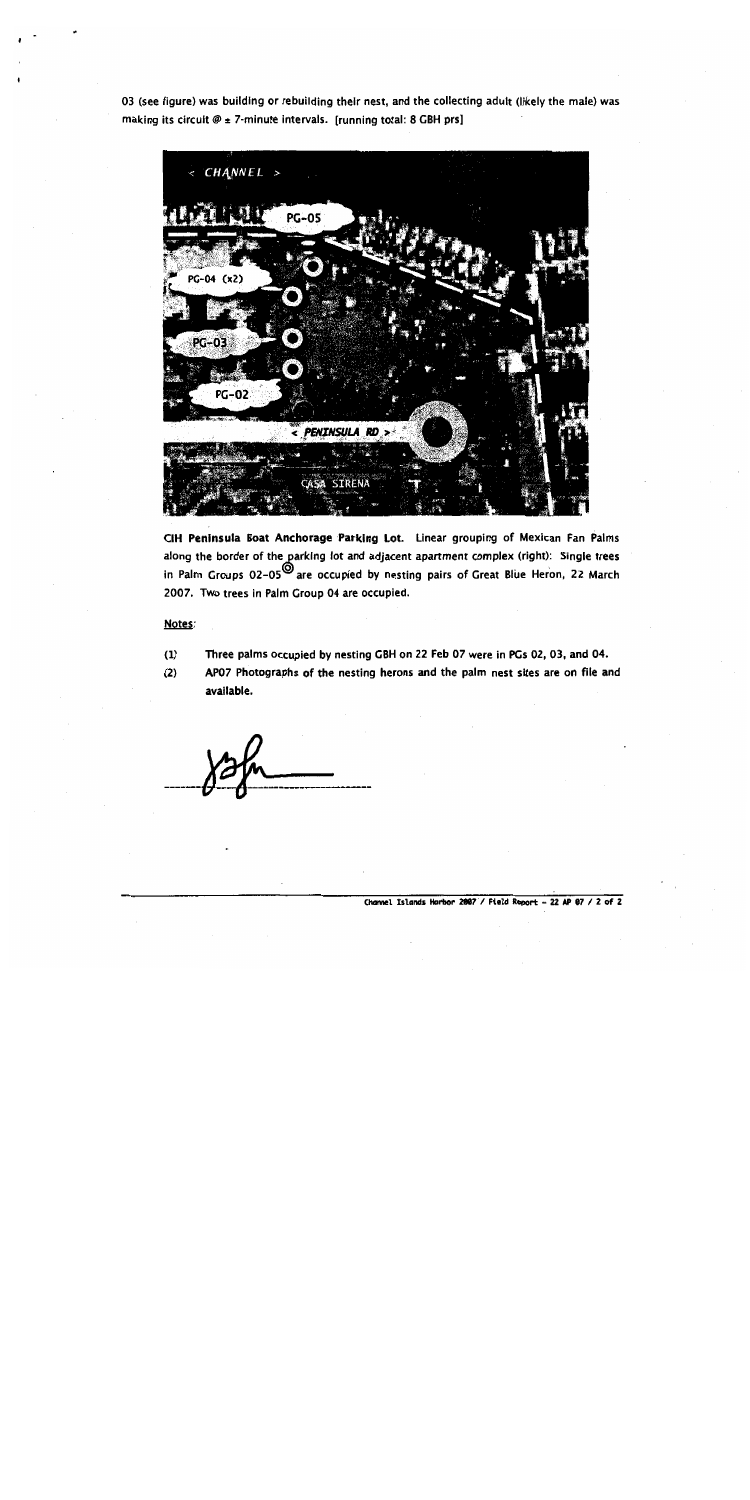

JEFFREY B. FROKE, PH.D. 3158 BIRD ROCK ROAD | PEBBLE BEACH CA 93953 TEL (831) 224-8595 | FAX (831) 649-3764 jbfroke@msn.com

Revised 29 March 2006

#### **MEMORANDUM**

TO Ms Lyn Krieger, Director Ventura County Harbor Department

Channel Islands Harbor | Basins D & E **SUBJECT** Dock Construction and Heron Protection

#### **BACKGROUND**

Construction of a replacement marina is proposed for Basins D and E, which are located south and adjacent to the future Boating Instruction and Safety Center (BISC) on the West Side of Channel Islands Harbor.

In past years (previous to and including 2002-2003), there existed both a nesting colony and day roost of Black-crowned Night-Herons scattered over the West Side area, particularly adjacent to the E Basin, and across the channel on the mid-harbor Peninsula. Effective in 2004 and to the present, however, the majority of the night-heron population relocated to a larger dual-species heronry in Port Hueneme, leaving the sites of the former West Side colony mostly quiet of herons. The Port Hueneme heronry consisted of nearly 100 pairs of Snowy Earets and Black-crowned Night-Herons in 2005. On the other hand, Great Blue Herons (at least 3 pairs in early 2006) remain attached to the West Side (1 pair) and Peninsula (at least 2 pairs) colony locations for at least another nesting season.

Despite the limited presence of Black-crowned Night-Herons in the vicinity of the proposed construction area, special consideration of the

| <b>EXHIBIT 7</b>        |  |
|-------------------------|--|
| CI Harbor NOID 1-07     |  |
| Froke March 2006 Report |  |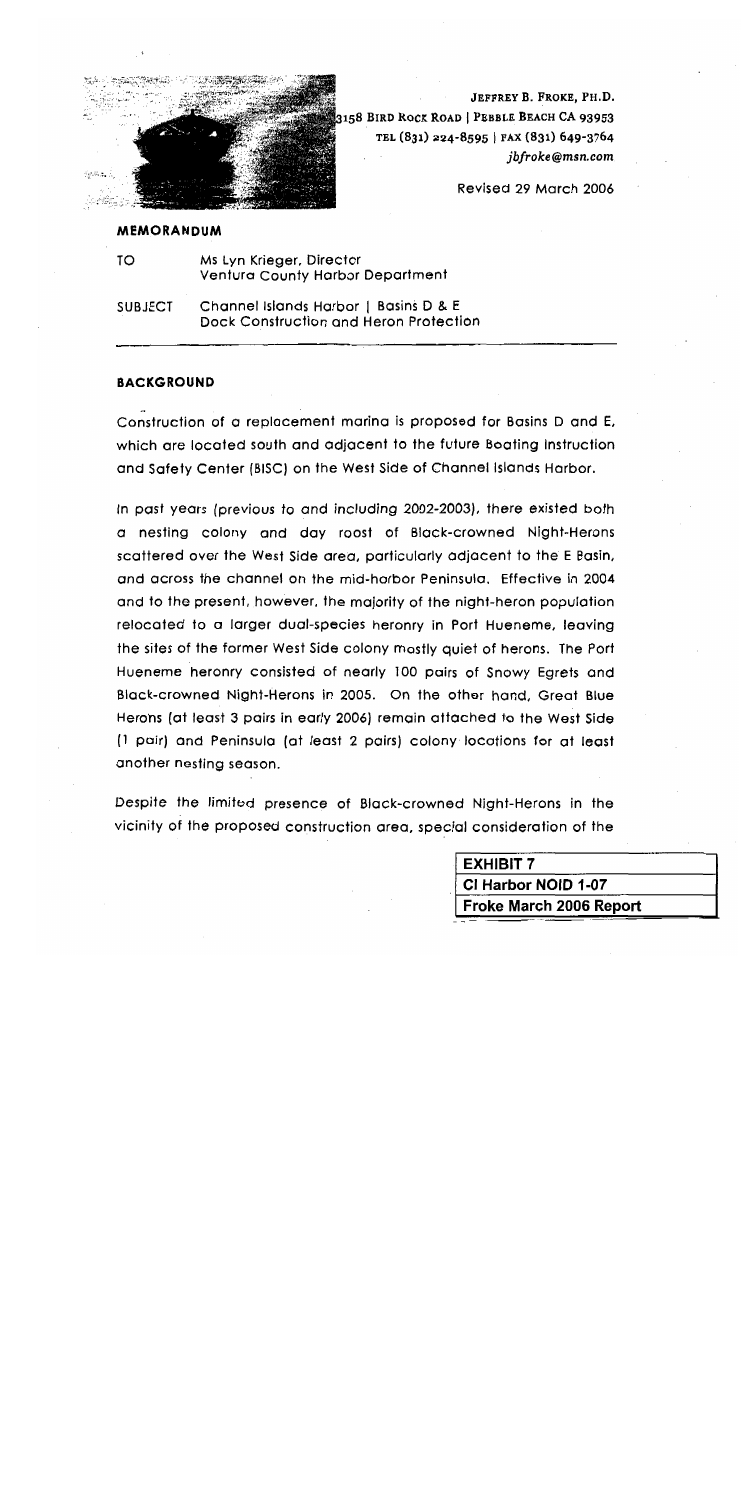birds and conservative actions to assure that the birds will not be harmed or adversely affected by proposed construction activities are essential. A conservative approach would be called for to avoid even mildly disrupting the birds. It is possible that individuals or small groups of night-herons might return to the West Side to day roost or nest; and in fact three pairs were present on nests in adjacent trees on 24 March 2006. Therefore, the conservation objective of this project is to avoid disrupting or causing harm to night-herons, especially breeding nightherons.

#### **Arrival of Adults Birds**

The following statement addresses when Black-crowned-Night-Herons may arrive to breed at the West Side of Channel Islands Harbor:

Adult Black-crowned Night-Herons arrive where they will nest to then pair-up and initiate breeding activities as early as January and February, but more typically during March; and some early nesting may be underway as early as March. Nesting can be expected to be in fullswing by mid-April, then as a colony - if there are numerous pairs - to continue as long as August. The latest it is reasonable to expect arriving new birds is mid-late April.

#### **IMMEDIATE OBJECTIVE**

To protect Black-crowned Night-Herons and Great Blue Herons from disturbance during the construction phase of the marina, each construction activity capable of such disturbance should be evaluated to determine if precautions are in order. The types of activities that may disturb or discourage herons may be characterized as sudden and exceptionally loud noise generation, bright upward shining lights, and at least in the case of night-herons - both leashed and unleashed dogs and cats that are left to harass birdlife in the park trees. The following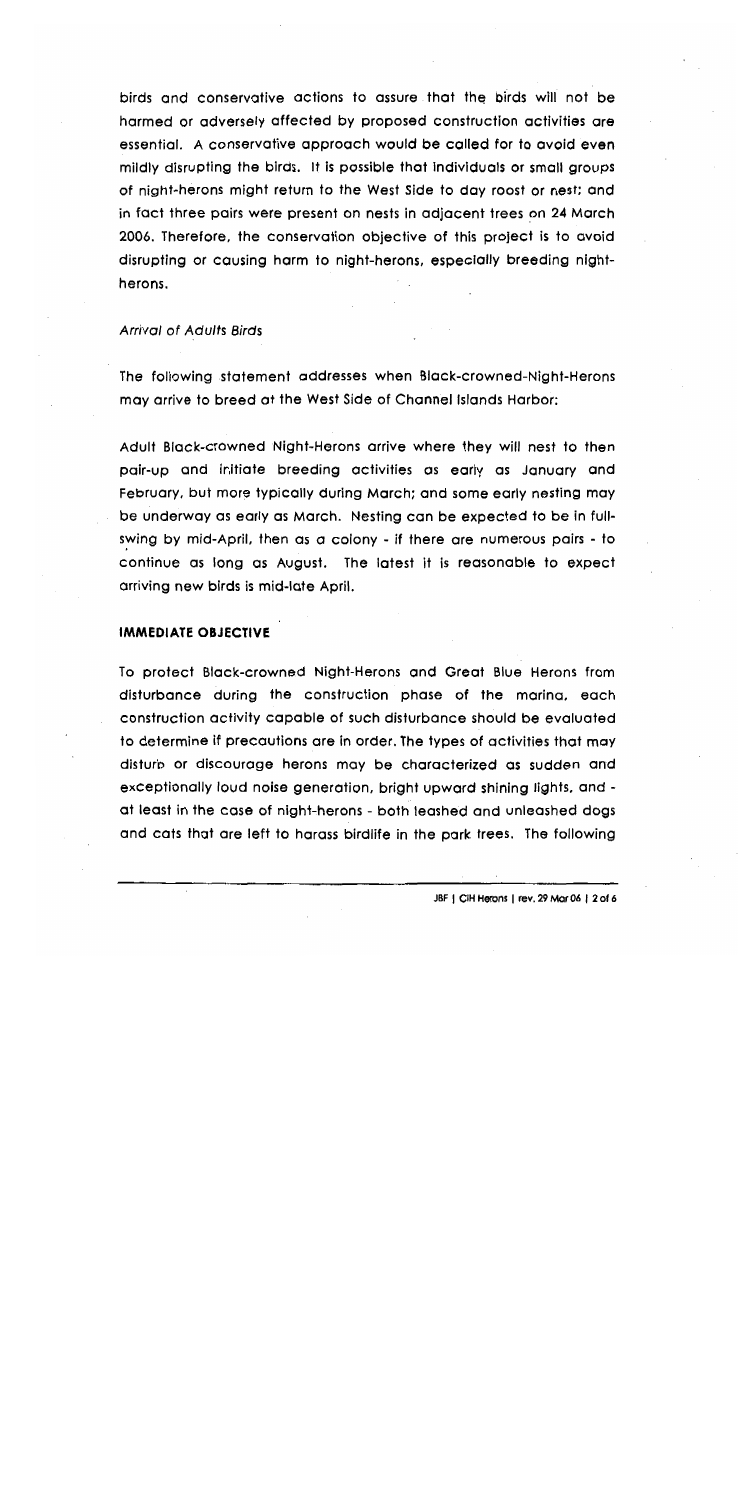set of responsible construction and management practices should be administered whenever and wherever the birds may be nesting. Nesting boundaries, including nesting location and timeline, should be carefully identified and monitored by a qualified heron ecologist.

It is noted that the Project Owner has committed to employ certain silt and turbidity reduction measures, these including silt curtains and partially-set piles. Whether nesting herons are present to benefit from these environmental protection allowances, the sum effects will be positive for all waterbirds and the total marine environment of the harbor.

#### **Prescriptive Measures**

#### **Construction Noise & Setbacks**

Setbacks and buffer distances. Although there is usually discussion about whether and how extensive to make linear setbacks or buffers from, e.g., present or even former but presently vacant heron nests to active machinery or other sources of industrial noise, the argument in support of setbacks lacks data. In fact, all real evidence points to the species' folerance of noise and source activity, especially in the realm of outdoor recreation and human and mechanical sounds that have a repetitive and predictably broad pattern, e.g., marine and auto traffic.

In the present case, the distance from the noise source (assumed to be an on-ground compressed-air pump (diesel) operating at the work site) to the protected resource (active heron nests) can be accurately measured. With respect to Basin D, the measured distances from the proximal nest tree to the respective bulkhead for each of the first six docks, starting from the Whale's Tale and headed south range from 128 – 651 feet. By contrast, the same nest tree is located 34 ft. from the adjacent parking lot, which includes not only the general public and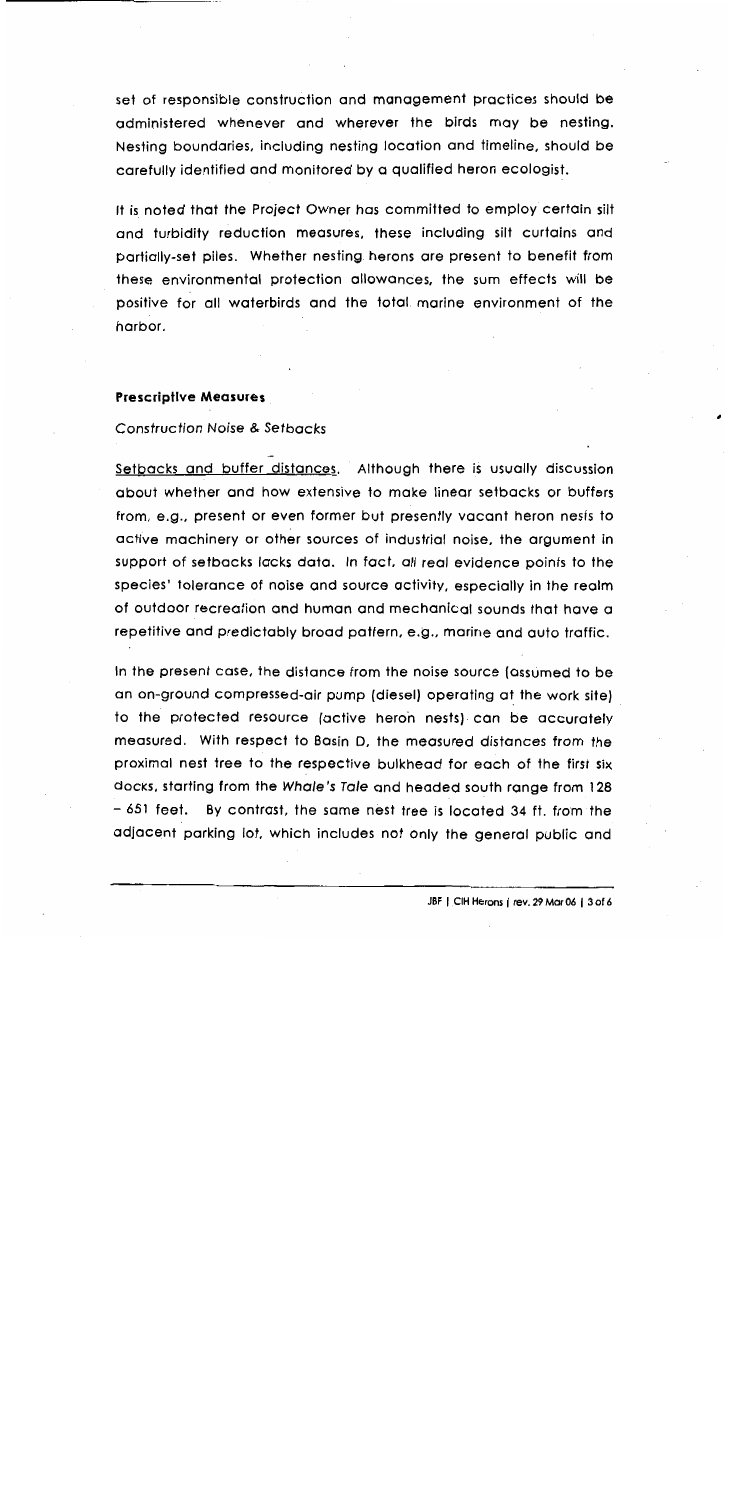Yacht Club members' autos but also the neighborhood dumpster, which occupies the parking stall closest to the tree.

Distance to known nest trees from 2006. A reasonable use of the current data is to identify the distance from the only West Side heron nest trees (four active in 2006) to the closest respective construction sites. As stated, the proximal of three contiguous night-heron nest trees is 128 ft from the closest possible construction point, a dock bulkhead in The only Great Blue Heron nest, in a 60-ft cypress at Basin D. Barracuda, is located more than 132 ft (ground distance) to the closest construction point, a dock bulkhead in Basin E.

#### **CONCLUSION**

A specific setback of hundreds of feet from construction activity to heron nesting spaces is already in-play. In fact, available data and observations of contemporary Southern California heronries surely illustrate that Black-crowned Night-Herons, Great Blue Herons, and Snowy Egrets not only tolerate presence of humans and structures associated with urban-waterscape settings, but under certain circumstances the species may also be attracted to such settings. (See findings of my ongoing studies of herons in human settings at both  $\cdot$ Channel Islands Harbor (2004) and Marina del Rey (2005)). The dualspecies heronry of Black-crowned Night-Herons and Snowy Egrets at Dana Point Harbor is yet another interesting case where nearly 100 pairs nest directly above a popular bait hut and roadway turnout.

#### **Positive Prescriptions for Environmental Management**

<u>Sound Prescription.</u> The power systems that will be employed for the jack-hammers and pile-drivers (etc.), will be driven by compressed air, and it is reasonable that the engine and compression unit would be shielded from the external environment for the purpose of reducing sound emissions. Shields made from ordinary heavy plywood or sound٠,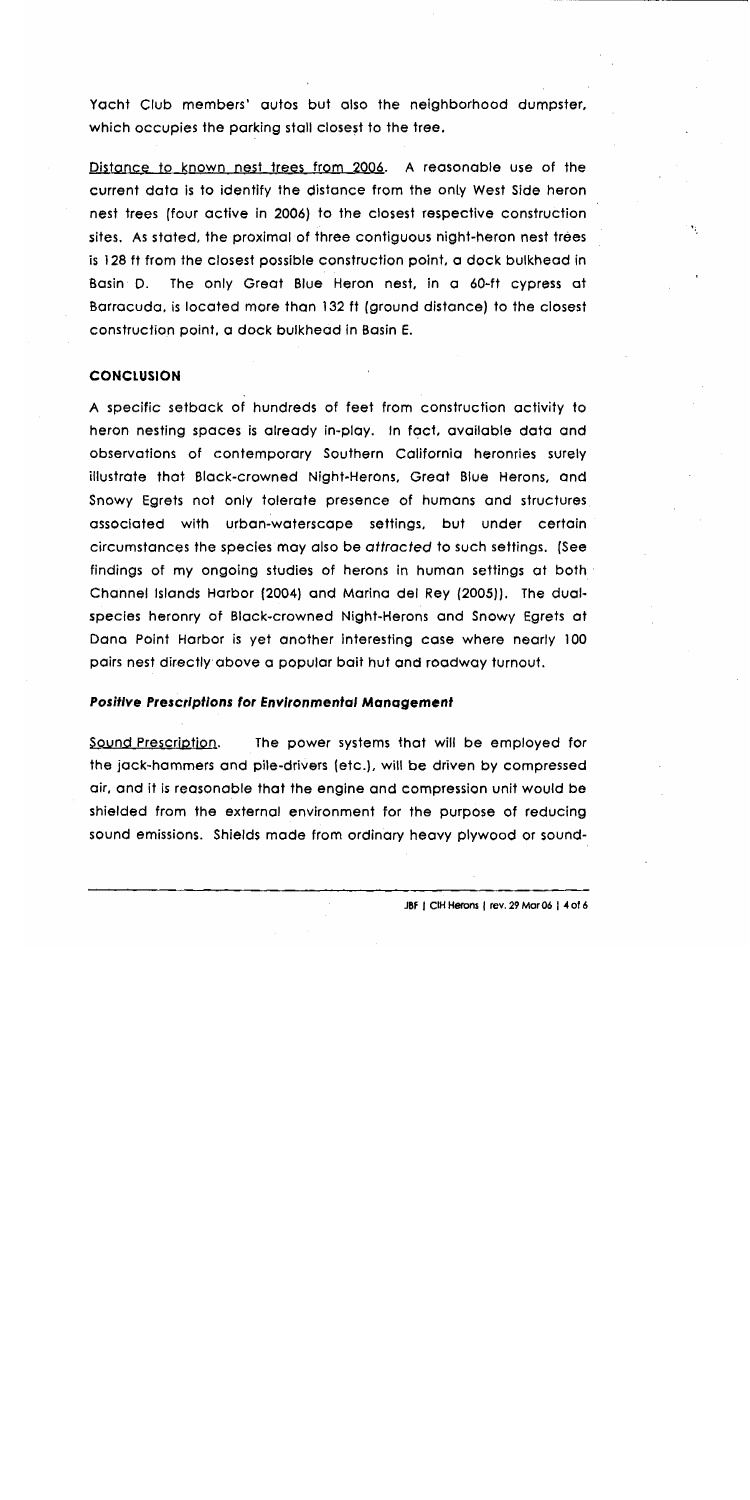board, or molded sound shields that are custom-made for the compression unit would be suitable if property managed, and monitored throughout the work day.

During the heron nesting period, when this protection Doa-Free Parks. plan is in effect, construction employees must abstain from bringing their pets (dogs and cats) to the job site. Workers should not be permitted to lunch under nesting trees.

No Loud Music. During the heron nesting period, when this protection plan is in effect, construction employees must abstain from playing loud music or other programs in and around the job site.

Overall Connection. Throughout the construction period, when it intersects with the active nesting period for herons within Channel Islands Harbor, an ornithologist who is familiar with the local heronry shall make the rounds of the project area and all known nesting neighborhoods, on a twice-a-month basis for the following monitoring and protective purposes:

- $(1)$ To ensure that approved measures are taken to shield generated noise from designated construction power systems;
- $(2)$ To ensure that construction crews have left their pets at home and are not playing loud music in or around the job site; and,
- $(3)$ To locate and reconfirm the presence and status of nesting heron pairs and their eggs/young in the harbor environment.

Through work sponsored by the Ventura County Harbor Department over the last 3-4 years, we have learned a great deal about three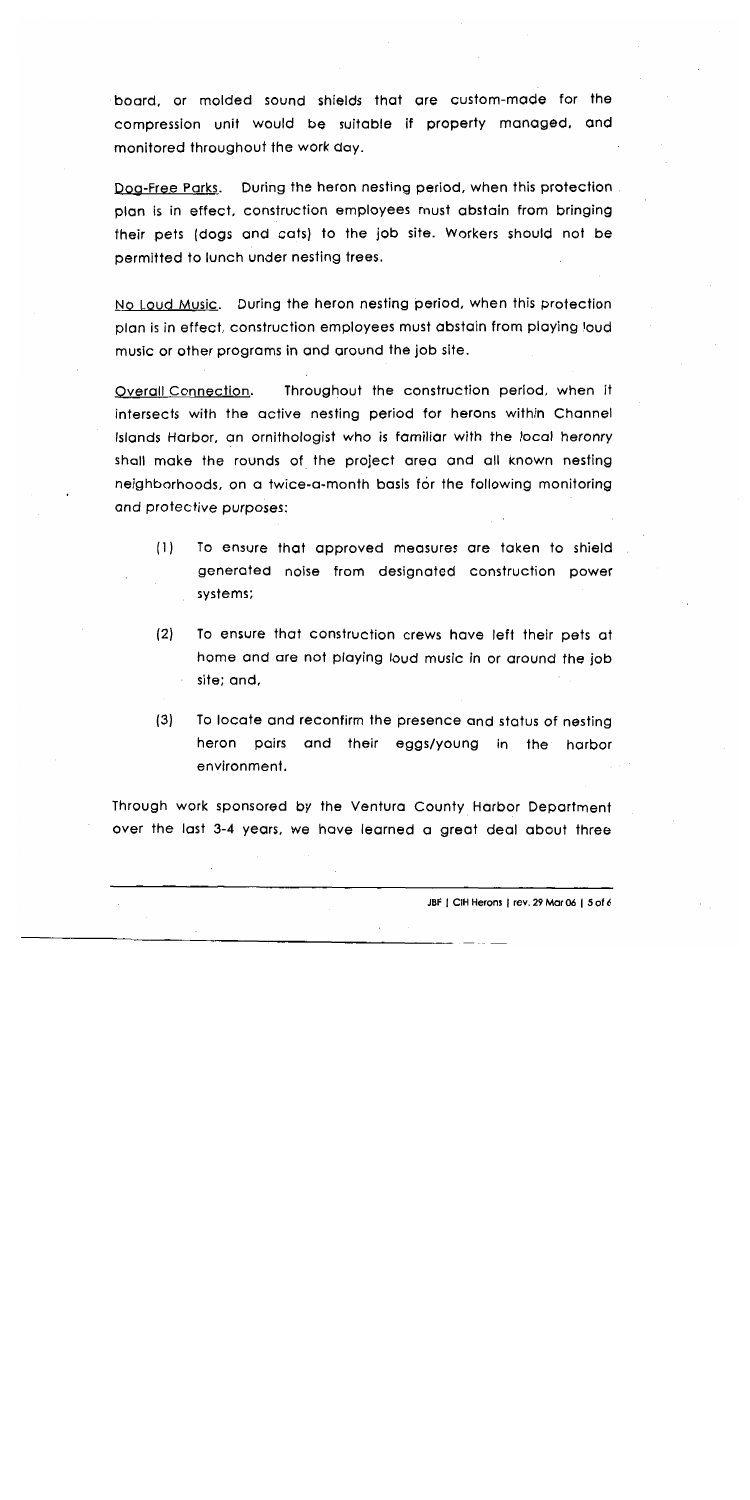species of breeding herons in coastal Ventura County. The best news of all is that the herons' numbers appear to be growing, their geographic range is advancing, and their adaptability to live in human occupied settings is assured.

Respectfully,